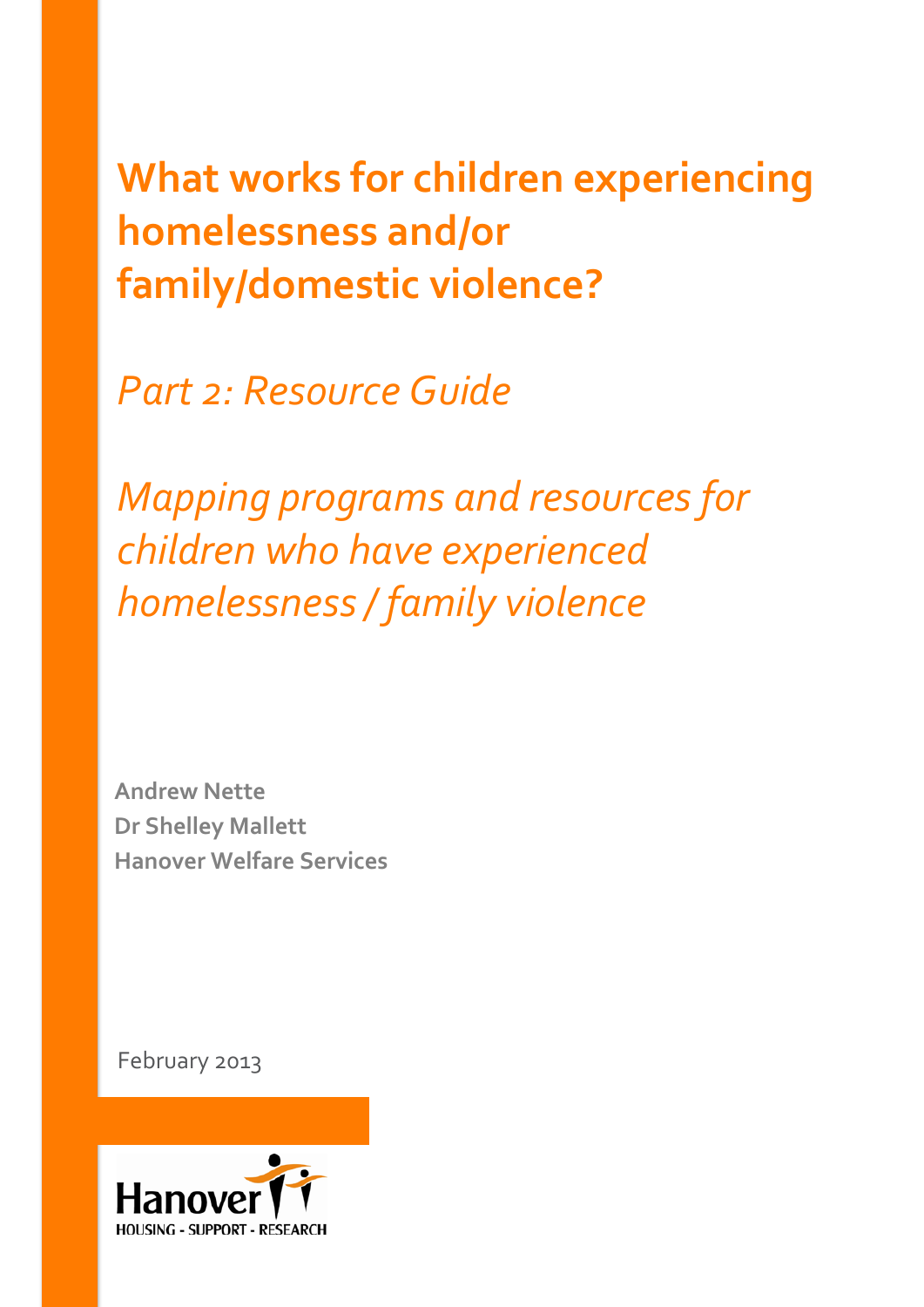# <span id="page-1-0"></span>**Acknowledgements**

This project was funded by the Department of Families, Housing, Community Services and Indigenous Affairs, under the Child Aware Approaches Initiative.

### **Report Authors**

Andrew Nette Hanover Welfare Services

Dr Shelley Mallett Hanover Welfare Services

**ISBN:** 0-9757177-82

## **Preferred Citation**

Nette, A., & Mallet, S. (2013). *What works for children experiencing homelessness and/or family/domestic violence? Part 2: Resource Guide*. Melbourne: Hanover Welfare Services.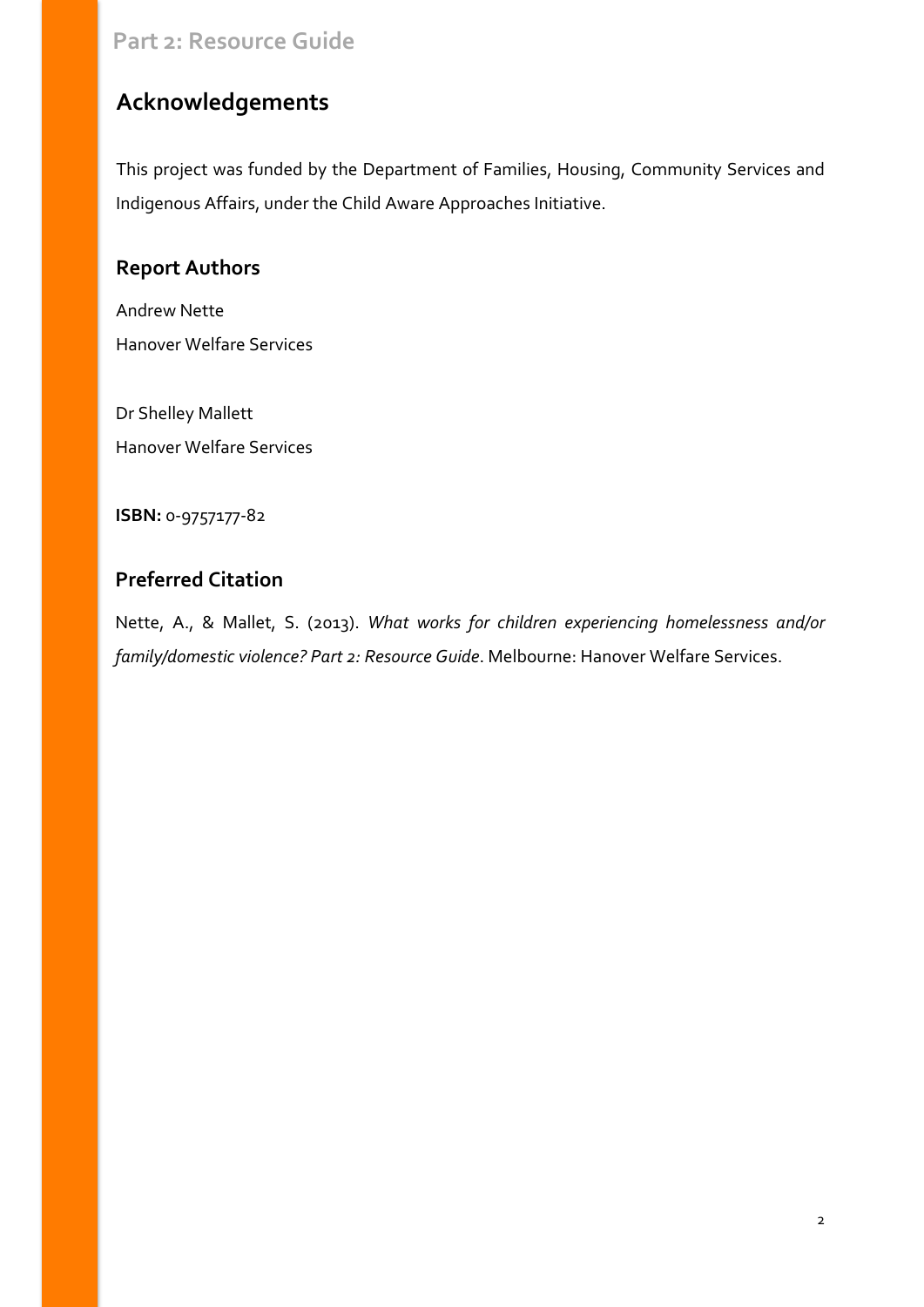# **Table of Contents**

| Chapter 2. Program / Service System Responses to Children 12 and Under who are Homeless or At             |  |
|-----------------------------------------------------------------------------------------------------------|--|
|                                                                                                           |  |
|                                                                                                           |  |
| 2.2 STATE AND TERRITORY RESPONSES TO CHILDREN EXPERIENCING HOMELESSNESS AND/OR FAMILY VIOLENCE  12        |  |
|                                                                                                           |  |
|                                                                                                           |  |
|                                                                                                           |  |
|                                                                                                           |  |
|                                                                                                           |  |
|                                                                                                           |  |
|                                                                                                           |  |
|                                                                                                           |  |
|                                                                                                           |  |
|                                                                                                           |  |
|                                                                                                           |  |
|                                                                                                           |  |
| 4.9 MAPPING SERVICE SECTOR RESPONSES TO CHILDREN 12 YEARS OF AGE AND UNDER IN THE HOMELESSNESS AND FAMILY |  |
|                                                                                                           |  |
|                                                                                                           |  |
|                                                                                                           |  |
|                                                                                                           |  |
|                                                                                                           |  |
|                                                                                                           |  |
|                                                                                                           |  |
|                                                                                                           |  |
|                                                                                                           |  |
|                                                                                                           |  |
|                                                                                                           |  |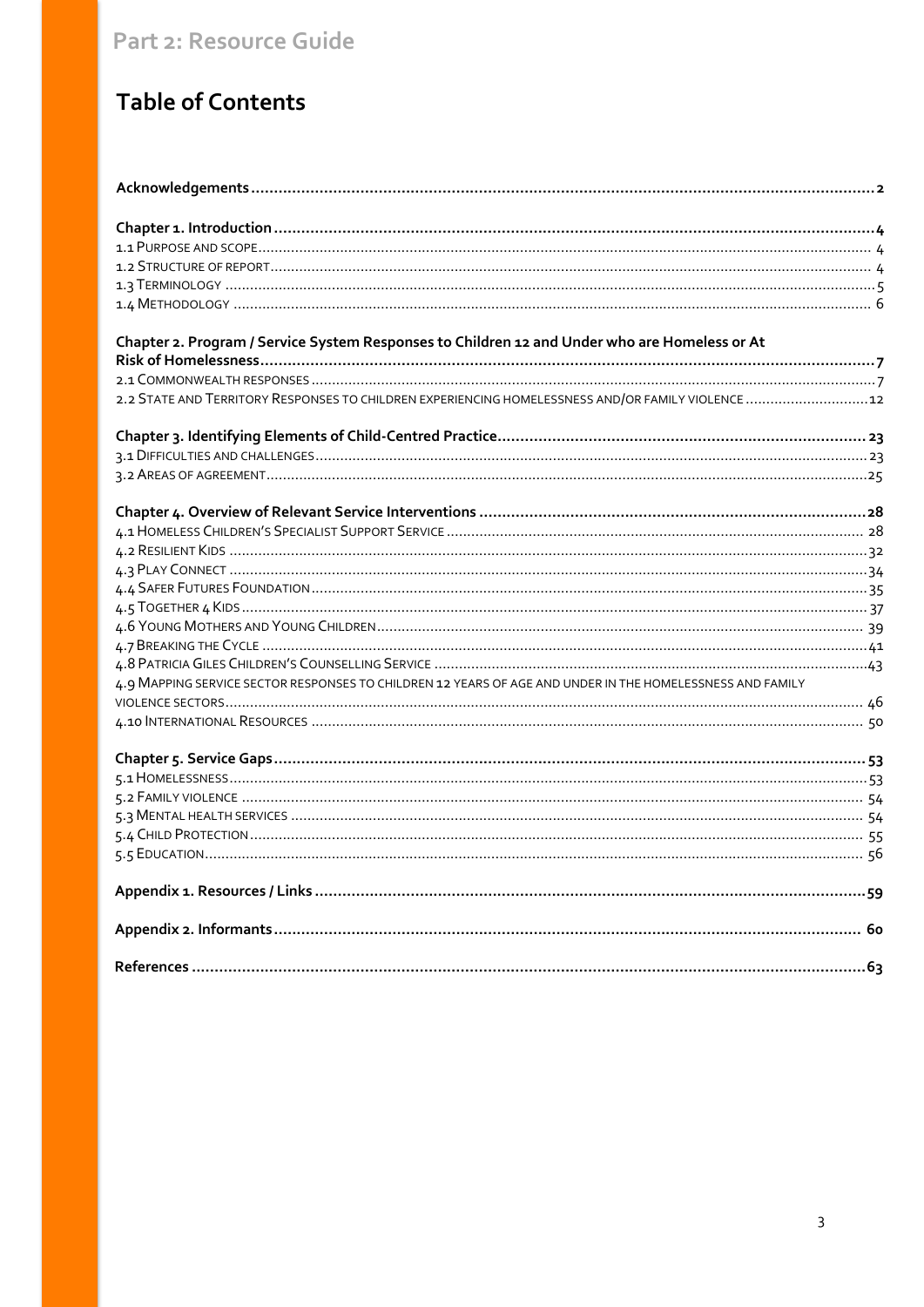# <span id="page-3-0"></span>**Chapter 1. Introduction**

### <span id="page-3-1"></span>**1.1 Purpose and scope**

This report represents the second part of a two part project entitled: What works for children experiencing homelessness and/or family violence? Funded by FaHCSIA under the Child Aware Approaches Initiative, the broader project aims:

- To understand the purpose and intended outcomes of service and practice approaches with children and their care-givers who have experienced homelessness and/or family violence,
- To identify what types of service models are effective with this population,
- To document and disseminate information about a range of service models and practice tools as a means of improving service responses for this population, and
- To provide evidence about practice that can inform the development of effective policy and programs for this population.

The Part 1 Report, Literature Synthesis, is a review of peer reviewed and grey literatures (government and community agency reports) on effective service models and practices with children under 12 and their caregivers who have experienced homelessness and/or family/domestic violence. It attempts to identify the means by which interventions achieve positive outcomes for this target population. The Part 1 report also presents summary findings on the impact of homelessness and/or family violence on children

This Part 2, Resource Guide, maps Australian programs, service interventions and practice for children 12 years of age and under experiencing homelessness and/or family violence.

### <span id="page-3-2"></span>**1.2 Structure of report**

This report is structured as follows:

**Chapter 2** provides an overview of service system or programmatic responses at a Commonwealth, state and territory level focused on assisting children 12 years of age and under who are homeless or have experienced family violence. This overview does not include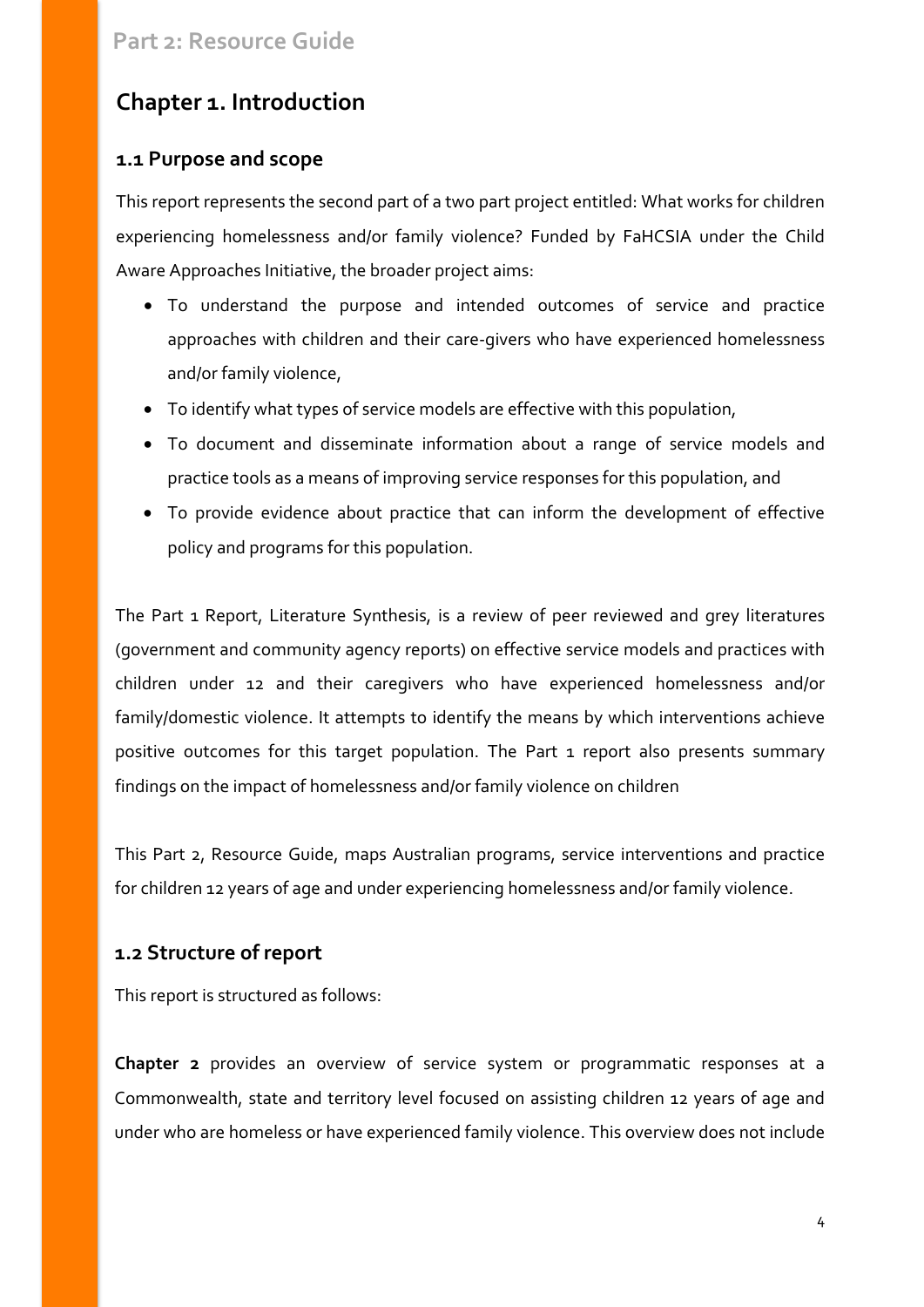generalist housing and homelessness responses, regardless of the fact they may include children as their beneficiaries.

**Chapter 3** describes the common components of child-centred service practice in the homelessness/family violence sectors.

**Chapter 4** describes a selection of service models in Australia that focus specifically on children 12 years of age and under that are homeless and/or experiencing family violence. This section includes an examination of:

- target group or focus of service the responses, including cohort and age
- assumptions underpinning service response
- components of service model, including individual and/or group work
- context in which service intervention is delivered
- eligibility and referral pathway
- funding/service stream
- resources including specific tools or practice frameworks that have been developed.

This section also includes a brief examination of relevant international experience and resources.

**Chapter 5** examines the main gaps in terms of service provision to children 12 years of age and under who are experiencing homelessness and/or family violence.

While this section will focus specifically on children who receive assistance from specialist homelessness or family violence services, some attention will be paid to how this space overlaps with other service systems, particularly child protection, but also education and mental health.

### <span id="page-4-0"></span>**1.3 Terminology**

Within the literature the terminology used varies in reference to the themes central to this study. For the purpose of this mapping exercise the term 'family/domestic violence' includes: domestic violence, family violence, intimate partner violence and inter-parental violence.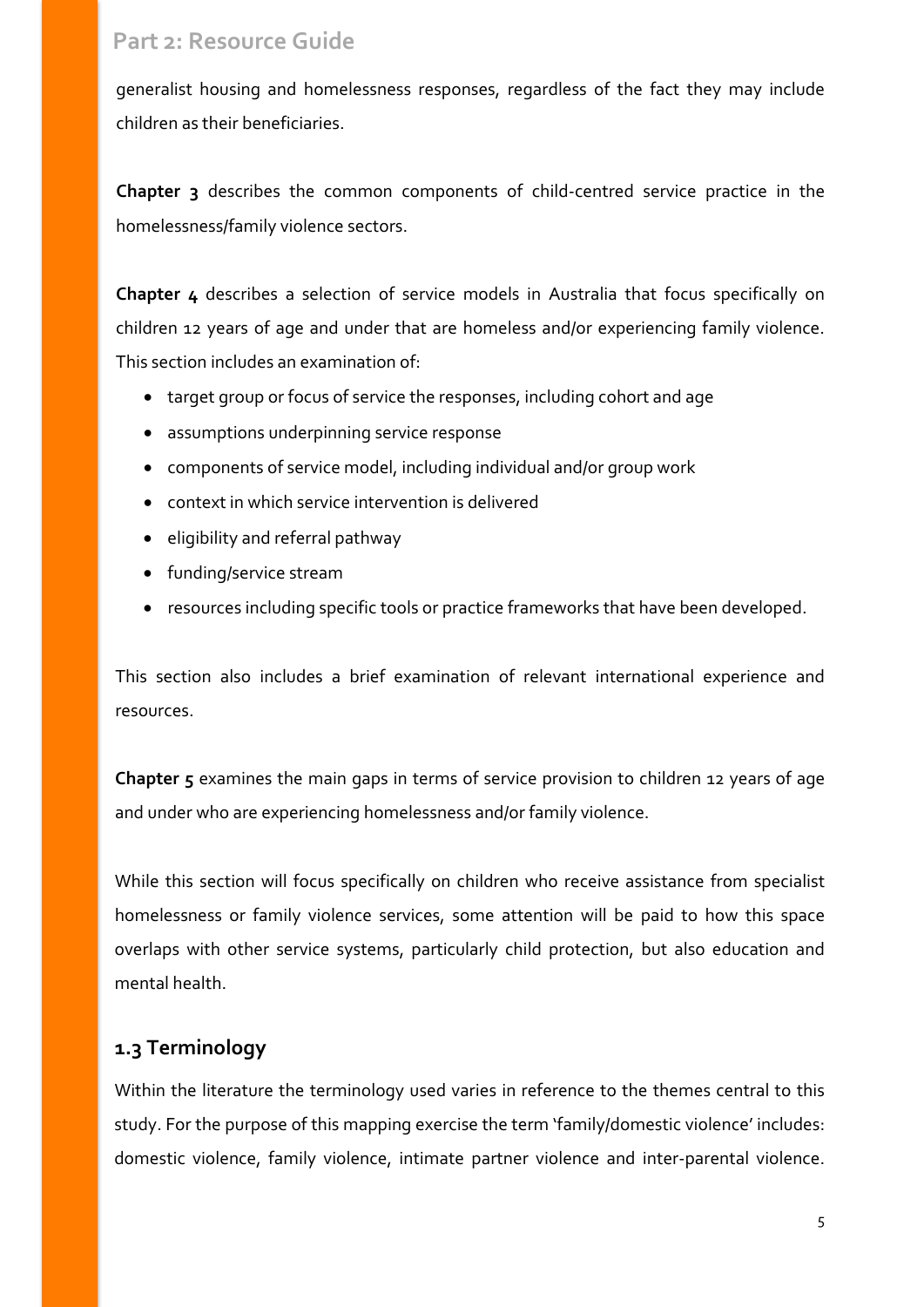Similarly, we use the term families to refer to carers, care givers, mothers, parents, and families.

## <span id="page-5-0"></span>**1.4 Methodology**

This part of the broader project comprised a desktop analysis of available websites detailing policy programs, services and resources for children 12 years of age and under experiencing homelessness and/or family violence. The desktop analysis was informed and complemented by consultations with service providers and policy makers.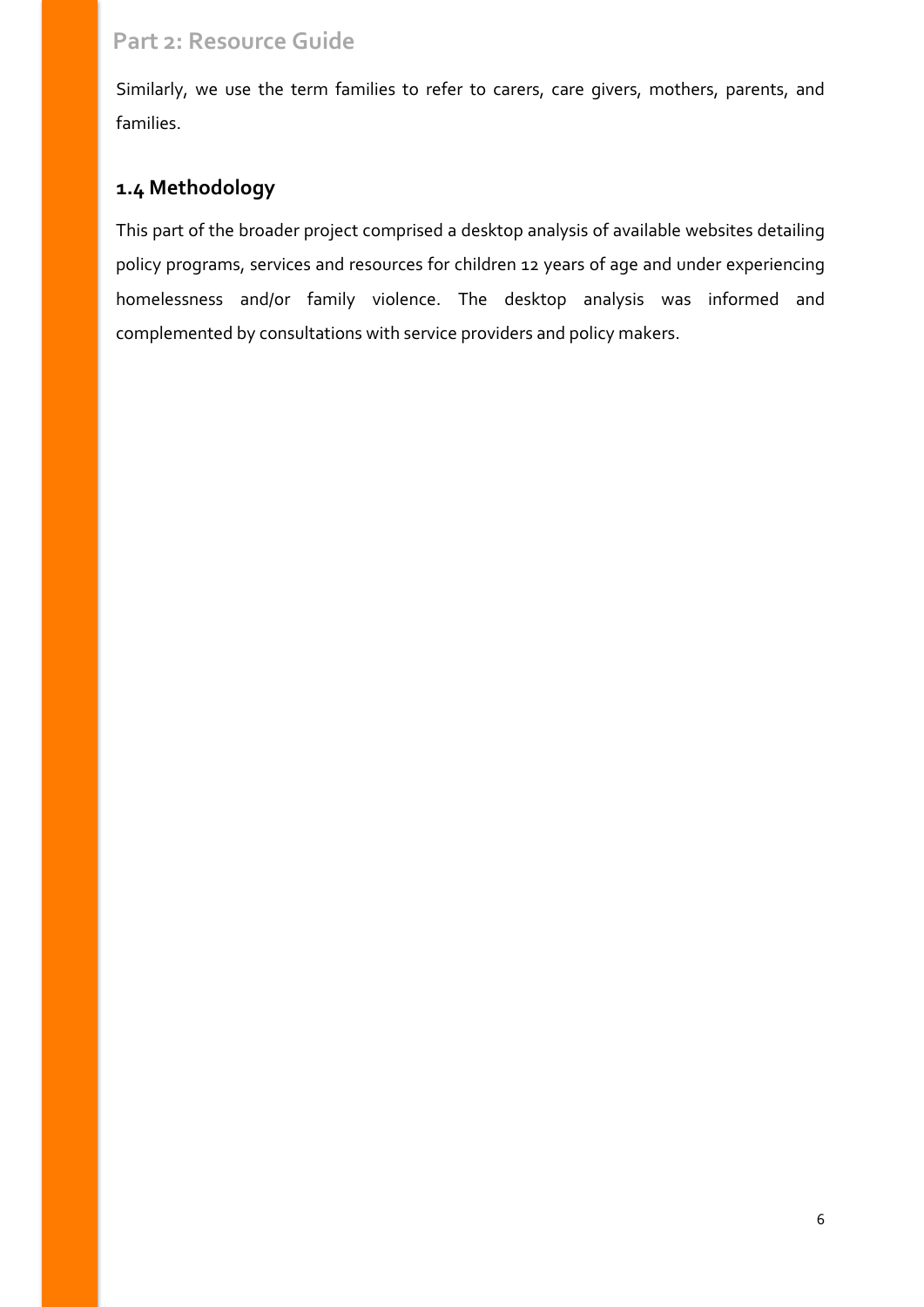# <span id="page-6-0"></span>**Chapter 2. Program / Service System Responses to Children 12 and Under who are Homeless or At Risk of Homelessness**

### <span id="page-6-1"></span>**2.1 Commonwealth responses**

*Lead agency:* In Australia, the Commonwealth agency overseeing service system responses for children 12 and under that experience homelessness and/or family violence is the Department of Families, Housing, Community Services and Indigenous Affairs (FAHCSIA).

#### *Key documents:*

- The Road Home The Australian Government White Paper on Homelessness, Commonwealth Government, Australian Government, 2008
- National Affordable Housing Agreement, COAG, 2009
- National Partnership Agreement on Homelessness, COAG, 2009
- National Framework for Protecting Australia's Children, COAG 2009
- Time For Action: The National Council's Plan for Australian to Reduce Violence Against Women and their Children 2009 - 2022, FAHCSIA 2009
- First Action Plan 2010-2013: Building a Strong Foundation, COAG, 2010

*Service responses:* The Commonwealth's role in the homelessness and family violence space is focused on funding and framework setting for the states and territories, rather than direct service provision.

*Commentary:* In December 2008, the Australian Government released its White Paper on homelessness, The Road Home. This set the strategic agenda for reducing homelessness by 2020. The paper included two overarching goals:

- Halve overall homelessness by 2020.
- Offer supported accommodation to all rough sleepers who need it by 2020.

It also included three overall strategies within which investment should be directed:

Strategy 1: Turning Off the Tap: Services will intervene early to prevent homelessness.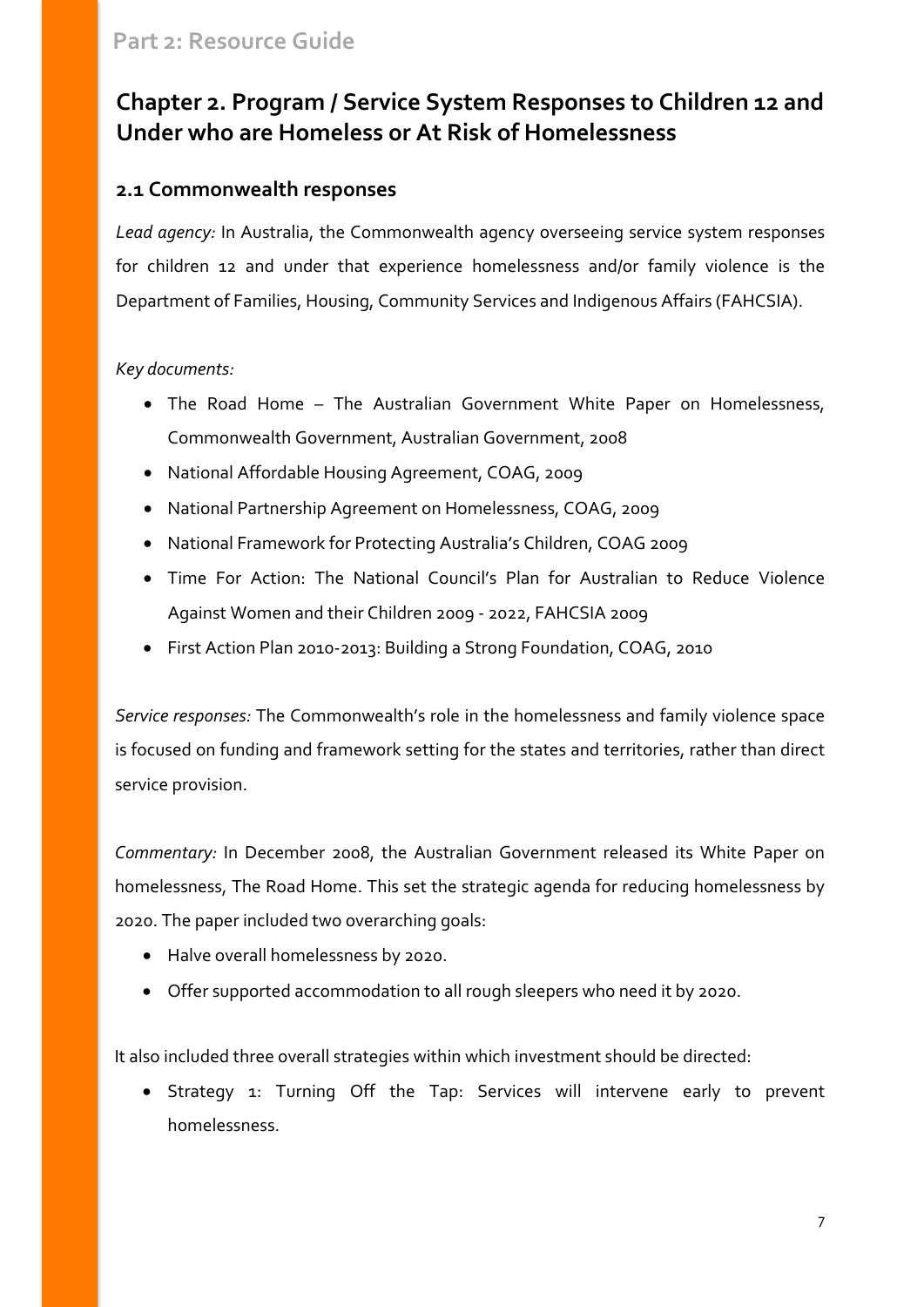- Strategy 2: Improving and expanding services which aim to end homelessness: Services will be more connected, integrated and responsive to achieve sustainable housing, improve social and economic participation and end homelessness for their clients.
- Strategy 3: Breaking the Cycle: People who become homeless will move quickly through the crisis system into stable housing and the support they need so that homelessness does not reoccur.

The White Paper was the culmination of a lengthy consultation process, including forums in all Australian capital cities and some regional centres and almost 600 submissions. A key theme of feedback was the need for a comprehensive national approach within which specific service responses would be targeted at particular groups or life stages experiencing homelessness.

The needs of children accompanying their parents into homelessness were clearly identified as one of the key target groups. "Homelessness occurs among people of all ages. Young people 12-18 are the largest group of people experiencing homelessness and the highest users of specialist homelessness services (Australian Government 2009, p 4)."

The White Paper also noted an increase in the number of children 12 years of age and under who are homeless. "The vast majority of children who are homeless are with their parents. Many of these family groups are escaping violence, while a smaller group are homeless because of financial stress. Homelessness has a severe impact on children and may be the first step on a path to lifelong disadvantage (FAHCSIA, 2008 p 5)."

It also made specific mention of children in the broad strategies set out in it.

Under Strategy 1, Turning Off the Tap, key priorities include:

- "Assisting up to 9,000 additional young people between 12 and 18 to remain connected with their families"
- "Helping woman and children who experience domestic violence to stay safely in their homes"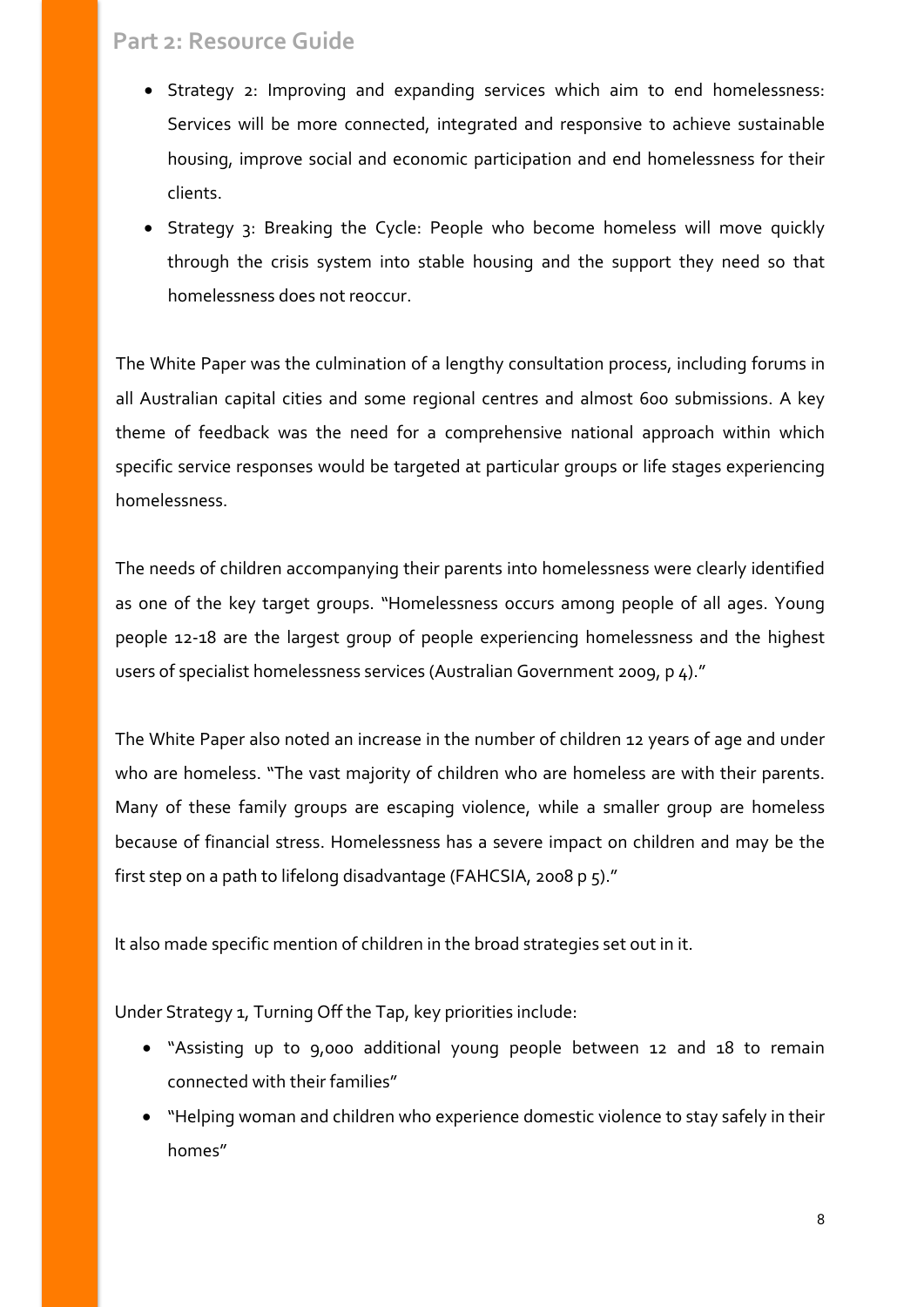Under Strategy 3, Breaking the Cycle, the Paper noted a need for additional specialist supports for homeless children and there was recognition of the impacts of homelessness on children, particularly disrupted schooling, can lead to issues later, lead to inter-generational disadvantage. It noted poor links between services, schools and childcare.

"Specialist homelessness services were not originally resourced with children in mind. Now there is an increasing awareness that children have needs, distinct from those of their parents." (52)

Children were also included in the interim 2013 targets set out by the White Paper:

- "The number of children who are homeless or at risk of homelessness provided with additional support and engaged in education is increased by 50 per cent."
- "Special attention must be given to the unique needs of children at risk."

Following the release of the White Paper, policy makers and service providers increasingly recognised the impact of homelessness and family violence on children, including their particular service needs. Until this point the adult carer was considered the client and his/her issues were the focus of the service response.

This shift to focus on accompanying children's needs was also reflected in the decision of the Australian Institute of Health and Welfare's (AIHW) to count children as clients in the specialist homelessness service data.

In 2009, the Commonwealth, Territory and State Governments developed the *National Affordable Housing Agreement* (NAHA). The state aim of the NAHA is to ensure all Australians have access to affordable, safe and sustainable housing that contributes to social and economic participation, based on the three strategies set out in the White Paper. This was funded for five years and supported by a number of partnership agreements, including a *National Agreement on Homelessness* (NPAH). Each State and Territory agreed to develop an implementation plan in response to the NPAH, setting out new initiatives and additional services aimed at making a contribution to achieving interim targets to reduce homelessness by 2013.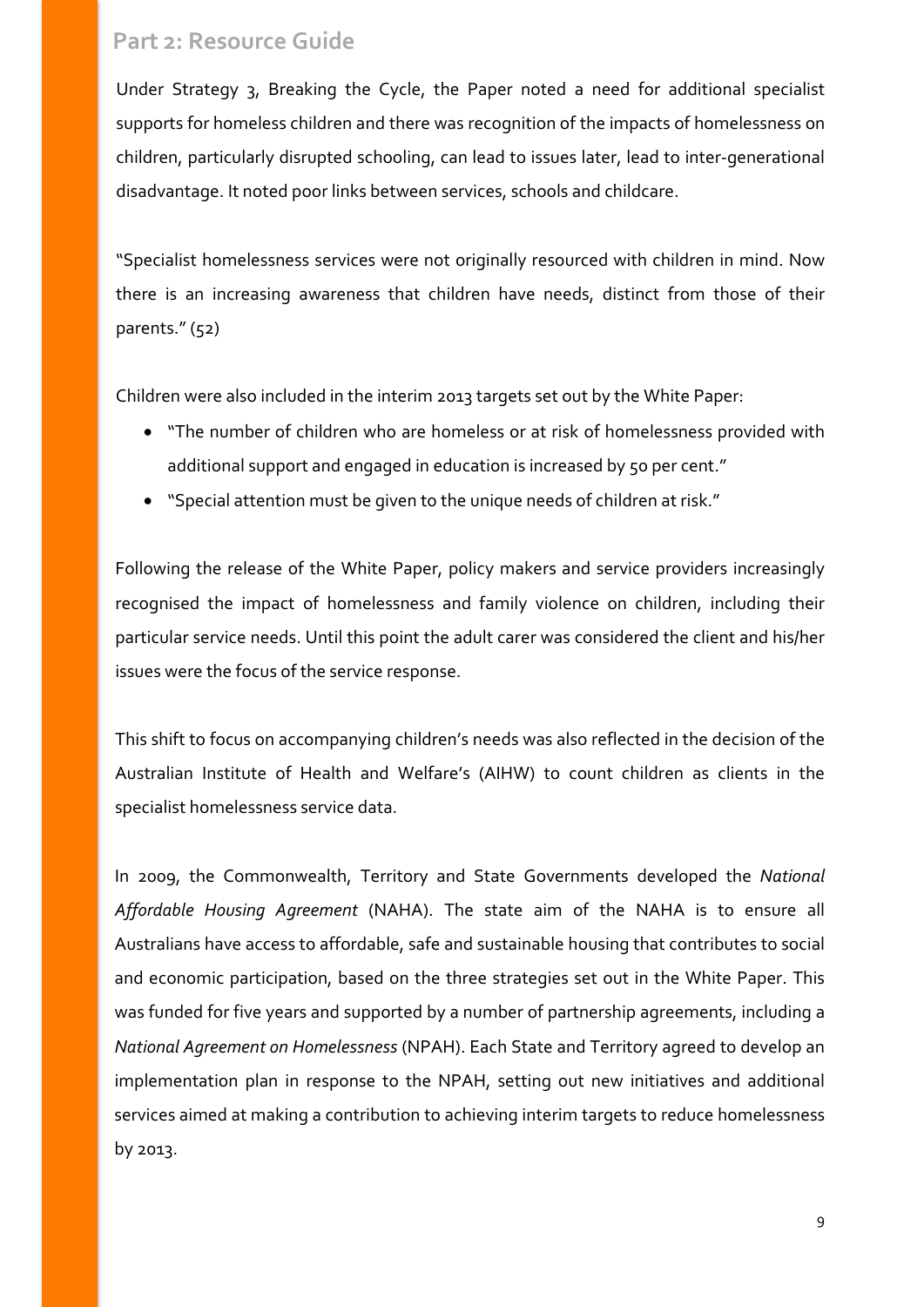The NPAH mandated that each State and Territory will undertake responses in certain areas and that they could deliver services in others. These included:

- support to assist young people aged 12-18 years of age who are homeless or at risk of homelessness to re-engage with their families (where it is safe to do so) and engage with education and employment
- support for women and children experiencing domestic and family violence to stay in their present housing where it is safe to do so
- targeted assistance for homeless people, including families with children, to achieve sustainable housing
- support for children who are homeless or at risk of homelessness to maintain contact with the education system

The development of the NAHA and the NPAH coincided with the release of the National Framework for Protecting Australia's Children 2009 to 2020. This framework was developed in response to the increasing incidence of reports of child abuse and neglect across Australia. The agreement included six supporting outcomes:

- children live in safe and supportive families and communities
- children and families access adequate support to promote safety and intervene early
- risk factors for child abuse and neglect are addressed
- children who have been abused or neglected receive the support and care they need for their safety and wellbeing
- Indigenous children are supported and safe in their families and communities
- child sexual abuse and exploitation is prevented and survivors receive adequate support

The plan specified the development of an implication plan to be a key tool in measuring progress of the National Framework. This was to include a set of performance indicators that states and territory governments would be expected to report against.

#### **Family Violence**

The incorporation of child-centred practice by service providers in the family violence space predates that in the homelessness services sector. Funding for family violence services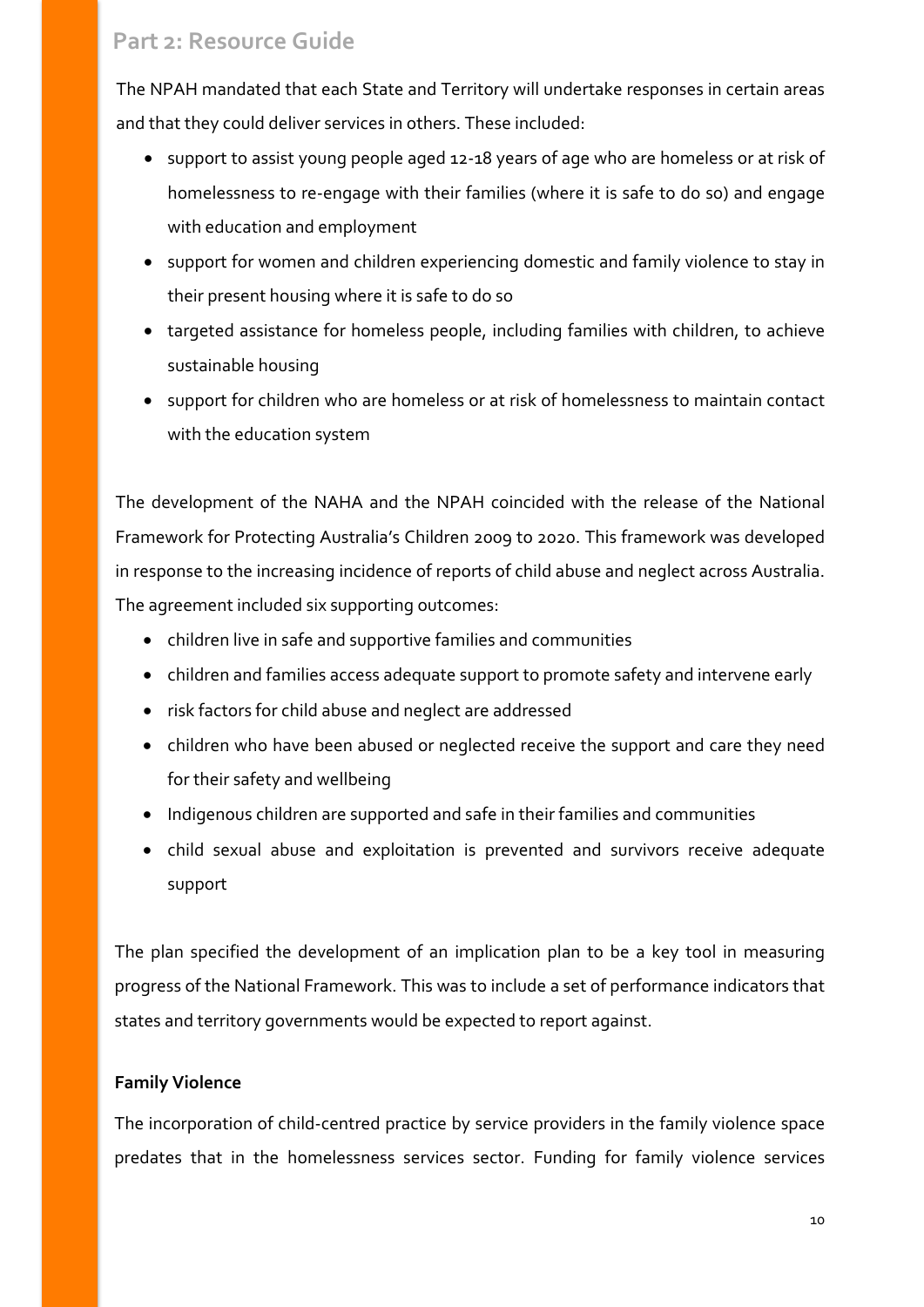originated in the nineties, when women's refuges, youth services and crisis services were brought into a common stream along with a number of state and federal programs. As part of this amalgamation the federal state and territory governments agreed to fund one position per refuge to work specifically with children. This was in recognition that children experience significant impacts from domestic violence and children actually made up the majority of clients.

It was left to individual refuges to decide what to do with funding for these workers. Some mainstreamed it into their general case management services. Others used it for childcare. While some services have used the position for child focused case management, the extent and nature of this appears to vary widely. The research was unable to locate any comprehensive national data relating to the extent, effectiveness and nature of childcentred practice in family violence services.

In addition to the commitments relating to family violence contained in the White Paper and NPAH, in May 2008 the Commonwealth established the National Council to advise on measures to reduce violence against women and their children. The Council's recommendations were contained in a 2009 report, Time for Action: The National Council's Plan for Australia to Reduce Violence Against Women and Children 2009-2021. This identified a number of problems in the provision of family violence programs, including fragmented service delivery, a failure to invest in primary preventative measures and inadequate funding.

In response, Commonwealth, State and Territory governments set up a process driven by a series of four three-year COAG sponsored action plans. The Action Plan 2010-2013 commits Commonwealth, state and territory governments to work together to reform service delivery in the family violence sector. The plan has a strong focus on reforming justice. It also looks at building primary prevention capacity, enhancing service delivery and building a stronger evidence base for family violence service interventions. Outcome four of the Action Plan 2010 – 2013 focuses on improving services for woman and their children experiencing violence and includes:

• improved housing outcomes for women and children experiencing family violence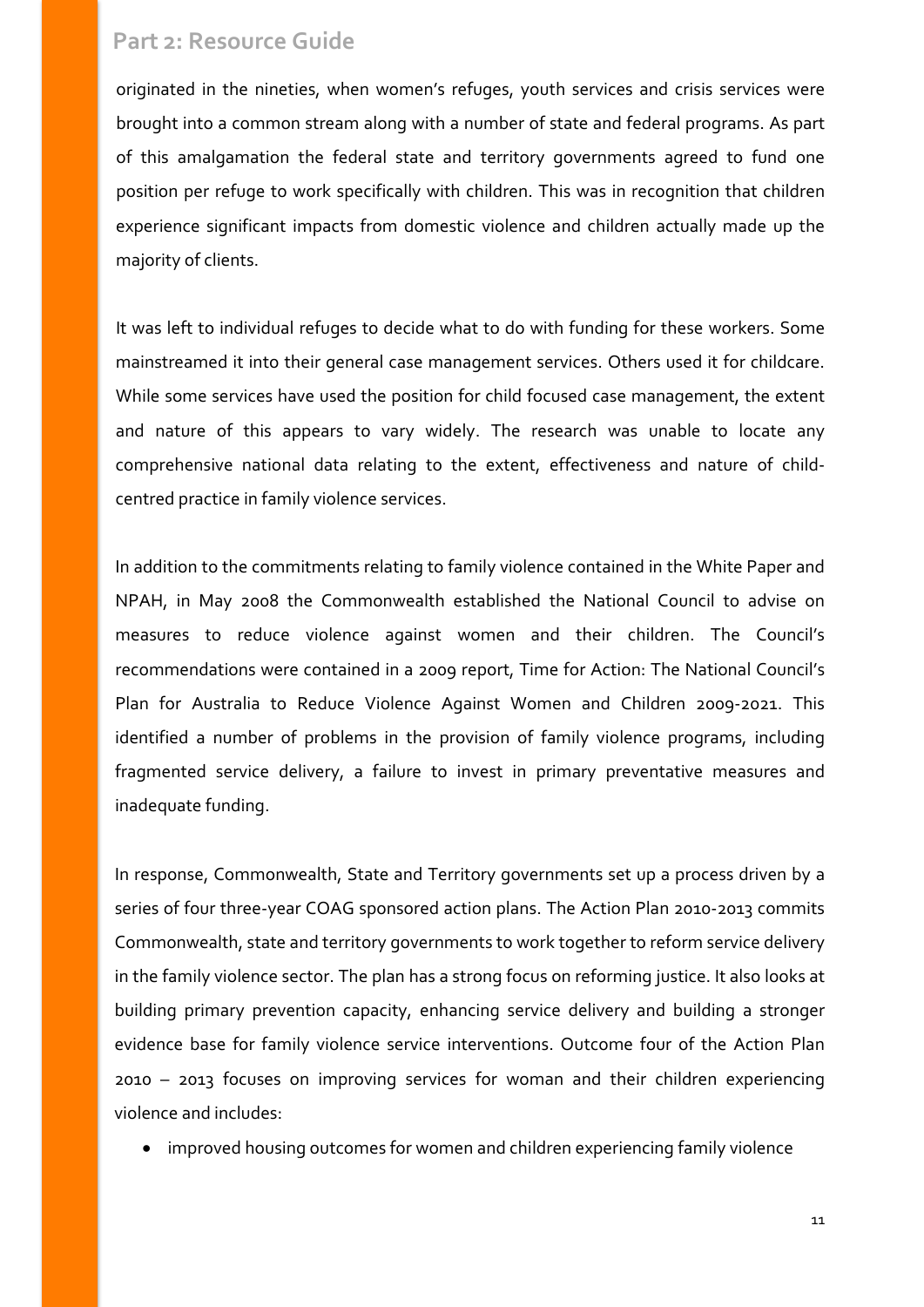• implementation of the Building Capacity Building Bridges project to deliver accredited 'child focus' training to workers in adult-focused services (COAG 2010, p24)

It also includes programs and reforms in the family violence sector to be undertaken by each state and territory. A National Plan Implementation Panel was also established to advise on the development and implementation of the National Plan.

### <span id="page-11-0"></span>**2.2 State and Territory Responses to children experiencing homelessness and/or family violence**

Overall, the State and Territory responses to children 12 years of age and under experiencing homelessness can best be described as unevenly distributed and poorly integrated with other programs and services, such as child protection.

While all State and Territory governments have explicitly recognised the impact of homelessness and housing insecurity on children, only some have moved to establish services specifically targeting them. Adding to this situation is the uncertainty surrounding funding under the NPAH. Due to expire in June 2013, it has been extended to June 2014 in order to give Commonwealth, State and Territory governments additional time to negotiate another agreement, although the exact quantum of funding to be provided during the extension period is uncertain.

The response to the First Action Plan 2010-2013 has been somewhat better, as it has been driven for the most part by greater political commitment, evidenced by the creation of cross departmental implementation structures at a state and territory level.

#### **Victoria**

*Lead Agency:* The Department of Human Services (DHS) is the lead agency for homelessness and family violence programs.

#### *Key documents:*

• Homelessness: Victorian Homelessness Action Plan 2011-2015, DHS 2011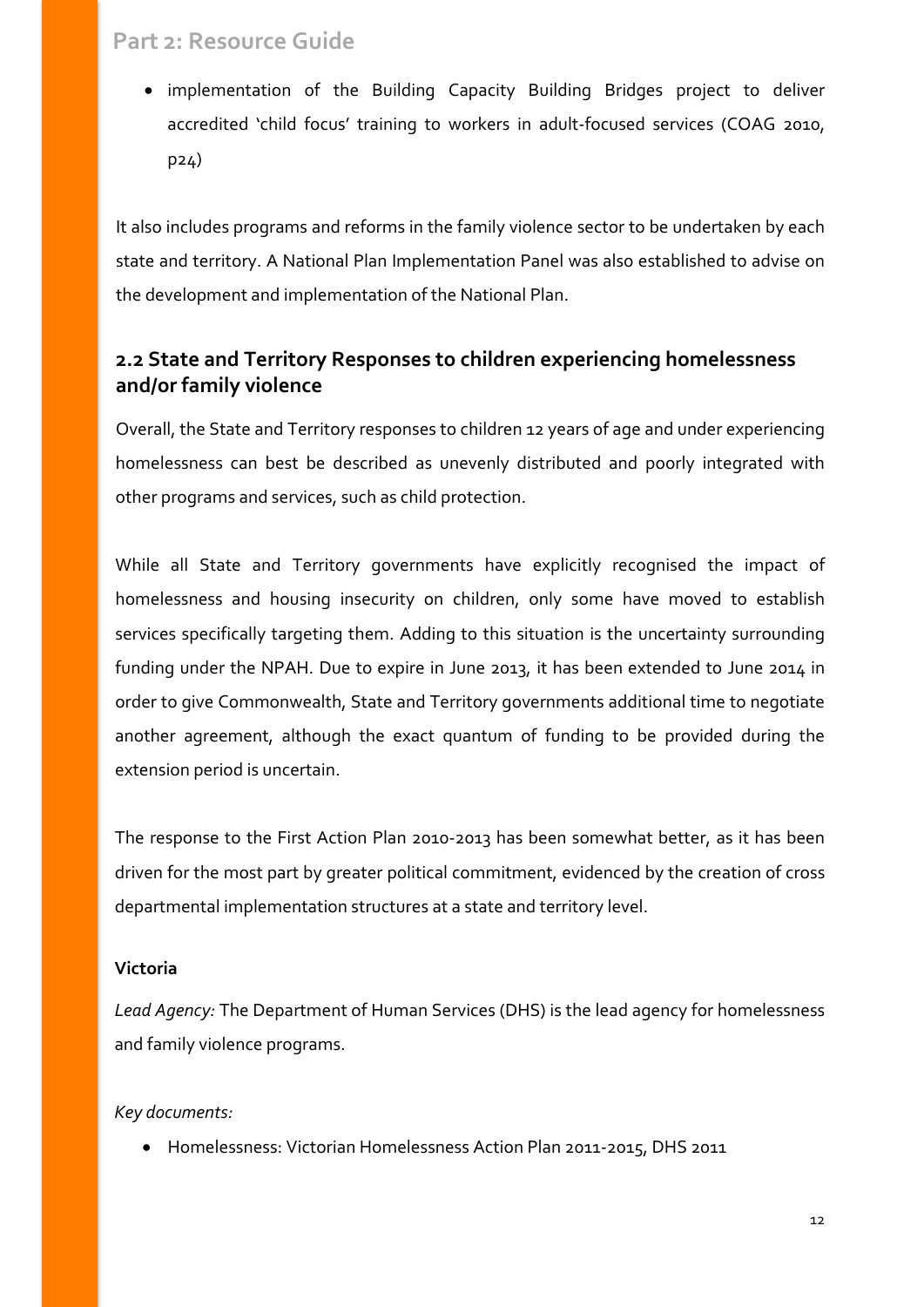• Family violence: A Right to Safety and Justice: Strategic Framework to Guide Continuing Family Violence Reform in Victoria 2010-2020, Department of Planning and Community Development, 2010

*Service responses:* Victoria has several service interventions for children 12 years of age and under in the homelessness and family violence space.

The state wide Children's Resource Program funds one Children's Resource Program worker, based in homelessness services, in each DHS region; two in Eastern Metropolitan Region. There are also two regional Aboriginal Children's Workers.

The role of these regional workers is to build the service system knowledge and capacity in relation to the issues faced by children accompanying their parents into homelessness and the family violence refuges. Specifically, they also:

- assist agencies and homelessness workers to include the needs of children in case planning and create more child friendly environments in their offices.
- assist workers to understand the effects of trauma and crisis on children.
- provide knowledge and links to child specific services that may be relevant to children's needs.

The workers also have access to a pool of brokerage funds for children's needs, particularly in relation to maintaining their attachment to education.

In 2010, a specialist service response for children was introduced to fill the gap in funded case management for children entering homelessness and family violence services. The Children's Specialist Support Service (CSSS) is based in homelessness services in four of the eight DHS regions across Victoria: Hume, Southern Metro, Northwest and South West.

In addition, the service mapping identified a number of not for profit organisations offering programs targeting children 12 and under in addition to CSSS. There were Wesley Mission Victoria's Resilient Kids program, Loddon Valley Homelessness Network's Play Connect program and, in the family violence space, the Safe Futures Foundation. These interventions will be examined in more detail in Chapter 4.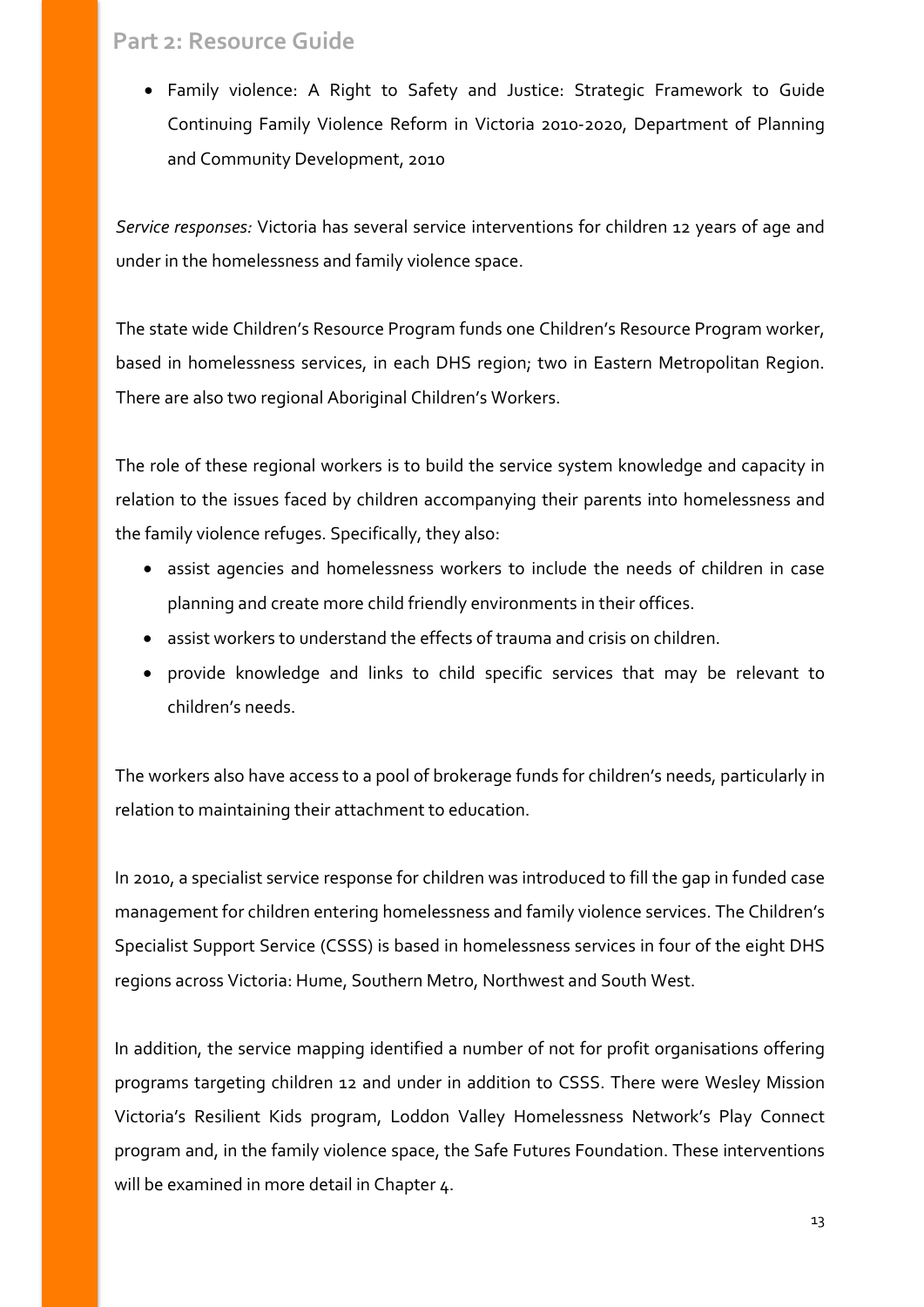*Commentary:* Of all the state and territories, Victoria has the most comprehensive and longstanding service response to children in the homeless and family violence sectors.

Victoria's first homelessness strategy was established in 2002 and identified children as a priority. Following concerted debate in the sector, in 2002/3 the Homelessness Assistance Service Standards (HASS) were changed to recognise the importance of case planning for children. However, in practice, the adoption of this standard was patchy. A number of factors contributed to this including lack of time on the part of workers, difficulties with referral pathways and ongoing disagreement as to what was the priority, assisting children or their parents and carers.

The Victorian Homelessness Action Plan from 2006 to 2010 identified children as one of the groups for which specific service responses needed to be developed. This resulted in a number of child-focused programs, outlined in the discussion that follows. The Action Plan 2011-2015 targets support to three key areas:

- innovative approaches to homelessness
- early intervention and prevention
- target resources where they will make the biggest difference

Families and vulnerable children are one of several stated target groups. Outcomes for them include:

- family health issues are managed
- children attend school regularly
- children have current community health checks
- family is in safe, stable accommodation
- family is committed to their integrated plan

Victoria has been pursuing structural reforms to its family violence sector since 2005. Victoria's response to Action Plan 2010-2013 recognises the need to improve service responses to children and young people entering the family violence sector. This includes:

• "Support (for) the strengthened implementation of therapeutic approaches to children and young people in addressing the impact of developmental trauma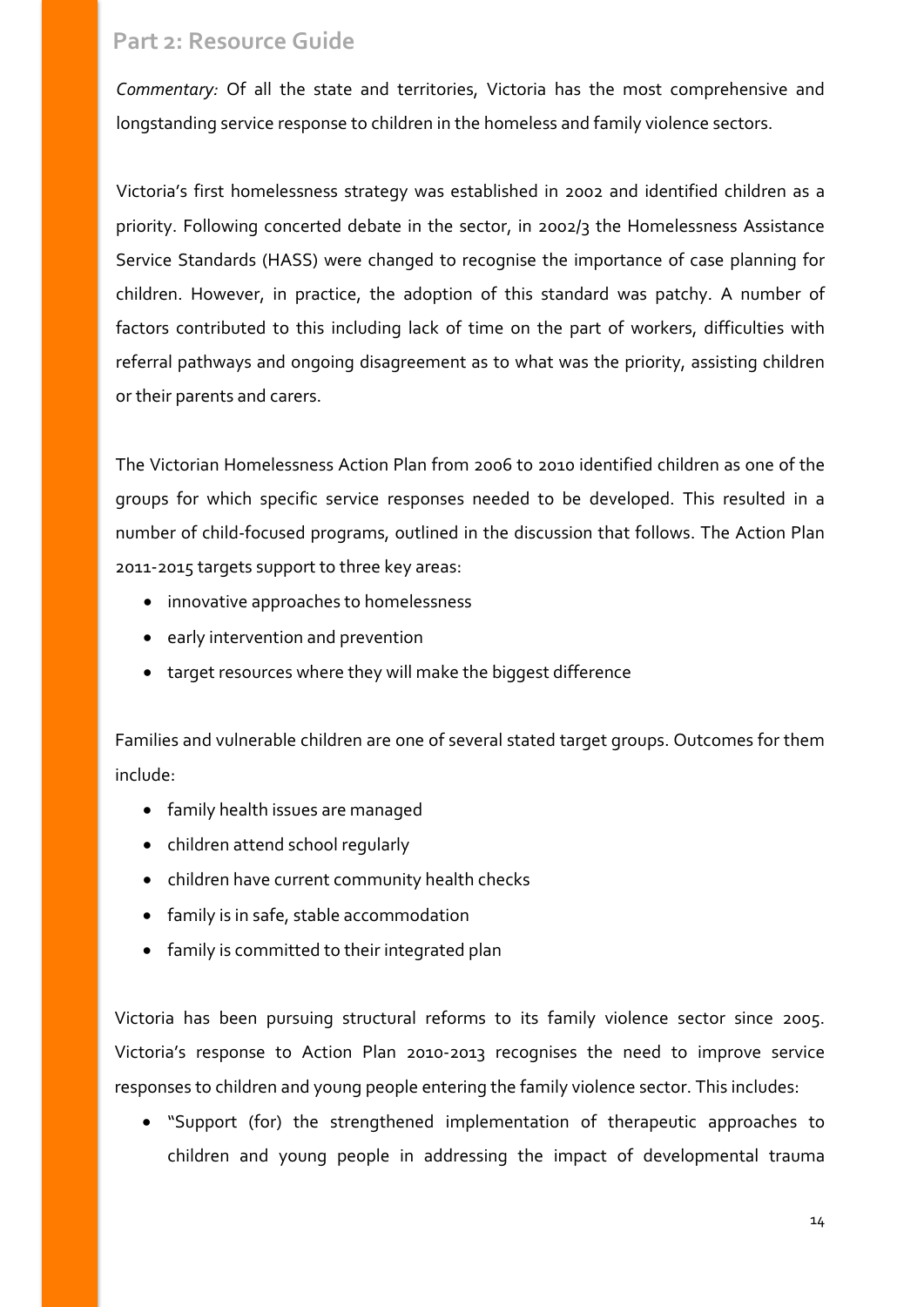associated with family violence" (Department of Planning and Community Development, 2010, p35)

- increased housing and support options for women and children
- maximising the stability of children in education

Victoria's response to the Action Plan 2010 – 2013 explicitly links to the National Framework for Protecting Australia's Children and to state government reforms in the child protection area.

The focus on therapeutic interventions mirrors one of the outcomes of a lengthy inquiry into Victoria's child protection system, Protecting Victoria's Vulnerable Children, held over 2009- 2010. The Directions Paper coming out of the inquiry specifically argued there was a need for "Recognising the impacts of parental problems on vulnerable children, and introducing a therapeutic approach, where appropriate (Victorian State Government, 2012, p5)."

Another reform that was related to homelessness and family violence sectors is Child FIRST (Child and Family Information, Referral and Support Teams). This was established in nine sites in 2007 as a single entry point to child family support services, including homelessness, family violence and child protection. It is focused on developing service hubs that will provide a better service response to families with complex needs, including ensuring timely child protection involvement if a child is at risk of significant harm. It covers children up to 17 years of age.

#### **South Australia**

*Lead agency:* The lead agency for South Australia's response to homelessness and family violence is the Department for Family and Communities. South Australia also has a cross departmental committee examining changes to its family violence services, chaired by the State Minister of Status of Women.

*Key documents:* 

• Homelessness: Homeless to Home: South Australia's Homelessness Strategy 2099 – 2013, Department for Family and Communities, 2009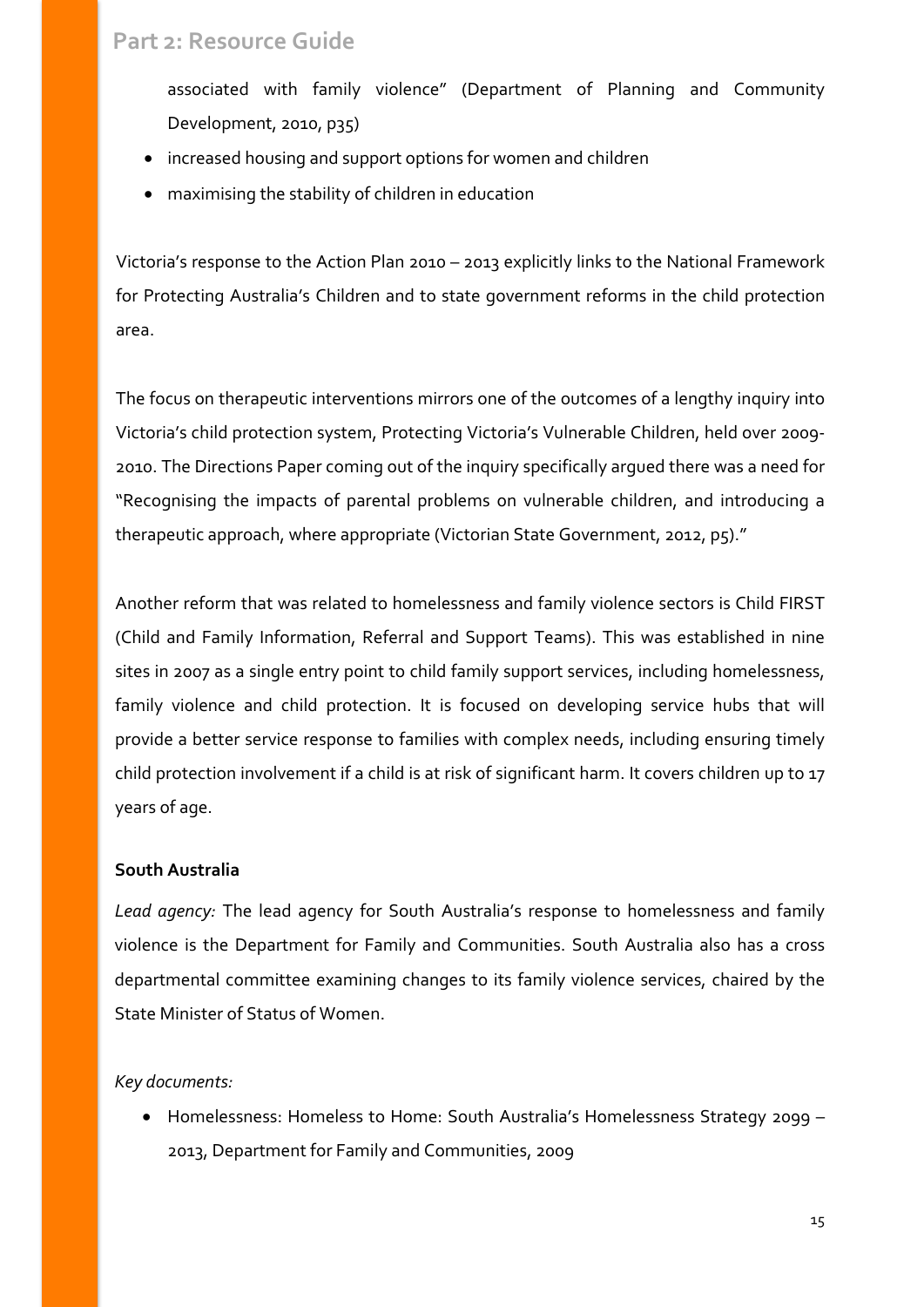• Family violence: A Right to Safety 2011 – 2022, South Australian Office of Women, 2010

*Service Responses:* The key service response identified by the mapping exercise is Together for Kids, a state wide program run by Relationships Australia South Australia. The program specifically supports children experiencing homelessness and/or family violence. This is examined in more detail in section 4.5.

*Commentary:* After Victoria, South Australia appears to have done the most work on child centred practice in the homelessness and family violence sectors.

The State's main homelessness response to the NPAH, Homeless to Home: South Australia's Homelessness Strategy 2099 – 2013, set out a number of changes to the administration of the homelessness services sector, including the recognition of children as clients in their own right. "To improve the responses to homeless children". This principle requires individual assessment and case management for every child accompanying an adult into a specialist homelessness or domestic/Aboriginal family violence service. (Department of Families and Communities, p12)"

Child aware practice is now one of the criteria for organisations applying for state homelessness funding. Other child centred components of Homeless to Home include:

- seconding child and adolescent health workers to work in specialist homelessness services
- training for case managers across the homelessness service system improve their work with children.

South Australia is developing legislation that will mandate the inclusion of child centred principles into the operations of government and government-funded agencies. The State's response to Action Plan 2010-2013 includes:

- a focus on early intervention and preventing violence against women and children
- joined up services that better meet the needs of women and children experiencing family violence.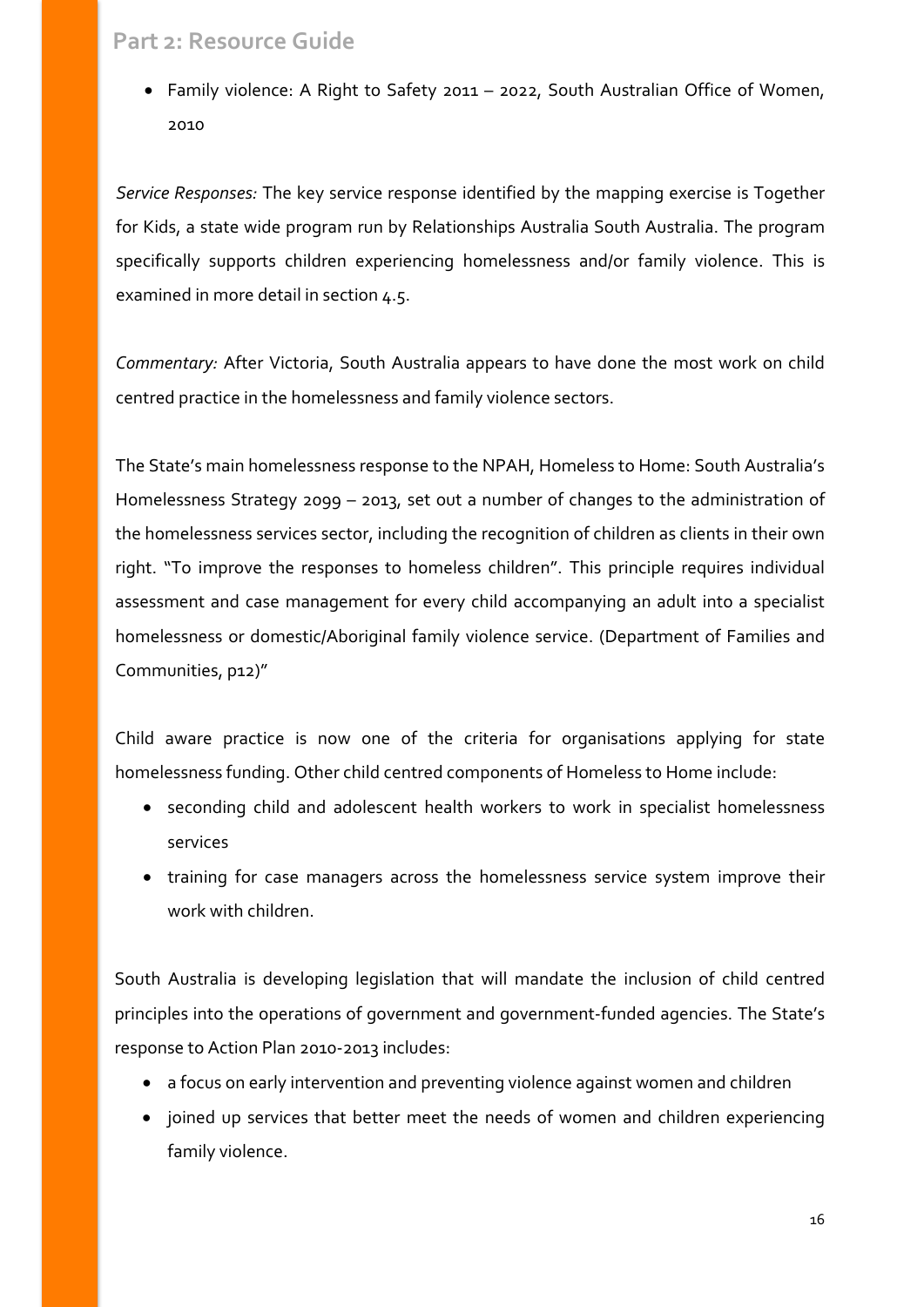• better housing options and assistance for children to maintain their connection to education (Office of Women, 2010, p18)

#### **Western Australia**

*Lead agency*: The Department for Child Protection is the lead government agency responsible for funding specialist homelessness services in Western Australia.

#### *Key documents:*

- Homelessness: Homelessness Implementation Plan, Department of Child Protection, 2010
- Family violence: Western Australian Plan for Family and Domestic Violence 2009 2013, Department of Child Protection, 2009

*Service response:* The service mapping did not identify any programs in the homelessness sector specifically focusing on the needs of children 12 and under. A number of family violence refuges have as part of their service response a worker focusing on the needs of children.

The only comprehensive service response identified is the Patricia Giles Children's Counselling Service. This delivers therapeutic counselling for children who have experience family violence across ten refuges in the Perth metropolitan area. It is examined in section 4.8 below.

*Commentary:* Western Australia's response to the NPAH is contained in its Homelessness Implementation Plan. It focuses on creating a better-connected service system. Specific aspects of that plan relating to children 12 and under include:

- support for children who are homeless or at risk of homelessness including assistance to maintain contact with the education system
- 17 specialist accommodation workers to assist homeless people, including families with children, to stabilise their situation
- support for women and children that experience family violence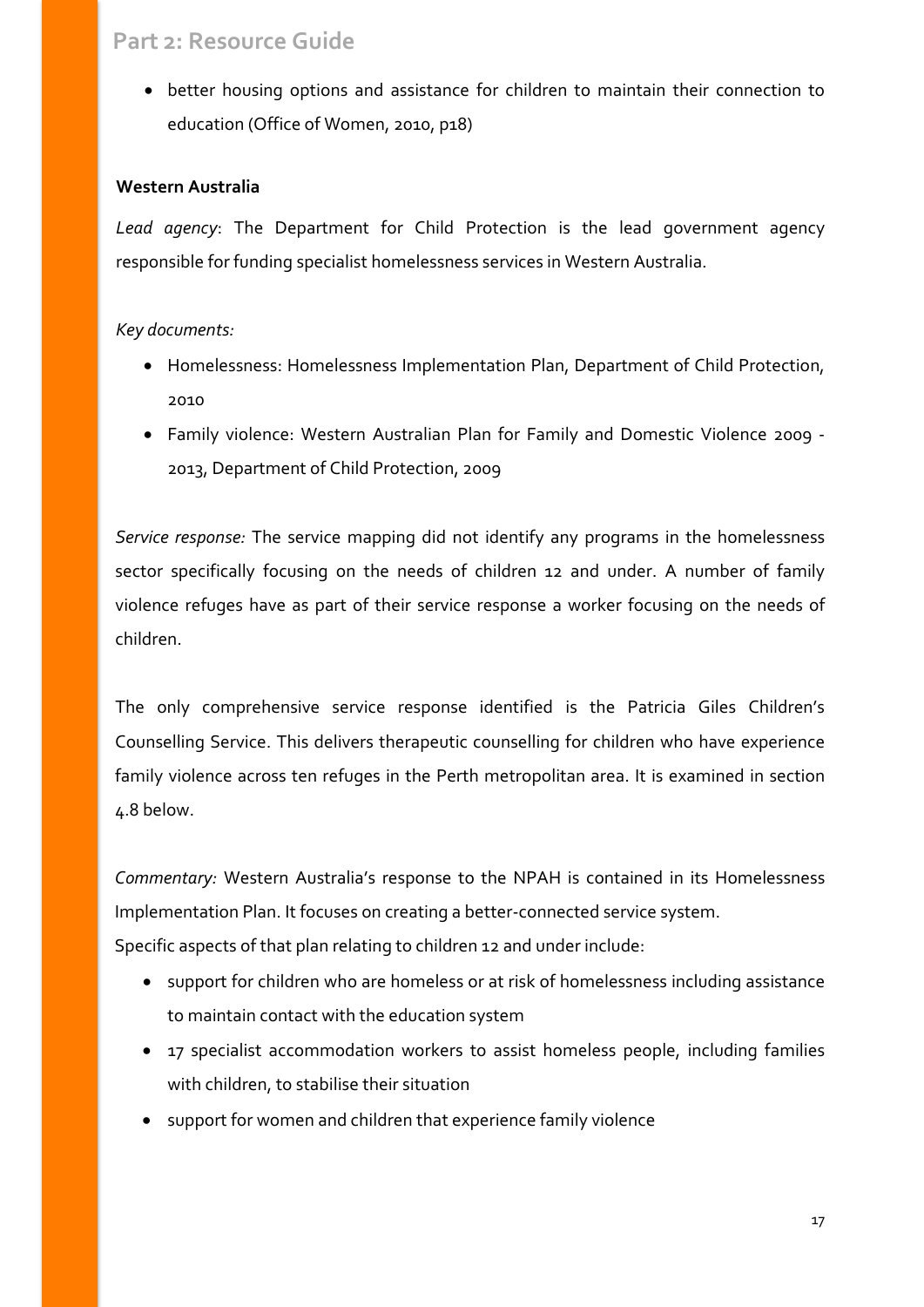There is evidence of a growing awareness on the part of many working in West Australia's homelessness service system that they need to re-orient their services so that they can work more effectively with children 12 and under. For example, Shelter WA is in the final stages of preparing a report on young people and homelessness, including children under 12. This document will be public in early 2013.

In October 2012, the Western Australian Auditor General's Office released a report into whether the state was meeting its obligations under the NPAH and if it was making a difference to homeless people in Western Australia. This report noted that while cooperation between the non-government sector and state government was good it found "no evidence of systemic change that will ensure services are better integrated, particularly as there is no certainty that the programs will continue after June 2013 (Western Australian Auditor General, 2012, p22)."

One of several principles underpinning The Strategic Plan for Family and Domestic Violence is "Children have unique vulnerabilities in family and domestic violence situations, and all efforts must be made to protect them from short and long term harm (Department of Child Protection, 2009, p7).

#### **Queensland**

*Lead agency:* The Department of Communities is the lead agency responsible for specialist homelessness and family violence services in Queensland.

#### *Key documents:*

- Homelessness: The Queensland Government has no formal implementation plan in response to the NPAH.
- Family violence: For Our Sons and Daughters: A Queensland Government Strategy to Reduce Domestic and Family Violence 2009 – 2014, Department of Communities, 2009

*Service response:* The Queensland-based service response identified by the service mapping is MICAH Projects, a homelessness and community service organisation based in Brisbane. This provides programs focusing on the health and well-being of young mothers and their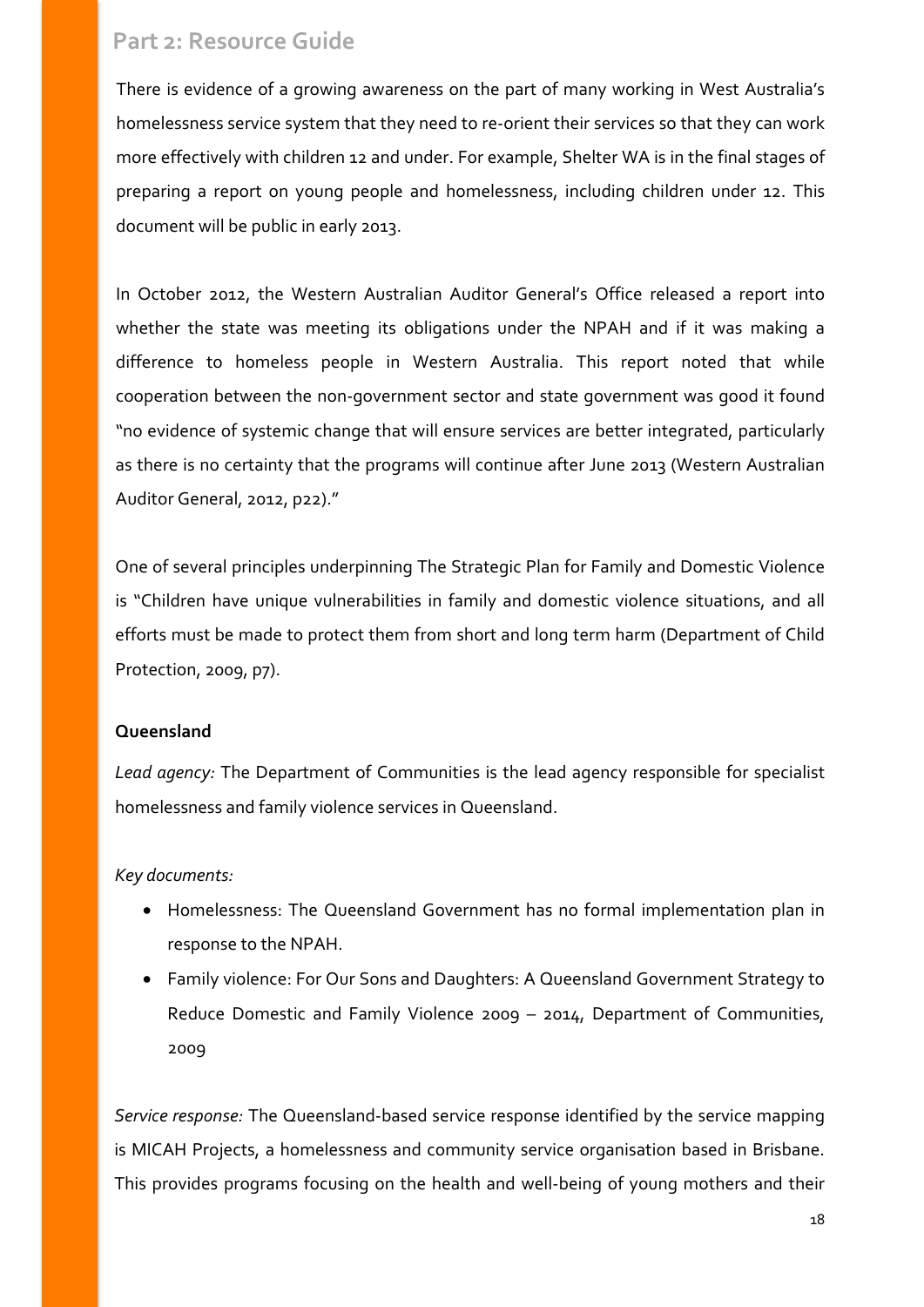children entering the homelessness service system. This is examined in further detail in section 4.6.

*Commentary:* Queensland is currently holding an inquiry into child protection similar to the one undertaken in Victoria. Homelessness organisations have pointed out that housing instability underlines a lot of the presenting issues being viewed by the inquiry and are hopeful child focused initiatives in the homelessness area may be included in inquiry's recommendations.

Queensland has had guidelines in place since August 2011 for good practice for specialist homelessness service providers working with children 16 and under. MICAH Projects have Child Aware funding to work on a series of child focused practice tools, including a practice guide for homelessness staff working with children and young people, experiencing, exposed to, or at risk of exposure to family violence, mental illness and substance abuse. This is being developed in cooperation with the Parenting Research Centre:

[http://www.parentingrc.org.au.](http://www.parentingrc.org.au/)

For Our Sons and Daughters stresses themes common to most of the state and territory responses to the Action Plan 2010-2013, including early interventions and better service planning in the family violence area.

#### **New South Wales**

*Lead agency:* The lead agency for homelessness and family violence programs in NSW is the Department of Family and Community Services. Family violence policy is the responsibility of the Office of Women's Policy in the Department of Premier and Cabinet.

*Service responses:* The service mapping did not identify any programs in the homelessness or family violence space specifically focusing on the needs of children 12 years and under.

#### *Key documents:*

- Homelessness: NSW Homelessness Action Plan 2009-2014, NSW Government, 2009
- Family violence: Stop the Violence, End the Silence, NSW Government 2010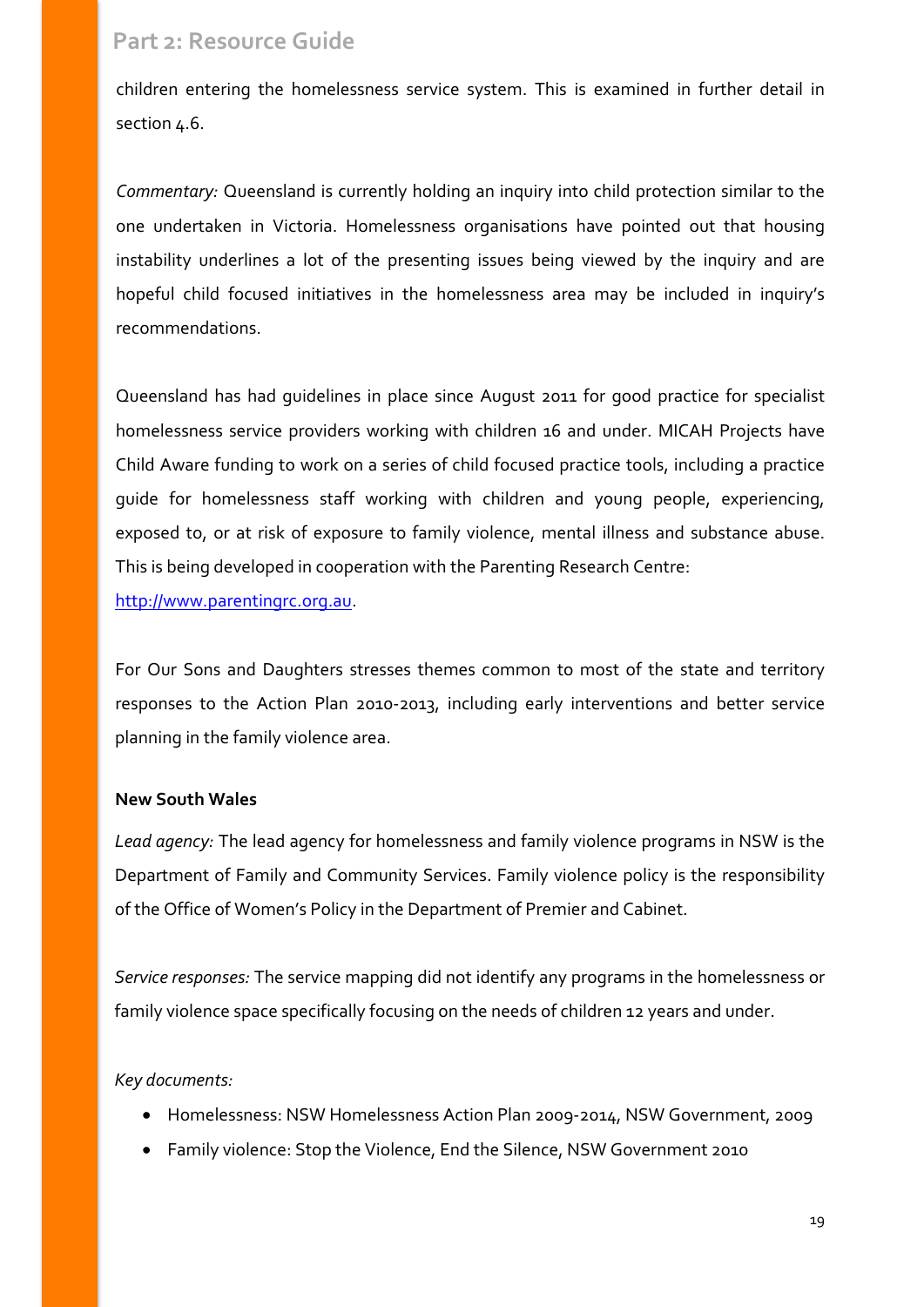*Commentary:* The focus of NSW's homelessness action plan is realigning the homelessness service system towards greater service integration and a focus on early intervention. It explicitly recognises:

- those who experience homelessness under the 18 have an increased risk of experiencing long-term homelessness
- it is important to maintain the connection to education

The plan contains no major initiatives aimed at children 12 and under and this mapping exercise could find no evidence of specific child aware programs or services in the homelessness space in NSW.

The state does have an initiative called Brighter Futures Program. This is similar intent to Victoria's Child FIRST program, i.e., streamlining services for vulnerable children engaged with the NSW child protection system.

#### **Tasmania**

*Lead agency:* The lead agency for homelessness policy and programs is the Department of Health and Human Services. Family violence policy and programs are overseen by the Department of Justice.

#### *Key documents:*

- Homelessness: Tasmanian Homelessness Plan 2010-2013 Coming in From the Cold, Department of Health and Human Services, 2010
- Family violence: Tasmania has no specific document in response to the Action Plan 2010-2013.

*Service response:* Shelter Tasmania is not aware of any services working that are specifically working with children under 12 in the homeless or family violence space in the State.

*Commentary:* Coming in From the Cold focuses on similar themes to the other state and territory responses, including early intervention and improved effectiveness and connections between services.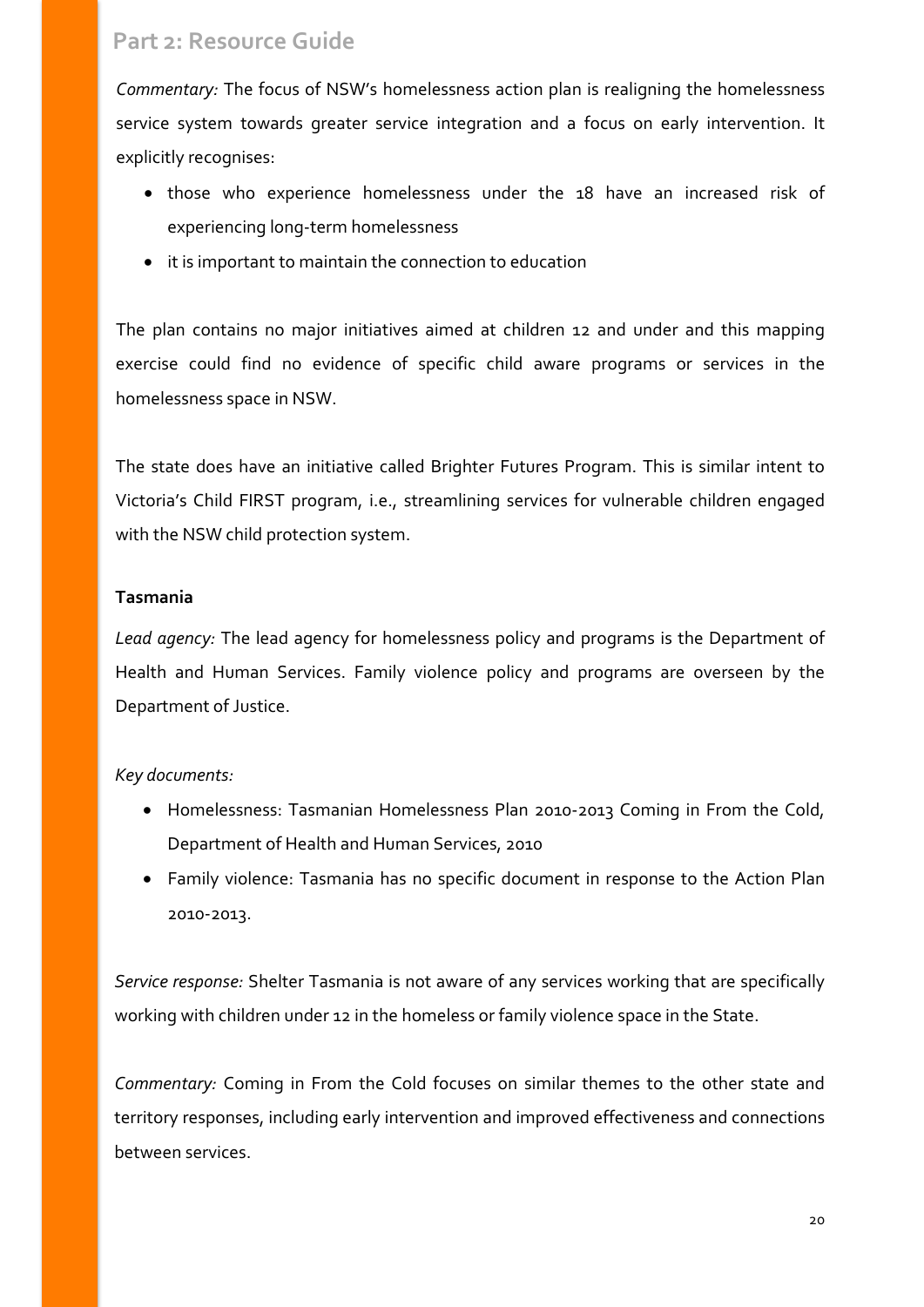Tasmania's response to family violence has a strong judicial and police focus. One component of this is the Safe At Home program. This aims to improve safety for adults and children who have experienced family violence and ensure that they can stay in their homes or return to them as soon as possible. The program is part of a wider, integrated Tasmanian response to family violence that includes a free and confidential (within child protection legislation limits) counselling service to children and young people up to eighteen years of age, that have experienced family violence and whose families are in the Safe At Home program.

#### **Australian Capital Territory**

*Lead agency:* The lead agency for homelessness programs in the Australian Capital Territory is the Department of Disability, Housing and Community Services. Two departments share oversight of family violence policy and programs, Justice and Community Safety and Disability, Housing and Community Services.

#### *Key documents:*

- Homelessness: ACT has no written strategy document in response to the NPAH.
- Family violence: Prevention of Violence Against Women and Children Strategy 2011– 2017, Department of Disability and Housing and Community Services 2011

*Service responses:* The only child centred response in the homelessness/family violence space identified by the research is run by YWCA Canberra and is examined in more detail in section 4.7 below.

*Commentary:* YWCA Canberra is developing a child focused practice framework for workers in the homelessness sector. There are hopes this may be adopted by the ACT government to be mandated practice for all agencies wishing to apply for funding when the Territory's homelessness services are re-tendered in 2013.

The ACT's Prevention of Violence Against Women and Children Strategy 2011–2017 contains a similar policy focus to its state and territory counterparts. Objective three of the policy focuses on ensuring women and children's needs are met through joined up service systems,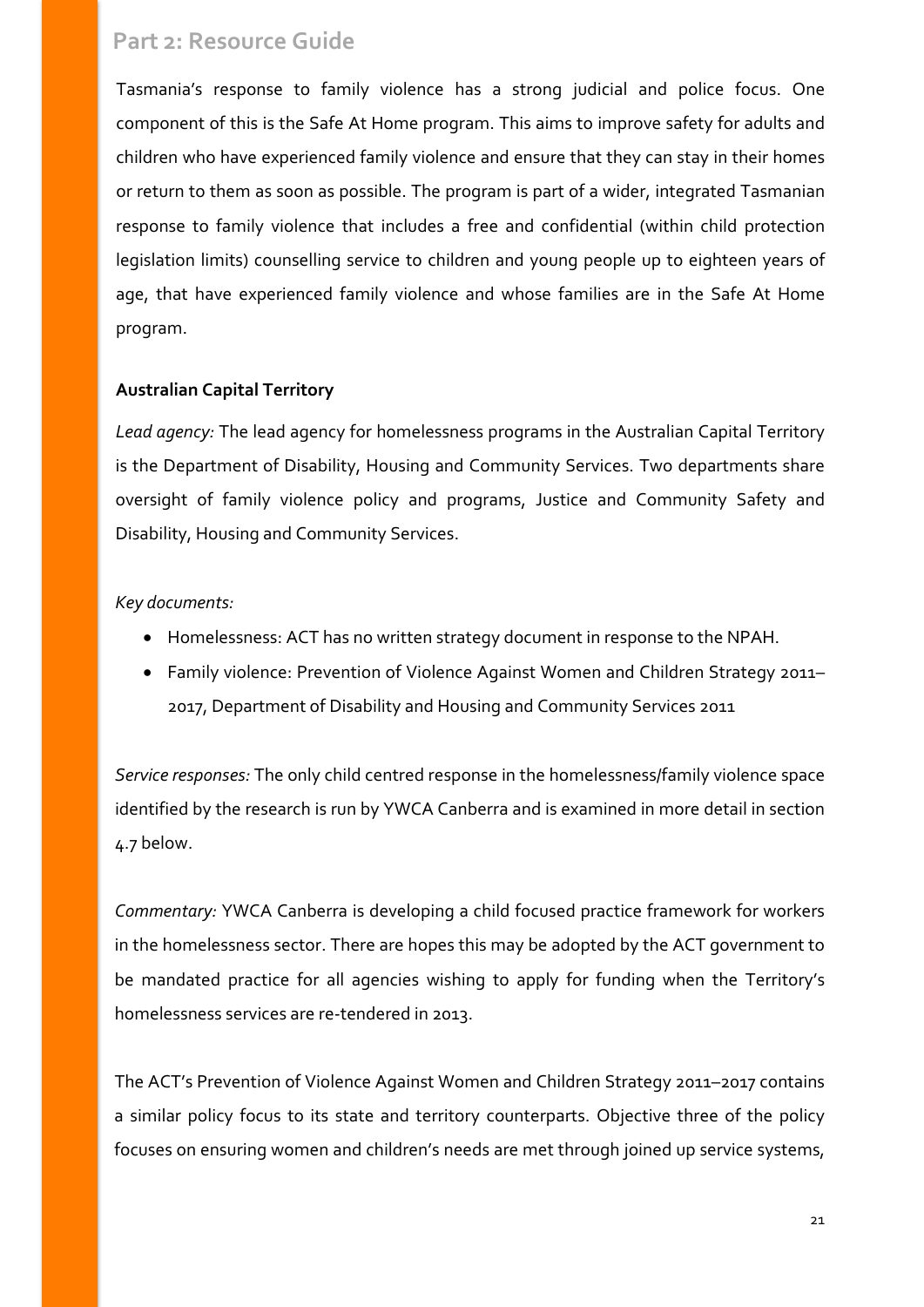including health, education and housing (Department of Disability, Housing and Community Services, 2011, p13).

### **Northern Territory**

*Lead agency:* The Northern Territory Department of Children and Families is the lead agency responsible for homelessness and family violence policy and programs.

#### *Key documents:*

- Homelessness: Homelessness Implementation Plan, Department of Housing, 2009
- Family violence: Building on Our Strengths: A Framework for Action for Women in the Northern Territory 2008-2012, Office of Women's Policy, 2008

*Service responses:* The research identified no specific services focusing on the needs of children 12 years of age and under entering homelessness and/or family violence services.

*Commentary:* The focus of the Northern Territory's Homelessness Implementation Plan is increasing the availability of affordable accommodation. The only mentions of children are under outputs:

- support women and children experiencing family violence to stay in present housing when it is safe to do so
- support for children who are homeless or at risk of homelessness including maintaining contact with the education system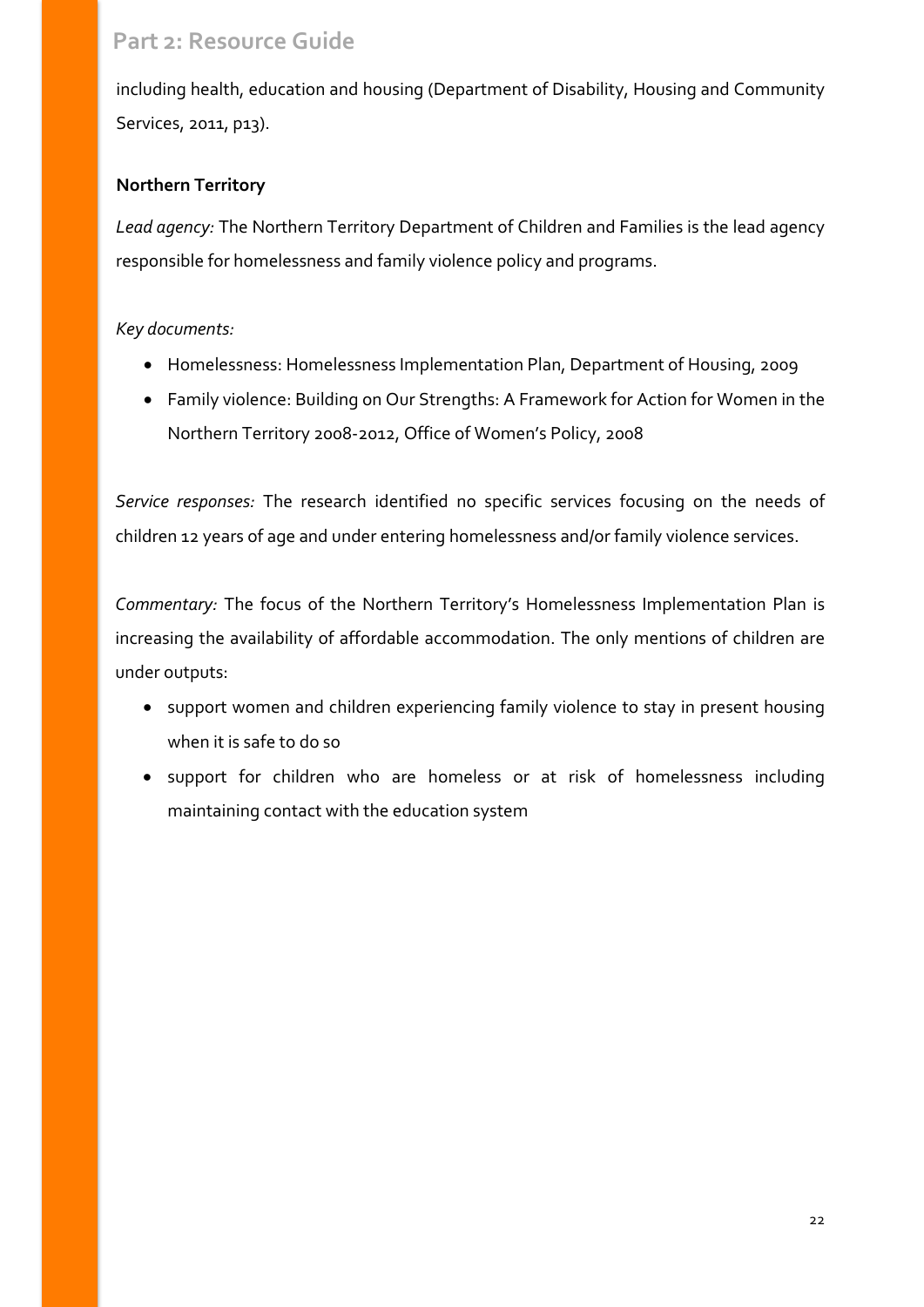# <span id="page-22-0"></span>**Chapter 3. Identifying Elements of Child-Centred Practice**

The following section will draw out the key components of service models and practices focusing on children 12 years of age and under experiencing homelessness and/or family violence.

## <span id="page-22-1"></span>**3.1 Difficulties and challenges**

It is important to stress that such an overview, while useful, is necessarily partial. There are a number of reasons for this.

- 1. It is unlikely the research has fully captured the diversity of practices and models. It has not been able to examine child aware practice in relation to CALD or Indigenous child homelessness, to cite two examples. A more in-depth survey of approaches in the family violence space could also likely yield some interesting case studies and models.
- 2. Organisations working in this space utilise a significant degree of flexibility and innovation, tailoring approaches and developing new ones according to the particular situations and demands they face. This is a positive characteristic but it adds to the difficulties in compiling a comprehensive overview.
- 3. Child-centred interventions are an emerging area of work, particularly in the homelessness service sector. Many tools and practices have not been extensively documented. As noted in the literature review, there is a lack of evaluation and research pertaining to what is effective child aware practice. Much of the evaluation work that has been done is anecdotal in nature and not methodologically robust.

While the service mapping found agreement on general key principles underlining child focused interventions in homelessness and family violence, it also identified a significant confusion and a lack of agreement relating to some of the details of this practice. This included:

1. *Lack of agreement on terminology:* There is no common agreement on terminology to describe work services do with children 12 years of age and under. For example, 'childfocused', 'child aware' and 'child centred' practice, are terms used by service providers to describe what they do.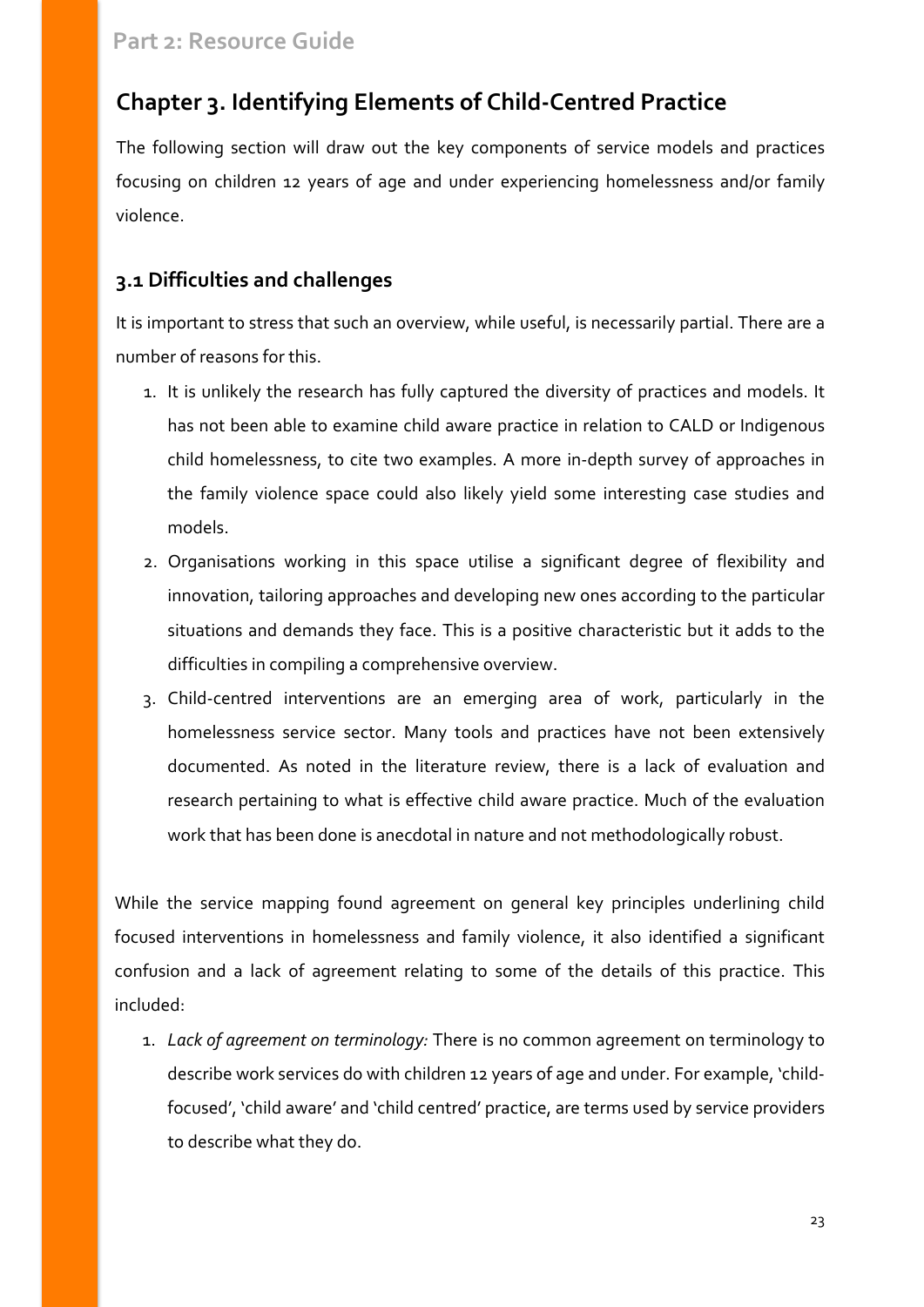- 2. *No agreement on definition of child-centred practice:* There is no one commonly recognised definition of child-centred practice in the homelessness and family violence sectors, or about the components of what this practice entails. The clearest illustration of this relates to so-called 'trauma aware' or 'trauma informed' interventions that profess to include a therapeutic element.
- 3. *Lack of clarity about role, timing and content of trauma informed practice:* There is a widely held belief interventions need to provide a trauma informed or aware component to deal with the impacts of homelessness and/or family violence. But at what point does a child that has experienced homelessness and/or family violence need a therapeutic response? What is the best balance of therapeutic responses combined with specialist and other supports and secure housing? There is disagreement as to what stage therapeutic intervention should be undertaken. Some service workers believe it is important to delay therapeutic interventions such as counselling while the client is in crisis, i.e., homelessness. Others want to see therapeutic counselling options for children while the child is experiencing the crisis.
- 4. *Lack of research on efficacy of trauma informed practice:* While many service workers argued strongly that trauma informed work had secured positive results for clients, the lack of robust research in this area, including a paucity of clearly articulated intervention goals, tasks and measures that would provide useful evaluation and feedback, make it difficult to verify these claims, a fact admitted by some service workers interviewed as part of the service mapping exercise.
- 5. *Concern about staff capacity and skills to deliver therapeutic responses:* Concerns were expressed as to whether some homelessness and family violence services had the level of experience necessary to undertake the therapeutic practice claimed. It is one thing to offer interventions that have a therapeutic intent. It is another to achieve genuine therapeutic outcomes. Clearly not all services have the resources or expertise to offer genuine therapeutic interventions.
- 6. *Lack of clarity about involvement of parents in child focused work:* Another area of uncertainly relates to the role of parents/care givers in child focused interventions. While these interventions have as there starting point the needs of the child, some service interventions include parents/caregivers in their group work. Aims include building parenting skills and so-called 'filial therapy', particularly for children and their mothers. This latter approach appears to be more common in the family violence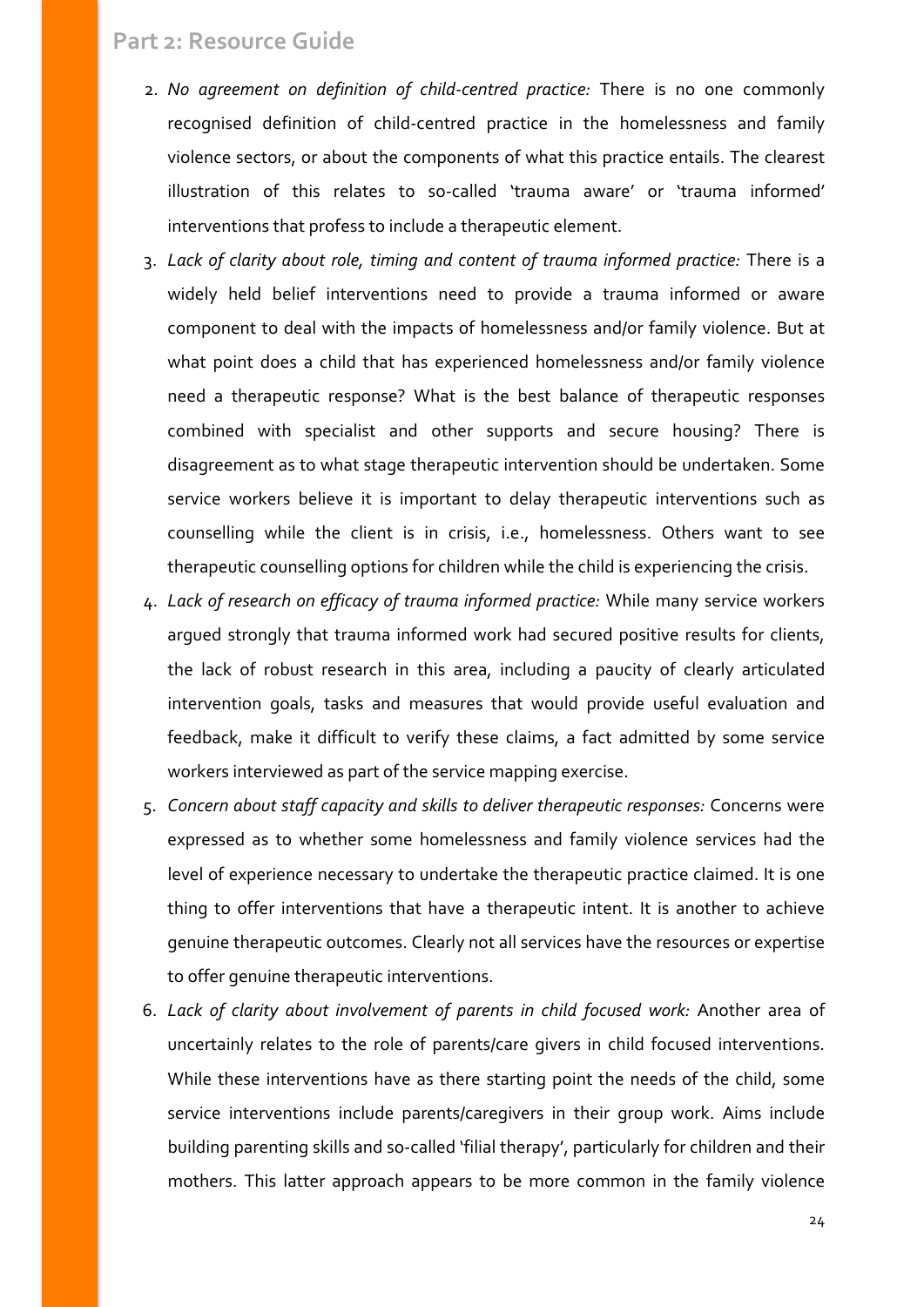space where there is a clear understanding that exposure to domestic violence can damage mother/child relations. Some homelessness service interventions are also informed by the recognition parents or carers face considerable pressures as a result of homelessness/housing insecurity, that mean they are often unable to provide all the supports their children need.

7. There is debate more broadly over whether it is possible to deal with the child's issues without also attending to the needs and strengthening the carer or family unit. Obviously, where there are issues around consent for younger children (around ten years of age and below depending on the child concerned), parents or carers have to play a major role. Regardless of age, however, many workers reported the active involvement of parents is important. Some reported getting good progress with children only to see these eroded or unbundled due to the parent's issues going untreated.

### <span id="page-24-0"></span>**3.2 Areas of agreement**

Core elements of child-focused practice in the homelessness and family violence sectors. Despite the caveats and disagreements listed above, based on the findings of the literature review and the overview of service interventions in Chapter 4, it is possible to highlight the following as core elements of child-focused practice in the homelessness and family violence sectors.

- 1. *Child as primary client:* The service response conceptualises the child as the primary client. The extent of this may vary depending on the age of the child and their family context. At the very least, child-centred practice recognises the child has particular needs apart from those of the adult they are accompanying into homelessness/family violence, and that these must be dealt with.
- 2. *Involvement of child in process and decision making:* Child aware assessment, case management and planning which involves the child in planning and decision-making as much as possible. This includes, where feasible, gaining explicit consent from children and reflecting the child's experiences in all records and case notes are kept. It will also take into consideration other issues facing the child, including health, nutrition, life skills, educational attachment, etc, and, where possible and necessary, include referral to mainstream or other specialist services.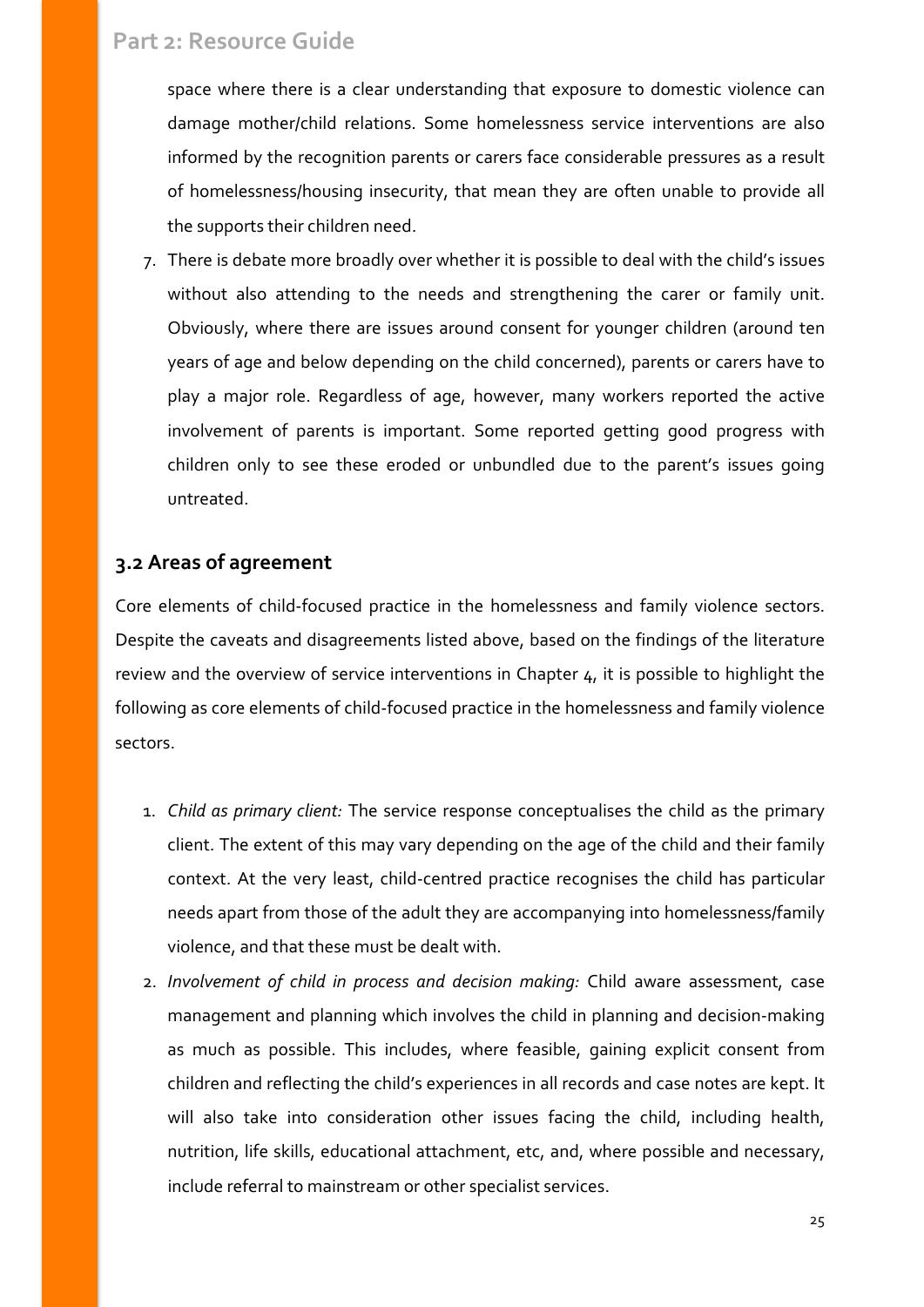- 3. *Staff dedicated to work specifically with the child concerned.* These staff need to be trained to deal with children and supported to make judgements about the issues they identify. Some of the training needs identified by service workers working in child focused programs in the course of this mapping included:
	- o 'intentional conversation', how to get a response to a certain question from a child
	- o how to introduce aspects of therapeutic care into recreational activities
	- o gendered reactions in children
	- o how to make services more child friendly
- 4. *Group work is common:* Group work is common although the particular activities will differ according to the age and needs of the child. Some group work is activity based, i.e., play, art or dance. Other groups are discussion/peer education based. Common treatment goals include helping the child recognise and process the physical and emotional issues relating to homelessness and family violence, reducing anxiety, increased coping skills and self-esteem, building social capital, improved performance in school, etc.
- 5. *Site of group work is recognised as important to maximize safety:* Group based activities should be offered in a regular, safe space. These include on site at the service provider or referring agency concerned, in schools, community facilities or in the child's home, i.e., crisis/transitional accommodation.
- 6. *'Trauma- aware' interventions where necessary, administered by an appropriately qualified professional.* The nature of the therapeutic intervention will differ according to a number of factors, including the issues identified and the age of the child.
- 7. *Work with the child's caregiver is important.* The nature and extent of this will vary depending on the situation of the child and family. It may involve work on parenting or life skills or how the caregiver can help the child with homework and maintaining educational attachment. Or it may involve therapeutic intervention aimed at repairing the damage caused to the relationship between parent and child as a result of their experience of homelessness/family violence.

While it is not a component of service delivery, as such, the majority of workers interviewed as part of this research noted their interventions worked best in the context of an all of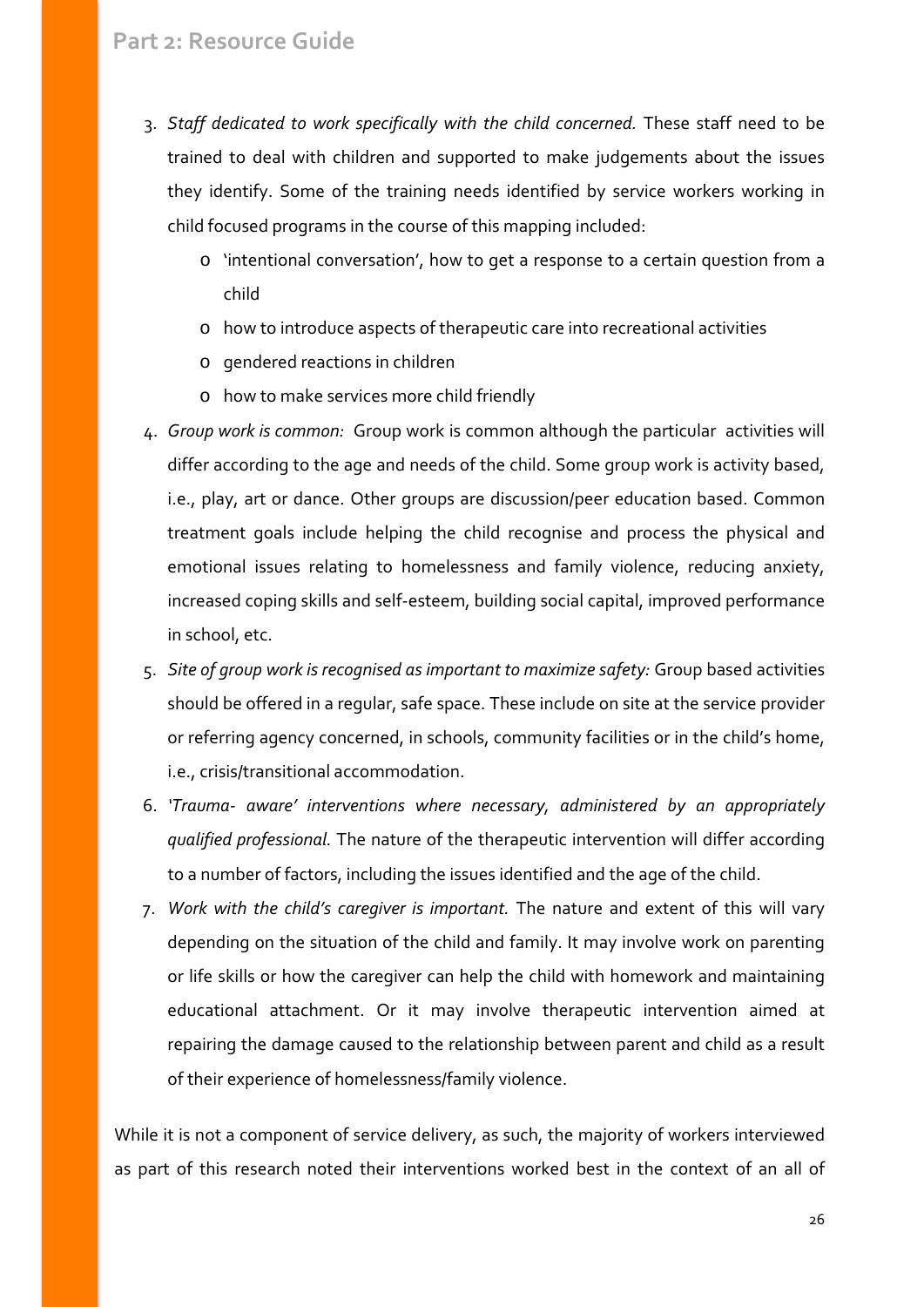organisation commitment to child aware practice. Some of the aspects of this mentioned by service workers during the mapping included:

- child sensitive screening practices
- the adoption of appropriate policies and working with children checks
- the existence of clear protocols to deal with child protection services
- training for outreach staff on how to make judgements about children's safety
- taking children's needs into consideration in emergency assistance packages
- the configuration of offices to ensure safe spaces for children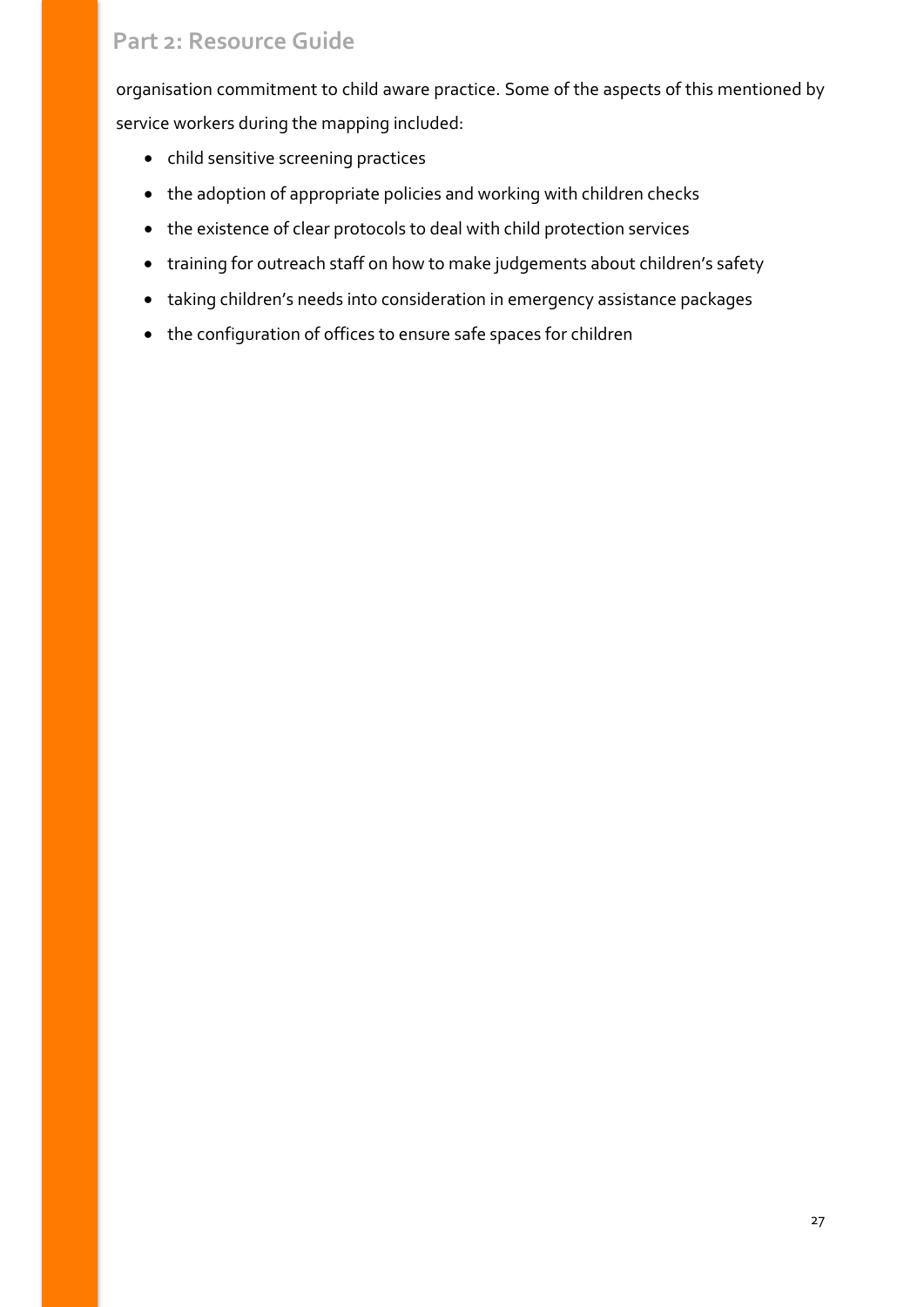# <span id="page-27-0"></span>**Chapter 4. Overview of Relevant Service Interventions**

The following section documents examples of service interventions at a state and territory level specifically focusing on children experiencing homelessness and family violence.

A table summarising specific service types, components of the intervention, and the age cohorts they seek to assist, is included at the end of this section.

A summary of resources and tools developed by the intervention is included in Appendix 1.

### <span id="page-27-1"></span>**4.1 Homeless Children's Specialist Support Service**

Provider: The Children's Specialist Support Service (CSSS) is based in four homelessness services across Victoria:

- Junction Support Services Hume
- Hanover Welfare Service Southern
- Bethany South West
- Merri Outreach Support Service Northwest

Purpose of service intervention: The service is an explicit recognition that children have particular needs apart from those of the adult they are accompanying into homelessness. The objectives are set out in Children's Specialist Support Services, Service Model Guidelines (DHS, p4) and include:

- "To provide flexible and immediate response to improve the outcomes (including improved engagement with education) for children accessing the homelessness service system, thereby decreasing their trauma on both their immediate and long term emotional well being."
- "To enhance the understanding and capacity of the homelessness service sector to respond appropriately to the support needs of children who are experiencing homelessness, within a systematic, family oriented framework.
- To improve access to specialist and mainstream support resources for children and families experiencing homelessness
- To increase inter-service collaboration and communication and make the best use of available resources to improve the outcomes for children and families in the homelessness service system."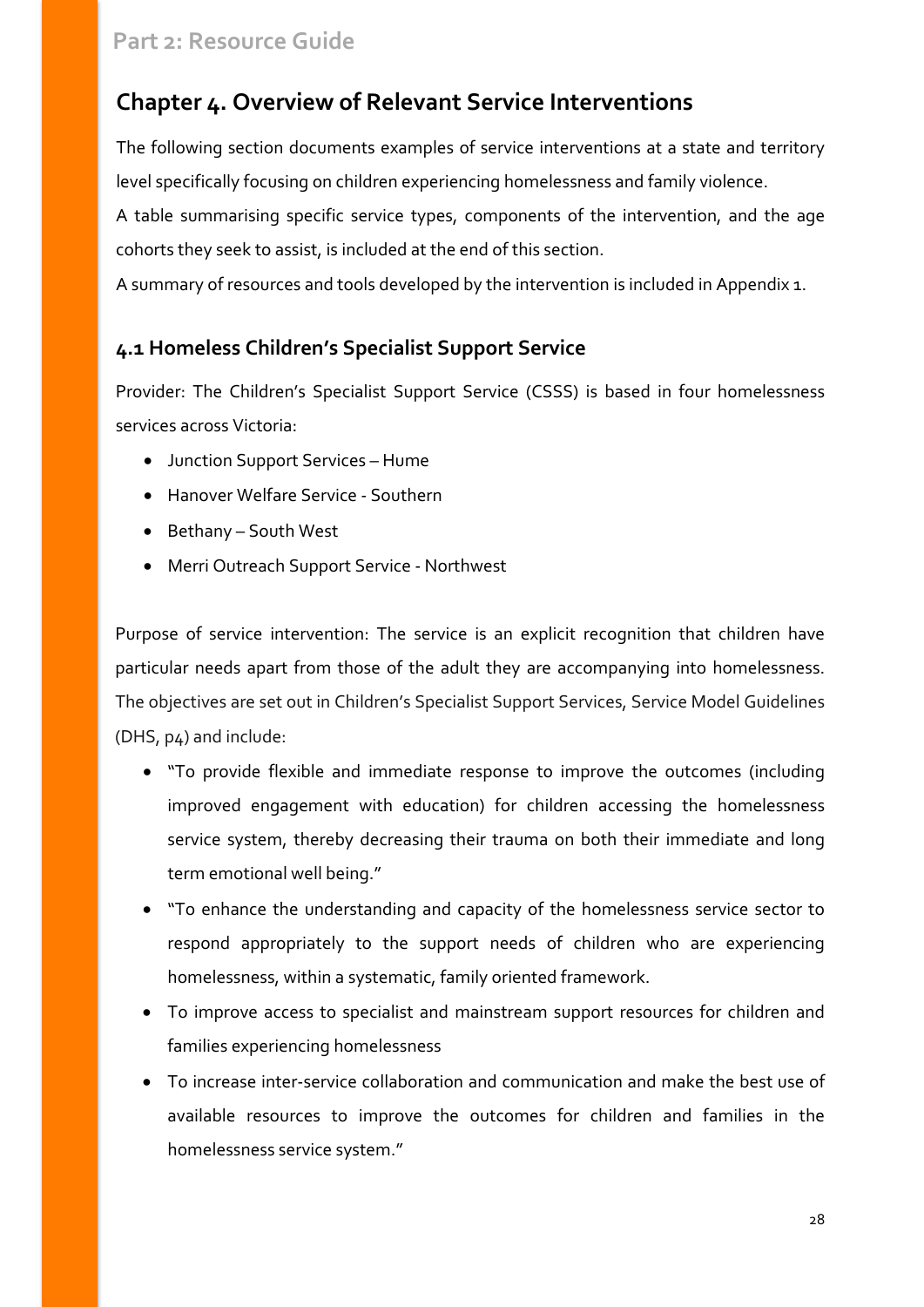*Age Cohort:* Children and young people 18 years of age and under.

#### *Assumptions underpinning intervention:*

- children suffer a number of impacts from homelessness and/or family violence, including interrupted physical, mental, emotional and education development
- children need to give voice to their own concerns and issues regarding the impacts of homelessness and/or family violence
- there is a need to intervene early to ensure children do not suffer from long term impacts of homelessness and/or family violence
- therapeutically informed one on one and group work can assist children to process the experiences and emotions caused by homelessness and/or family violence
- care givers need assistance to help their children deal with the impacts of homelessness/family violence as well as to address their own issues
- collaboration with referral agencies/other service providers enhances capacity to deliver child focused practice

#### *Components:*

- child-centred one on one case management and advocacy
- secondary consultations
- therapeutically informed group work
- referral to specialist and mainstream services
- links to social/community supports
- training on child focused practice

The service has a triage approach and is divided into three streams:

*Stream 1: Assessment and case planning:* All referrals to the program initially enter through this stream. In collaboration with the referring agency, the CSSS team will conduct an assessment with the child or young person (and in most instances their parent or guardian) and develop a case plan to meet their particular needs.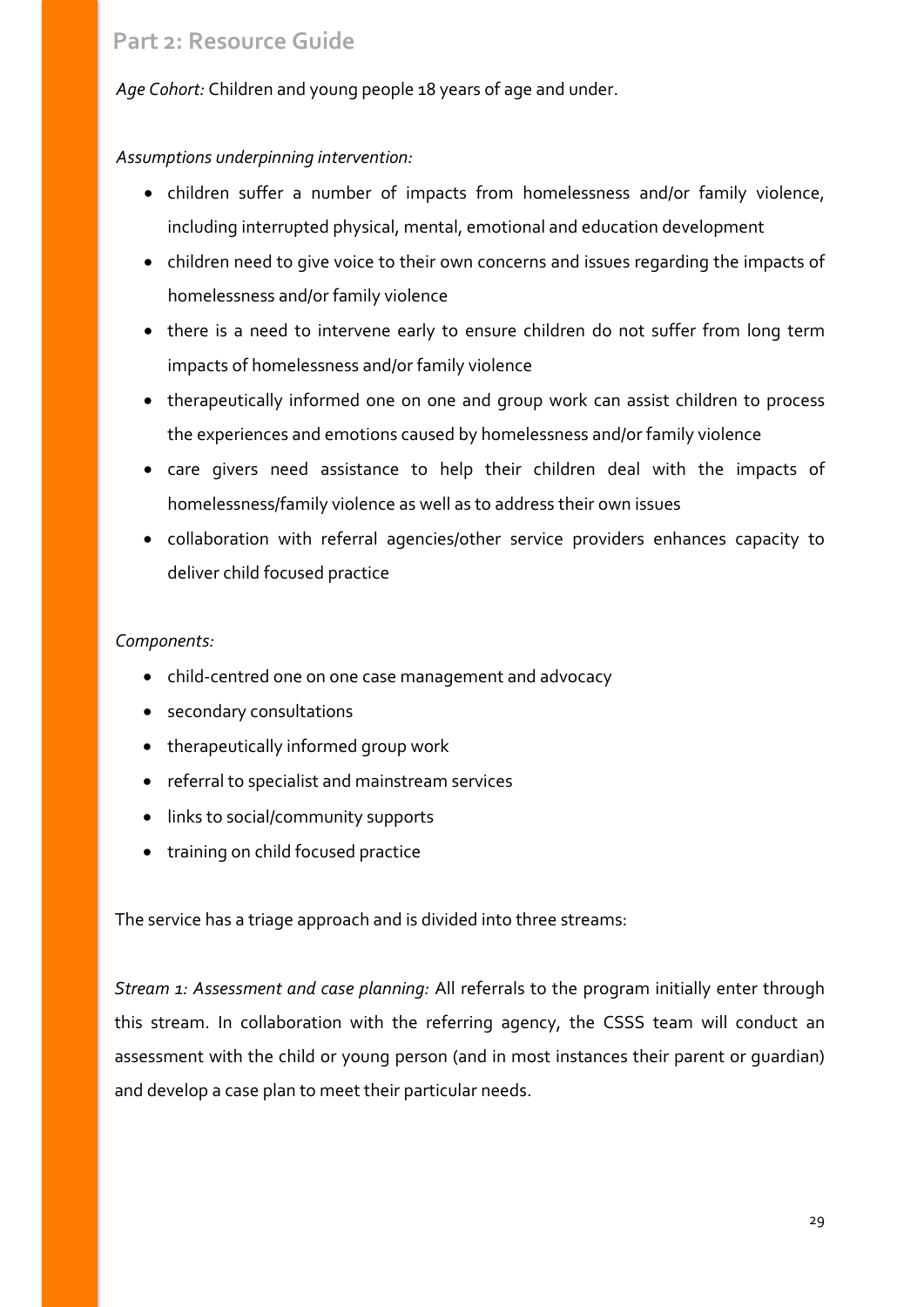If the support needs can be met by the referring agency, the team will organise a hand over to go through the case plan. If the needs cannot be met by the referring agency, the child or young person will be referred to stream 2. This process will usually last between one and four weeks.

*Stream 2: Enhanced case management:* Based on the case plan, this will involve meeting the client and their family/guardian once a week to once a fortnight, depending on need. Activities during this process can include:

- intensive support focused on social, recreational, health, education and other needs of the child
- identifying and linking to other mainstream and specialist services
- supporting positive interactions with peers and families
- advocacy on rights of the child/young person to access service in their community

A CSSS worker might see the child three hours a week over a period of one to six months.

*Stream 3: Group Work:* This stream includes a range of therapeutic programs that provide space for children/young people to explore their feelings and emotions away from the stresses of their family situation. The group work usually has a therapeutic focus and includes art work, drama, games, small group discussion to explore family dynamics, understanding and managing strong feelings, self-care, strengths, etc.

The make-up of group work differs between providers. For example, Bethany runs three groups:

- 'Baby Jam': preschool kids and their mums, most of who have experienced family violence and who need their relationship with their kids repaired
- 'Kids Express': 0-18 years of age, kids in emergency accommodation, use music therapy
- 'Tune Out': specifically for adolescent girls, 11-15 years of age, most of whom have witnessed family violence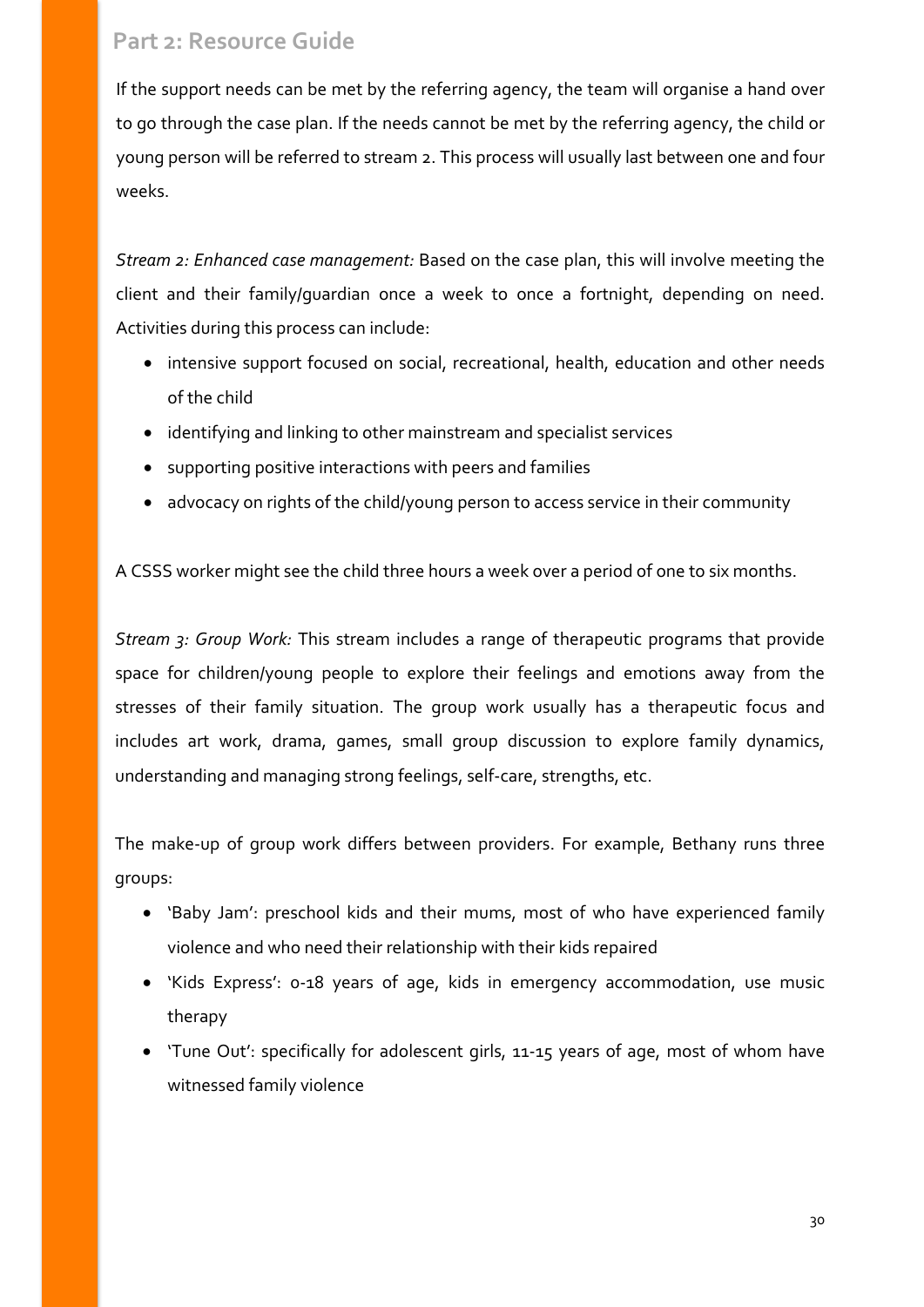Groups run by Hanover include:

- 'I'm a Star': building kid's confidence and self esteem through artwork
- 'The Incredibles': kids who have experienced family violence
- a mums and small children's group

CSSS providers also tailor make specific groups according to demand/need. All groups organised under stream 3 must be partnered/co-facilitated with the referring agency. All agencies stressed the importance and value of this co-case management and facilitation, not just to help build a sense of shared ownership but to develop skills of workers and helping referring agencies becoming child wise.

Other activities undertaken under the CSSS program include:

- Making sure service workers have access to resources (posters, handouts) that inform parents of child specific responses and needs.
- Assisting workers with child aware case management/safety planning.
- Assisting workers to include children accurately in all data recording.
- Assist workers to understand impacts of trauma and cumulative harm on a child's development and incorporate this knowledge into their practice.

*Context of service intervention:* This varies according to the provider concerned. Because services must cover a certain geographical area it is usually a mixture of on-site and external locations. The latter can include community facilities, referring agencies, school, family violence refuges and crisis accommodation facilities. One on one work is often done in schools and the child's home, i.e., crisis/transitional accommodation.

*Eligibility and referral pathway:* Children and young people of families/caregivers accessing homelessness and family violence services, with the priority being in the region the service is based in. Some also take referrals from child protection. Those accessing CSSS must have a caseworker involved.

#### *Funding:* DHS and the NPAH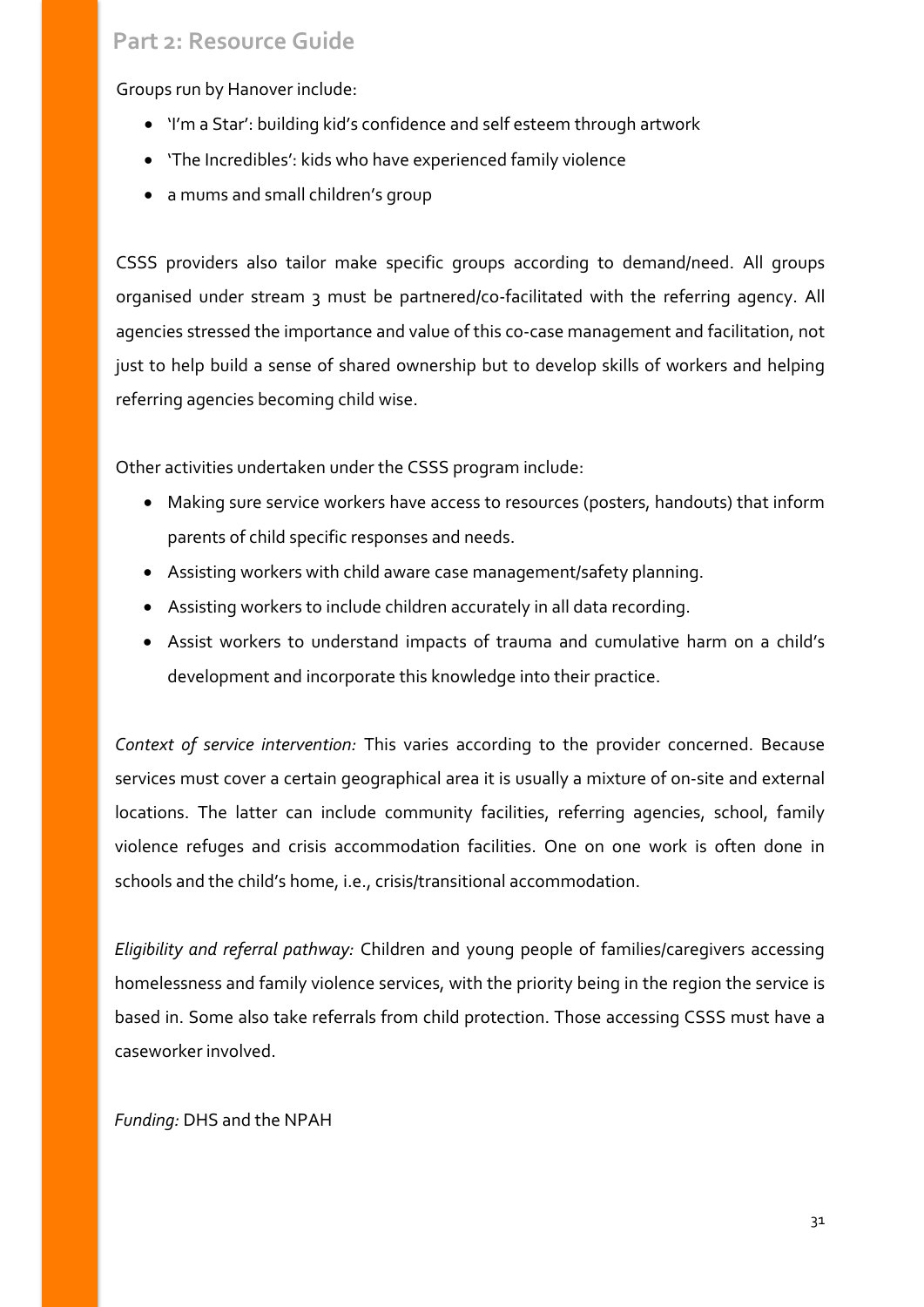#### *Resources/links:*

- Merri Outreach Support Services: http://merri.org.au/site/bright-futures/
- Bethany: www.bethany.org.au/
- Hanover Welfare Services: www.hanover.org.au/homeless-childrens-support/
- Junction Support Services: www.junction.org.au/homeless-childrens-specialistsupport-service/

## <span id="page-31-0"></span>**4.2 Resilient Kids**

*Provider:* Wesley Mission Victoria Housing and Crisis Service, Victoria

*Purpose of service intervention:* The program was established in 1996 to advocate on behalf of and address the needs of children and young people 18 years of age and under accompanying their families into homelessness and/or family violence services.

*Age cohort targeted:* Children and young people 18 years of age and under.

#### *Assumptions underpinning intervention:*

- children suffer a number of impacts from homelessness and/or family violence, including interrupted physical, mental, emotional and education development
- children need to give voice to their own concerns and issues regarding the impacts of homelessness and/or family violence
- there is a need to intervene early to ensure children do not suffer from long term impacts of homelessness and/or family violence
- therapeutically informed one on one and group work can assist children to process the experiences and emotions caused by homelessness and/or family violence
- care givers need assistance to help their children deal with the impacts of homelessness/family violence
- collaboration with referral agencies/other service providers enhances capacity to deliver child focused practice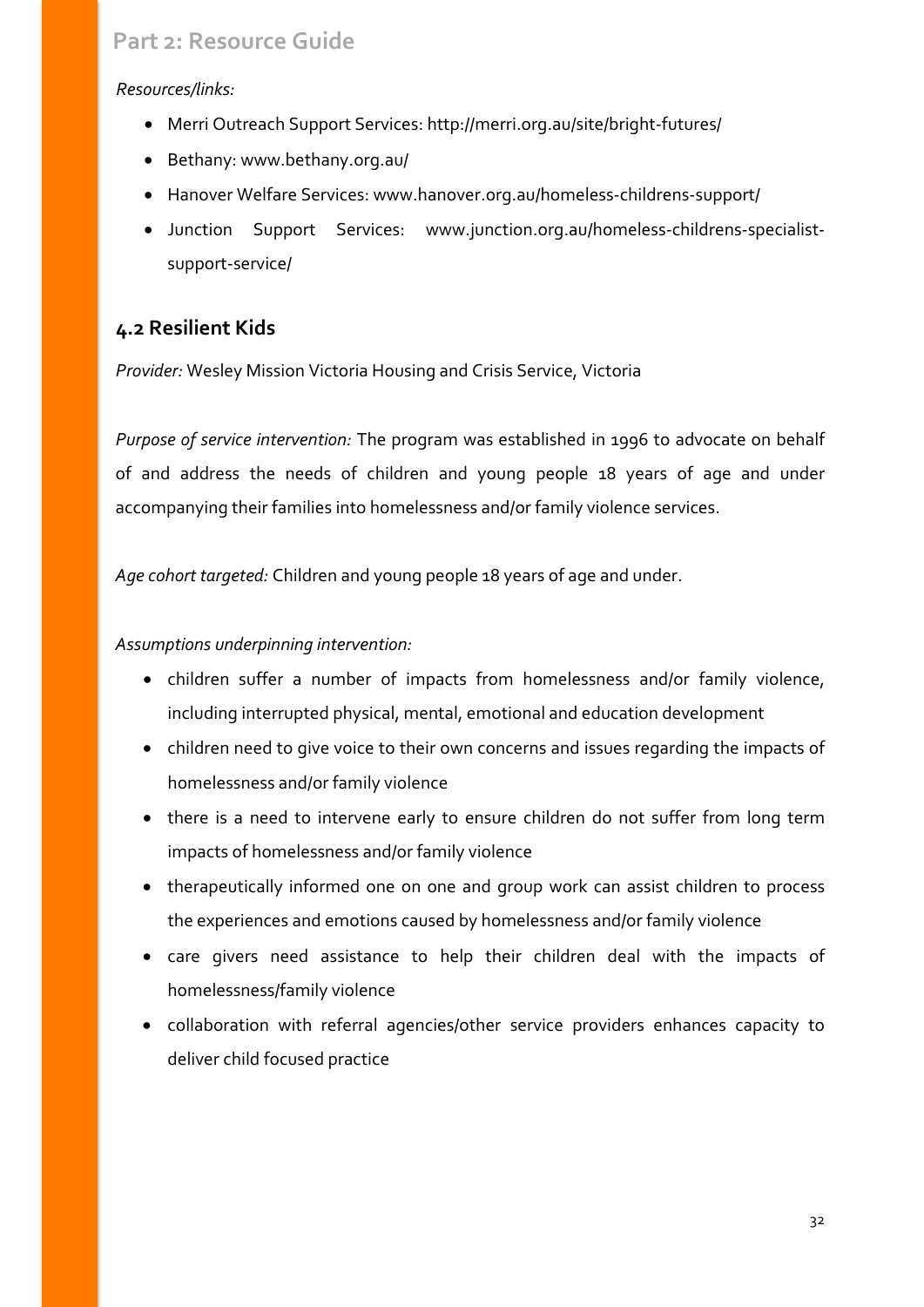#### *Components:*

- therapeutically informed one on one case management and advocacy, including capacity for emergency one-off sessions to address immediate problems, including a particularly traumatic event
- secondary consultations
- therapeutically informed group work
- referral to specialist and mainstream services
- training on child focused practice
- recreational and social activities including camps and holiday programs to help build self-confidence

The Resilient Kids program currently runs three groups, of which two are directly relevant to the service mapping:

'Cool Kids' is a therapeutic group run for primary school age children  $(5 - 12$  years of age) that have experienced homelessness/family violence. Run after school for 1 ½ hours each week during school term. Using creative arts therapy, children are encouraged to identify difficult emotions and feelings and learning positive coping strategies. The group has a social skills component, including things like making friends, relationships, grief, loss, and teaching kids to keep them safe.

'Footsteps' is a therapeutically informed group for mothers and that have experienced family violence. It was established in recognition of the impact of family violence on an infant's emotional, social and physical development. It provides a safe space for mothers to talk about their experience of living with family violence and exploring the impact this has on their parenting and children.

*Context of service intervention:* On site and external locations such as other homelessness services, refuges, crisis accommodation facilities, etc.

*Eligibility and referral pathway:* Homelessness and/or family violence services in Melbourne's Eastern Metropolitan Region. Referrals also come through schools and Child First/child protection services.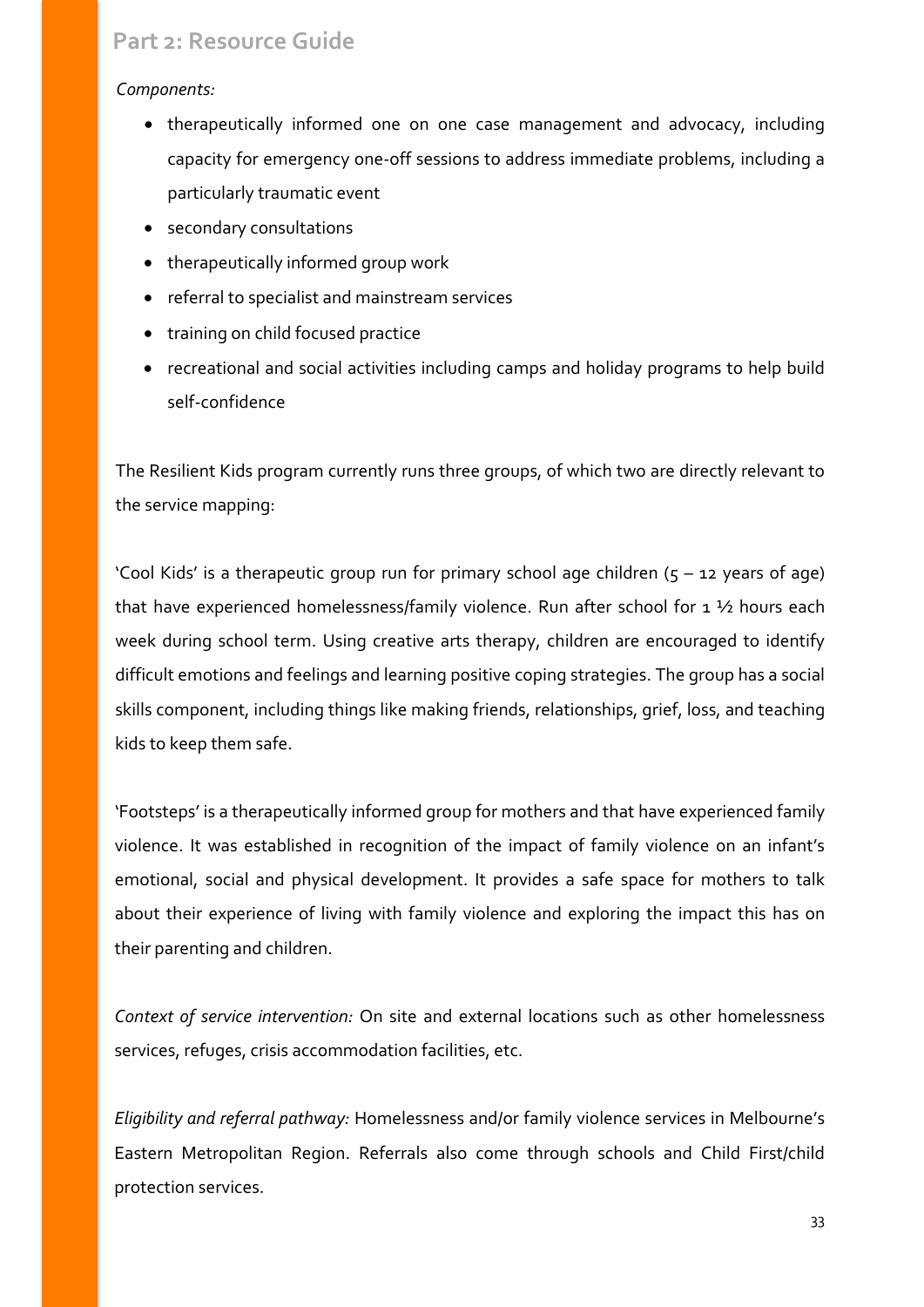*Funding:* The program is funded through Wesley Mission Victoria's internal resources.

#### *Resources/links:*

<https://www.wesley.org.au/ourservices/crisishomelessnessandconselling.html>

A detailed evaluation of the Resilient Kids program was completed in 2011 but is not publicly available.

# <span id="page-33-0"></span>**4.3 Play Connect**

*Provider:* Loddon Valley Homelessness Network (Victoria)

*Purpose of service intervention:* One on one and group work to help children and their mothers deal with the impacts of homelessness/housing insecurity and family violence.

*Age cohort targeted:* Children 0-5 years of age

#### *Assumptions underpinning service intervention:*

- children suffer a number of impacts from homelessness and/or family violence, including interrupted physical, mental, emotional and education development
- children need to give voice to their own concerns and issues regarding the impacts of homelessness and/or family violence
- there is a need to intervene early to ensure children do not suffer from long term impacts of homelessness and/or family violence
- therapeutically informed one on one and group work can assist children to process the experiences and emotions caused by homelessness and/or family violence
- care givers, in this instance young mothers, need assistance to help their children deal with the impacts of homelessness/family violence and to repair the damage caused to their relationship with their children

#### *Components:*

- Child-centred one on one case management and advocacy, including emergency oneoff sessions to address immediate problems, including a particularly traumatic event
- therapeutically informed group work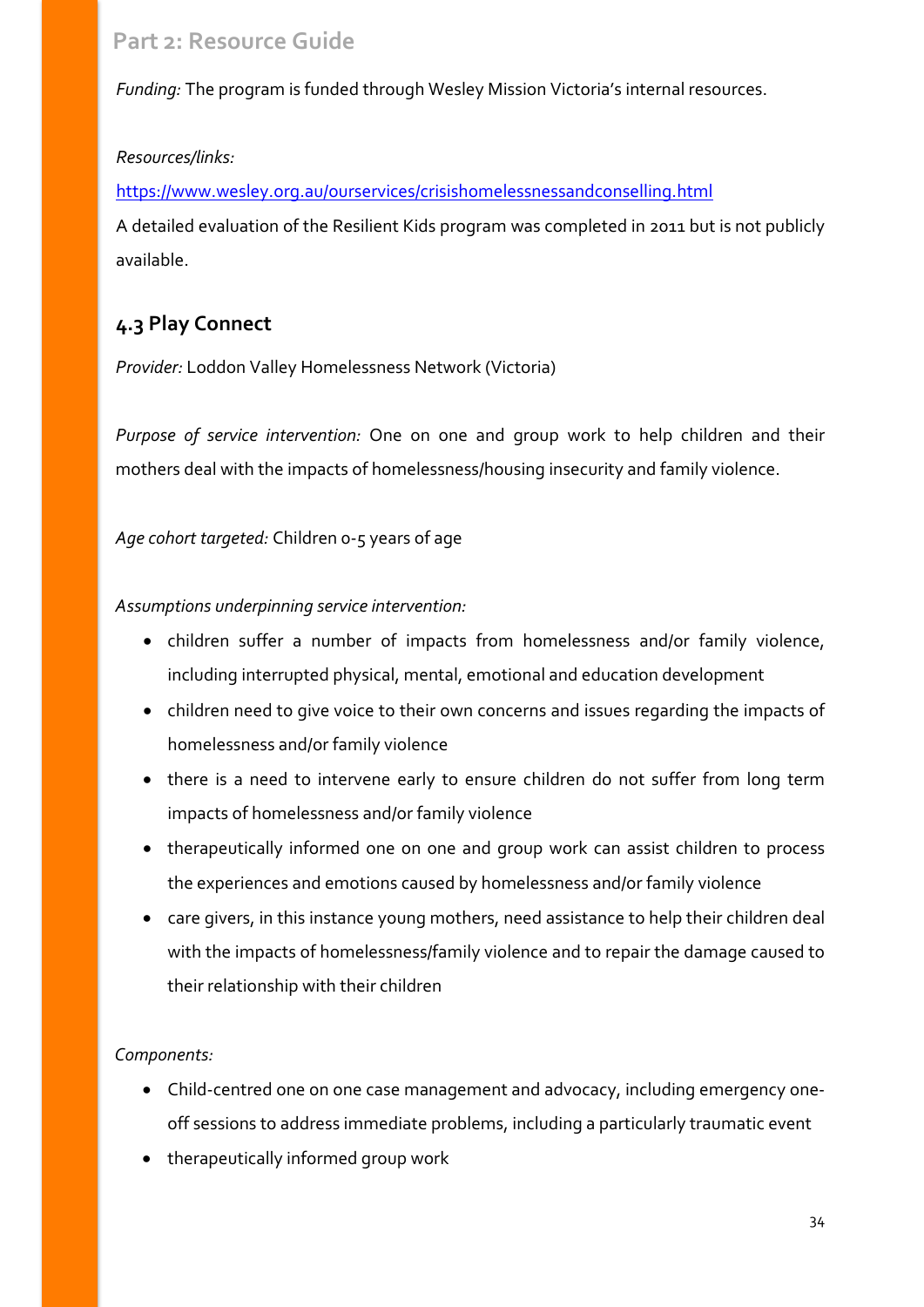The core component is a creative arts therapy program for women and their children who have experienced family violence and or homelessness or who are at risk of homelessness. The program runs for 1.5 hours each week for the length of a school term. Group numbers are kept small to ensure a safe and secure environment.

There is also the capacity for one on one work with a Creative Arts Therapist for families who have outstanding needs after they have attended the group.

*Context of service intervention:* On site at Loddon Valley Homelessness Network – referring agencies need to ensure they provide transport for clients as part of collaboration.

*Eligibility and referral pathway:* Children accompanying their parents into homelessness/family violence services or at risk of homelessness in the Loddon Mallee Region, central Victoria.

#### *Funding:* Private philanthropic funds

#### *Resources/links:*

- More information about the Play Connect program is available at the organisation's site, including a detailed evaluation of the program
- <http://www.loma.net.au/childrens-program>
- Other resources on the site include:
- Through a Child's Eyes, Children's Experience of Family Violence and Homelessness <http://www.loma.net.au/images/lm-through-eyes.pdf>
- A detailed report on the Children's Resource Program in the Loddon Valley region <http://www.loma.net.au/images/finaldraftreportcrwproject.pdf>

### <span id="page-34-0"></span>**4.4 Safer Futures Foundation**

*Provider:* Safe Futures Foundation (formerly Maroondah Halfway House), Victoria

*Purpose of service intervention:* The Safe Futures Foundation is a merger of three refuges. In addition to being a service for those experiencing family violence, it focuses on providing a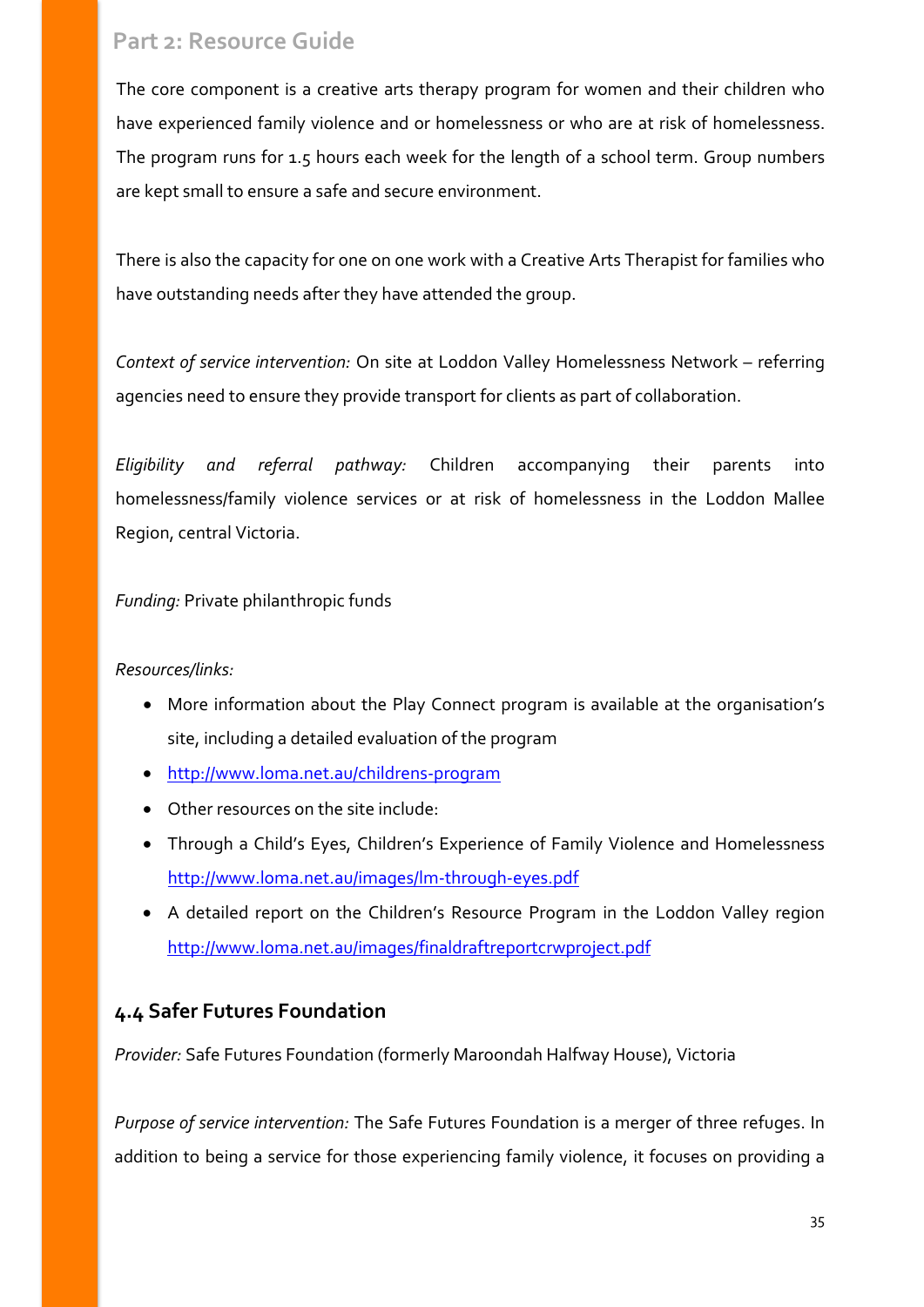holistic case management response to children of women experiencing family violence, with a particular focus on their education needs.

*Age cohort targeted:* Flexible, children 0 - 18 years of age. The refuge has the capacity to take disabled women and their children.

#### *Assumptions underpinning service intervention:*

- children suffer a number of impacts from homelessness and/or family violence, including interrupted physical, mental, emotional and education development
- children need to give voice to their own concerns and issues regarding the impacts of homelessness and/or family violence
- there is a need to intervene early to ensure children do not suffer from long term impacts of homelessness and/or family violence
- therapeutically informed one on one work can assist children to process the experiences and emotions caused by homelessness and/or family violence
- care givers, in this instance young mothers, need assistance to help their children deal with the impacts of homelessness/family violence and to repair the damage caused to their relationship with their children
- a lot of family violence work has a strong justice and housing focus and is blind to other needs of children, particularly their education needs and can actually further disengage children from education
- the onus on supporting children and keeping them safe from family violence falls to Commonwealth and State governments, including departments other than those dealing with family violence

#### *Components:*

- child-centred one on one case management, including emergency one-off sessions to address immediate problems, including a particularly traumatic event
- therapeutically informed group work
- focus on assisting and maintaining the educational links of children accompanying their mothers into the service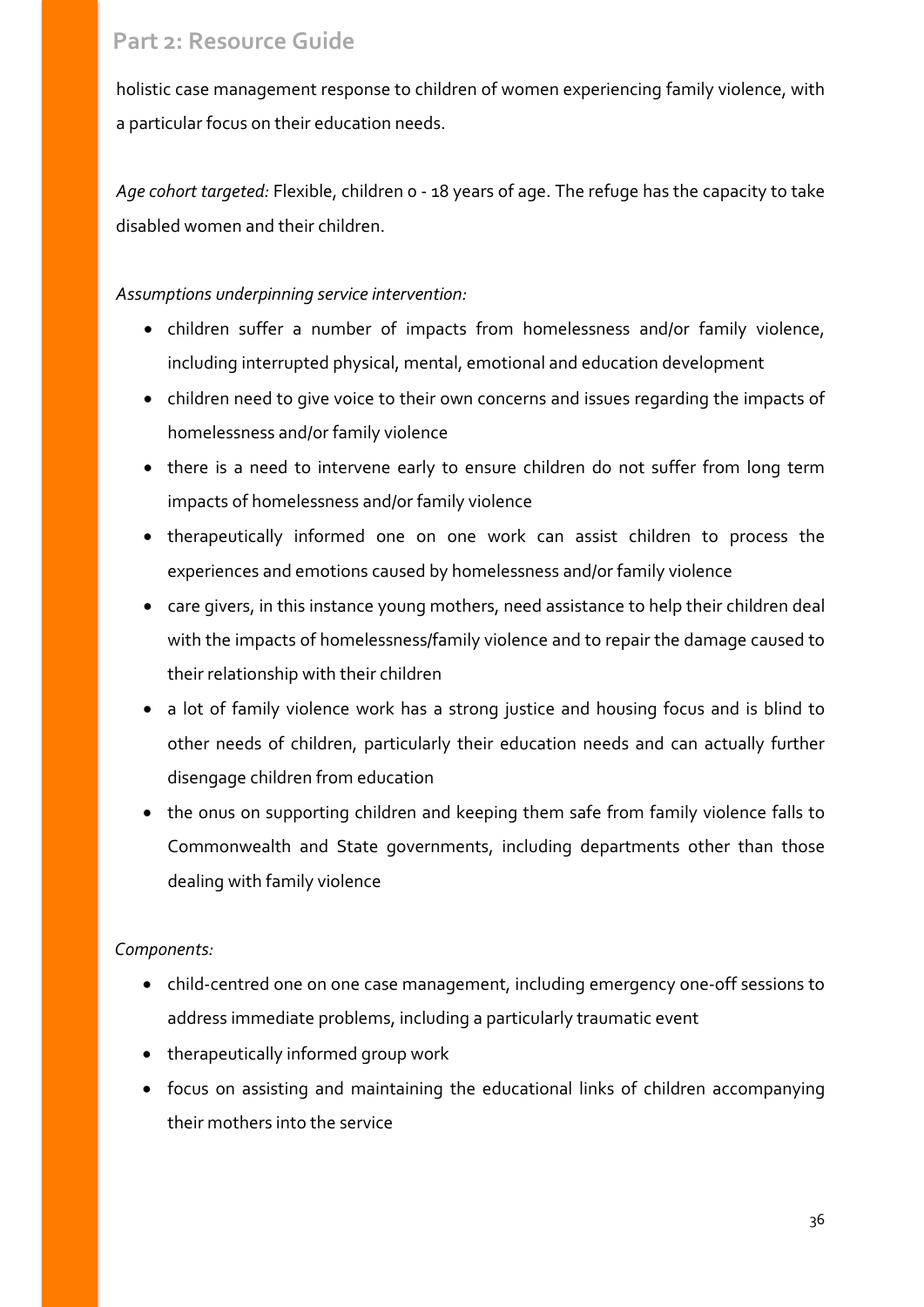Educational assistance includes employing a trained and experienced teacher on staff to assist with school readiness, liaise with schools in relation to any problems the child may have and assistance with parents helping their kids with their homework.

The service brokers in therapeutic individual and group work (mainly through the Wesley Mission Victorian Resilient Kids Program detailed in 3.2 above).

*Eligibility and referral pathway:* Women and their children experiencing family violence or at imminent risk of experiencing it. Mainly from across Melbourne's Eastern metropolitan region but there is the capacity to take referrals from across the state.

*Funding/service stream:* A mixture of state and federal government funding sources.

### <span id="page-36-0"></span>**4.5 Together 4 Kids**

*Provider:* Relationships Australia, South Australia

*Purpose of service intervention:* Together for Kids is a South Australian wide program designed specifically to support children in the homelessness sector. It is an integrated service that provides training and therapy aimed at helping homeless children process the uncertainty and distress of homelessness.

*Age cohort:* Children 0-12 years of age

*Assumptions underpinning intervention:*

- children suffer a number of impacts from homelessness and/or family violence, including interrupted physical, mental, emotional and education development
- children need to give voice to their own concerns and issues regarding the impacts of homelessness and/or family violence
- there is a need to intervene early to ensure children do not suffer from long term impacts of homelessness and/or family violence
- therapeutically informed one on one and group work can assist children to process the experiences and emotions caused by homelessness and/or family violence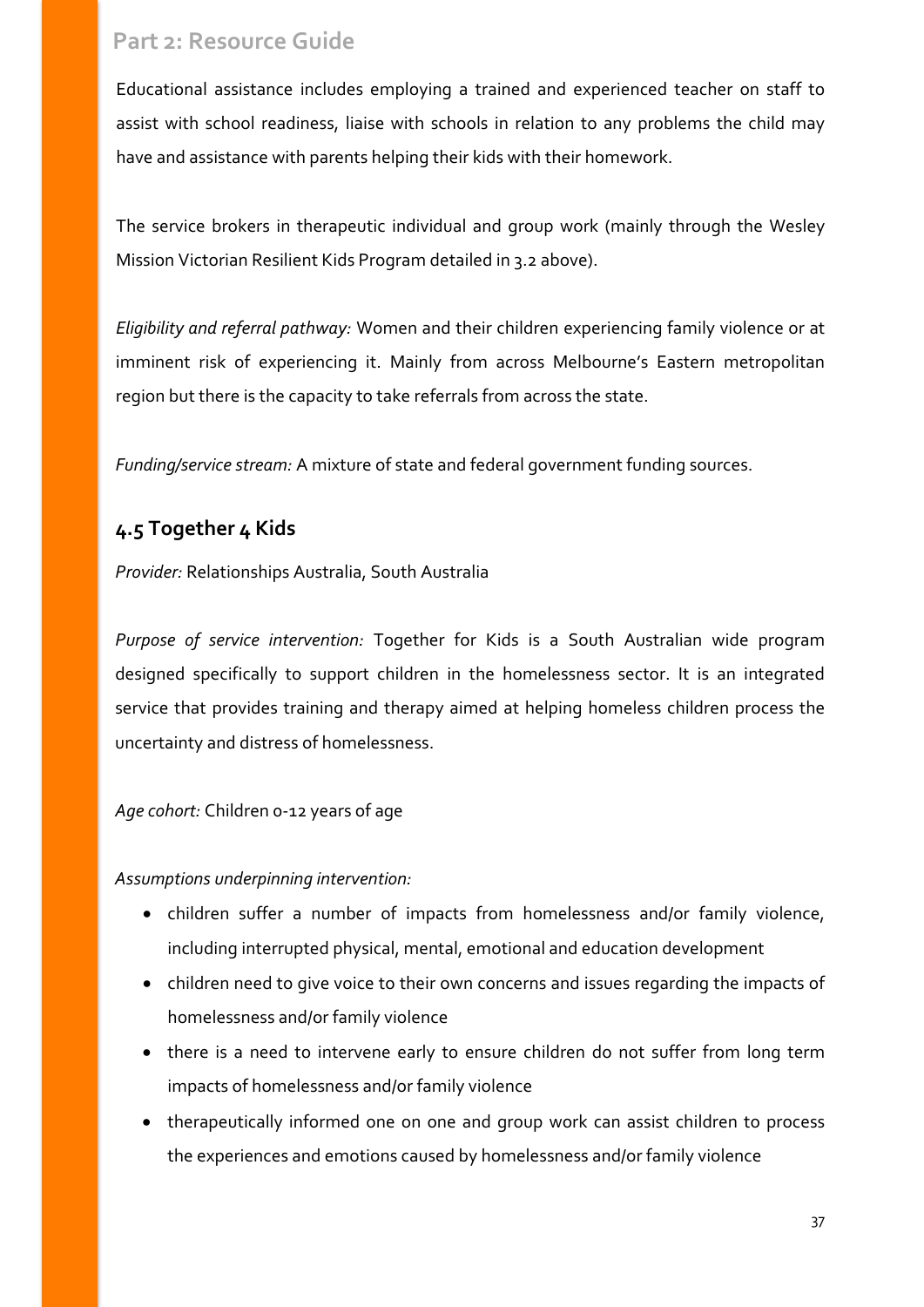- care givers, in this instance young mothers, need assistance to help their children deal with the impacts of homelessness/family violence and to repair the damage caused to their relationship with their children
- collaboration with referral agencies/other service providers enhances capacity to deliver child focused practice

#### *Components*:

- child-centred, therapeutically informed one on one and group work
- referral to specialist and mainstream services
- training for homelessness and family violence workers on child-aware practice

Together for Kids has the capacity to custom design training for workers/organisations in the South Australian homelessness and family violence sectors on:

*Context for service intervention:* One on one counselling is mainly conducted off site, homeless clients find it difficult to come to clinical appoints so one on one and group work is done in family violence refuges, crisis/emergency accommodation, etc.

*Eligibility and referral pathway:* Homelessness and family violence services throughout South Australia can refer a child after completing an initial assessment. Occasionally, the program will admit a child through other channels, i.e. via a school counsellor. In these cases, the program will on-refer them to a homelessness service.

In addition to the age specifications, the child must be:

- living with a parent/guardian who is homeless or in unstable accommodation.
- in need of support to process complex life experiences or the family must be in need of support to assist the child.

*Funding:* Funded through the South Australian government's homelessness programs and the national partnership.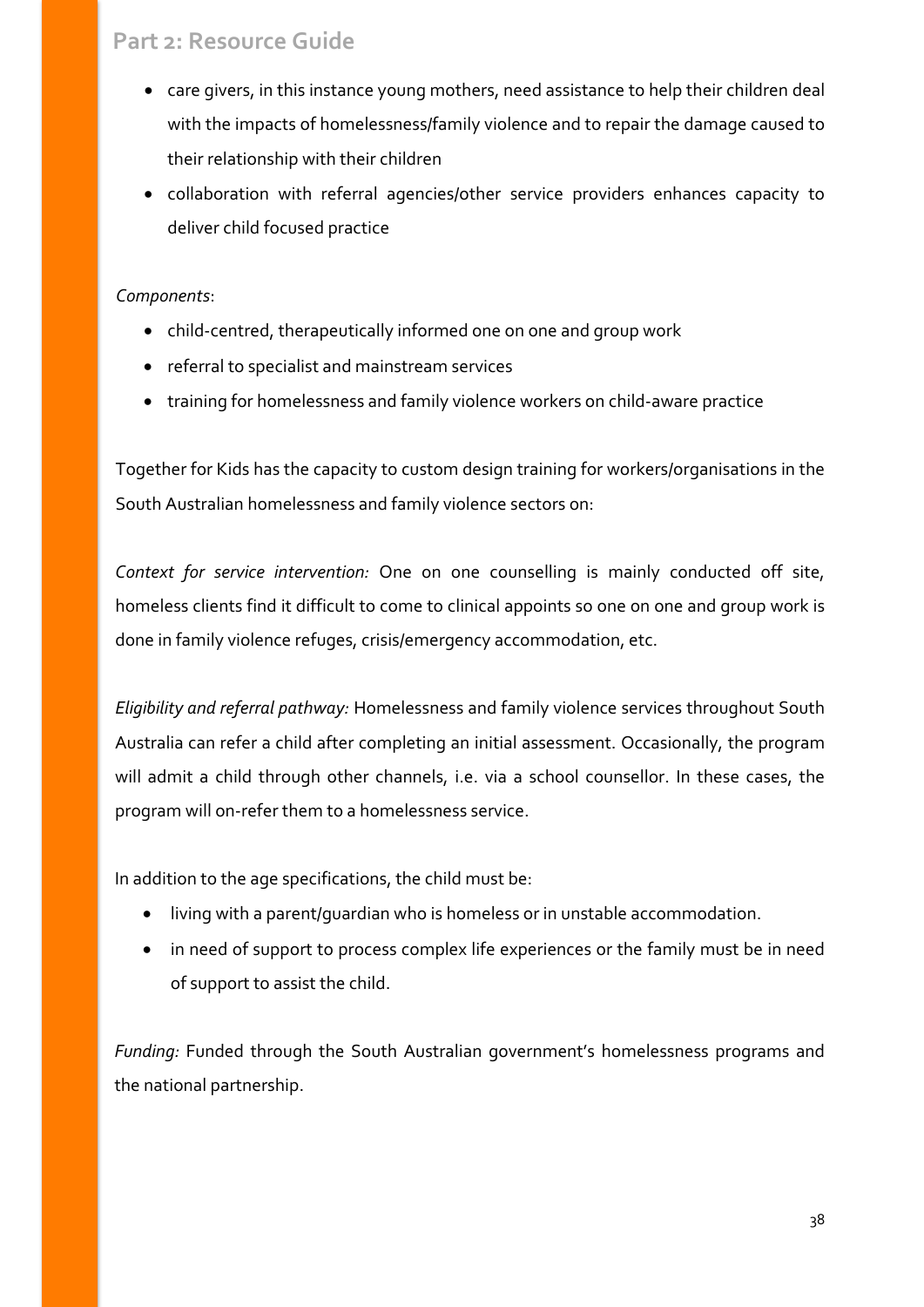#### *Resources/links:*

Information about the Together for Kids program can be found here:

#### <http://www.rasa.org.au/>

The program borrows heavily from the tool kit developed by Kids Central, a program of the Institute of Child Protection Studies, at the Australian Catholic University. "The Kids Central Toolkit aims to provide workers and services with information, resources and tools to use child-centred approaches in their work with children, young people and families. It is based around six key principles that support child-centred practice, and each principle includes a range of tools and resources." The Institute also runs training for workers and services in how to use the Toolkit and develop skills in child-centred practice.

More information is available at: [www.acu.edu.au/icps.](http://www.acu.edu.au/icps)

### <span id="page-38-0"></span>**4.6 Young Mothers and Young Children**

*Provider:* MICAH Projects, a homelessness and community service organisation based in Brisbane, Queensland.

*Purpose of service intervention:* Young Mothers and Young Children, a program focusing on the health and well-being of mothers and their children entering the homelessness service system.

*Age cohort:* Children four years and under, Mothers up to 25 years of age

*Assumptions underpinning service response:*

- children suffer a number of impacts from homelessness and/or family violence, including interrupted physical, mental, emotional and education development
- children need to give voice to their own concerns and issues regarding the impacts of homelessness and/or family violence
- there is a need to intervene early to ensure children do not suffer from long term impacts of homelessness and/or family violence
- therapeutically informed one on one and group work can assist children to process the experiences and emotions caused by homelessness and/or family violence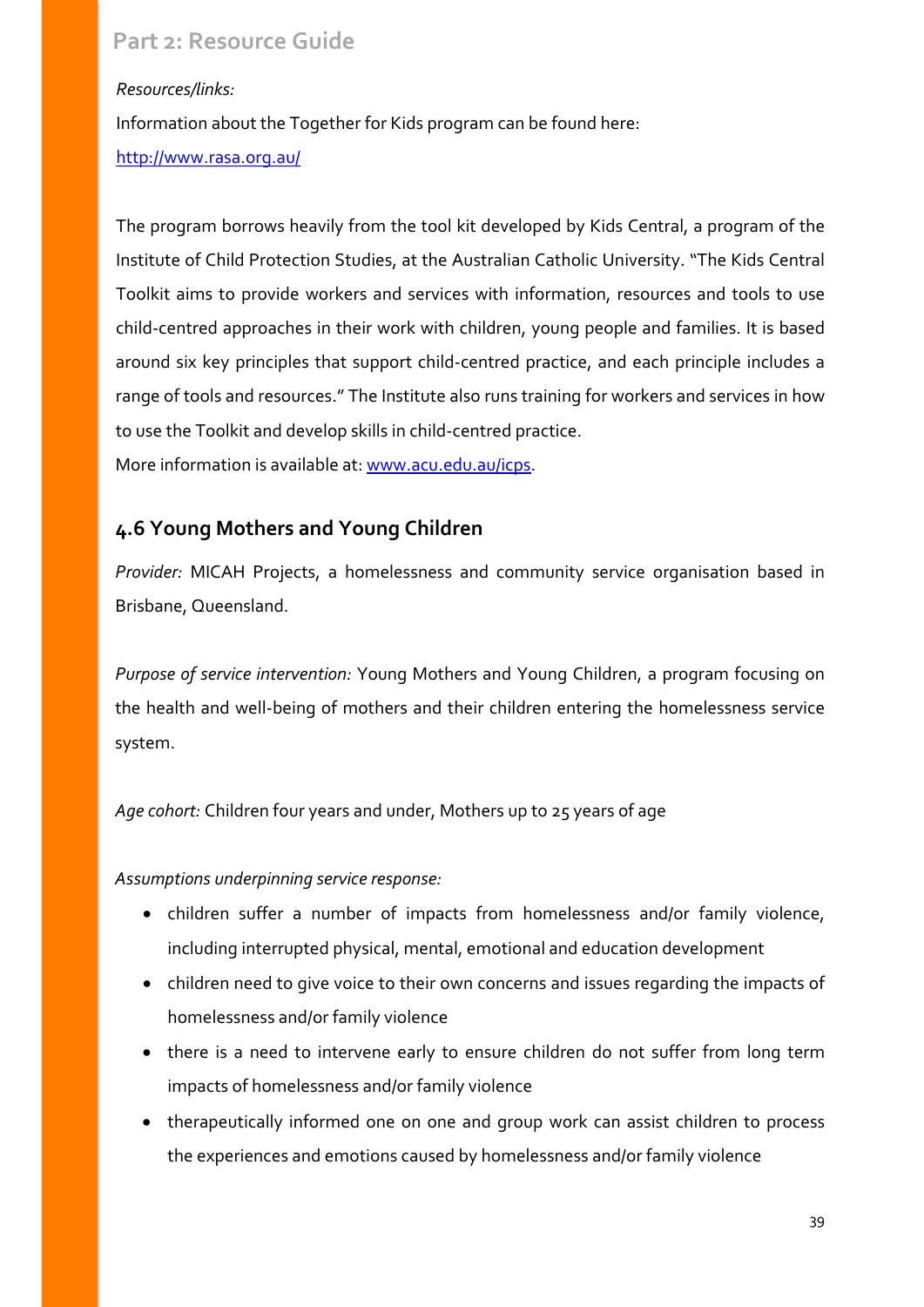- care givers, in this instance young mothers, need assistance to help their children deal with the impacts of homelessness/family violence and to repair the damage caused to their relationship with their children
- young women experiencing homelessness/housing insecurity need assistance to access mainstream health and allied services

#### *Components:*

- child-centred one on one case management
- group work focusing on mothers and their young children
- referral to specialist and mainstream services, with a focus on health and allied services
- housing support

Group work focuses on healthy relationships and parenting and includes discussion and play activities for young mothers and their children. Health supports include midwifery care, ante-natal education and obstetrics, accessed via a partnership with Mater Hospital.

MICAH Projects takes a different approach to many other service interventions and explicitly does not focus on therapeutic group work as it believes the organisation does not have the expertise or in-house resources to do it properly. Rather, the organisation attempts to connect mothers to mainstream health and allied services, including primary health care, mental health, drug and alcohol and acute health services (such as speech pathology, occupational therapy, dentistry). They also attempt to link young mothers to employment, education and training opportunities.

MICAH Projects places strong emphasis on being child aware across its entire organisation. This includes:

- a detailed intake process that examines the needs to children.
- in-house support for staff to deal with any issues they identify.

*Context of service intervention:* On-site, including a clinic run in partnership with Brisbane's Mater hospital.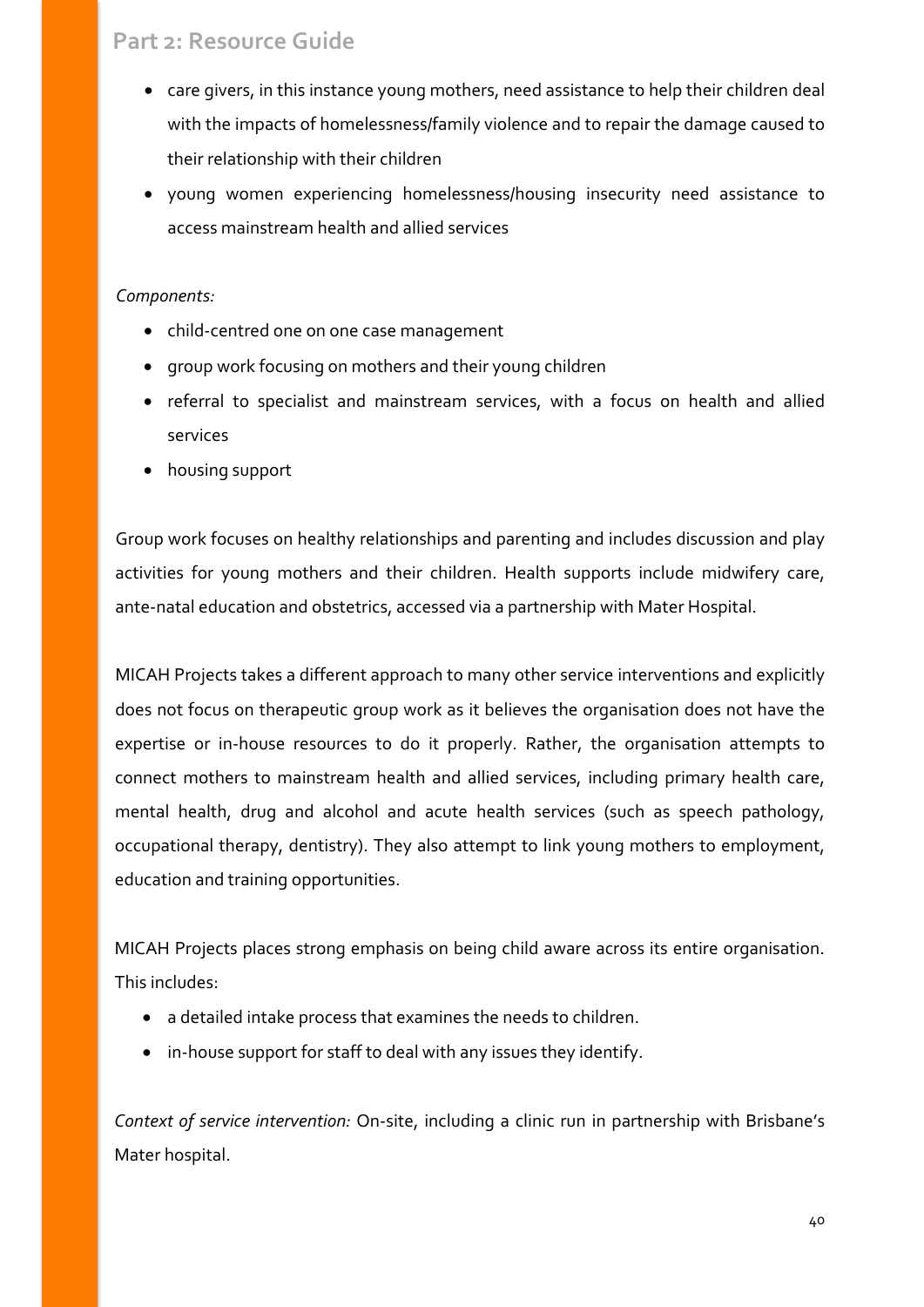*Eligibility and referral pathway:* Young mothers 25 years of age and under who are homeless or at risk of homelessness.

*Funding:* A mixture of state and NPHA funding

#### *Resources and links:*

MICAH Project's website<http://www.micahprojects.org.au/>

Additional resources on the site include the outcomes of a study of crisis intervention and planned family support with vulnerable families undertaken by the University of Queensland. This report focuses on the experiences of 88 families and their children who were homeless or at risk of homelessness. It explores their challenges and how services can best assist them and others in their situation.

### <span id="page-40-0"></span>**4.7 Breaking the Cycle**

*Provider:* YWCA Canberra

*Purpose of service intervention:* Breaking the Cycle is a program focused on the needs of children and young people accessing the YWCA's housing services in the Australian Capital Territory.

*Age cohort:* Children 0-15 years of age

*Assumptions underpinning service intervention:*

- children suffer a number of impacts from homelessness and/or family violence, including interrupted physical, mental, emotional and education development
- children need to give voice to their own concerns and issues regarding the impacts of homelessness and/or family violence
- there is a need to intervene early to ensure children do not suffer from long term impacts of homelessness and/or family violence
- therapeutically informed one on one and group work can assist children to process the experiences and emotions caused by homelessness and/or family violence
- housing support needs to be integrated into child focused interventions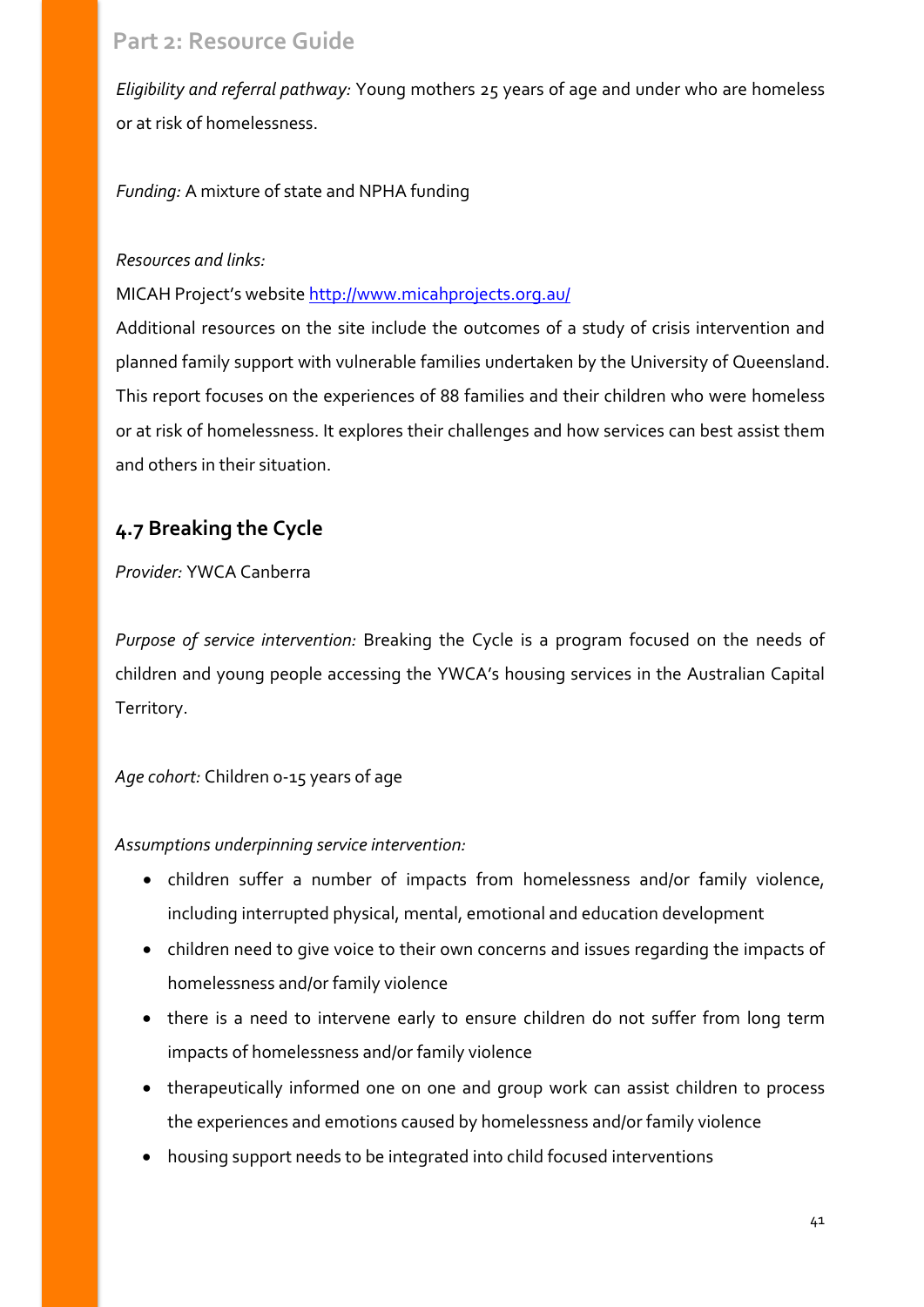Breaking the Cycle came out of YWCA Canberra's experience as a provider of housing and homelessness services and their lack of capacity to respond effectively to the longer-term causes of intergenerational homelessness. As well as this, in dealing with parents' needs, children's needs have often been overlooked. There was a need to focus more on child centred practice.

*Components of service intervention:*

- child-centred one on one case management
- housing and other wrap around supports

The program employs a qualified behaviour change professional to work with children accessing outreach homelessness and accommodation services. The worker provides specialised support to children within families experiencing homelessness and to help them respond to issues such as trauma, family violence, mental health issues and substance abuse.

It draws on a model called Circle of Security, an early intervention program for parents and children based in the United States.

YWCA is also working with staff from other services to develop child aware practice, using material developed by Kids Central, a program of the Institute of Child Protection Studies, at the Australian Catholic University (mentioned in 3.3). It is hoped that this practice framework will be adopted as mandatory requirement when ACT government tenders out homeless services in 2013.

Next year YWCA Canberra will run a program called 'parents as tutors' which will assist them with skills to help their kids do their homework.

*Context of service response:* Will depend on the nature of activity. Assessment and individual casework is held in a number of settings including clients' homes, i.e., crisis/transitional accommodation.

Group work is held off-site in counselling rooms, schools, homes. It is preferable to hold therapeutic activities, i.e., where there is a process in a regular venue.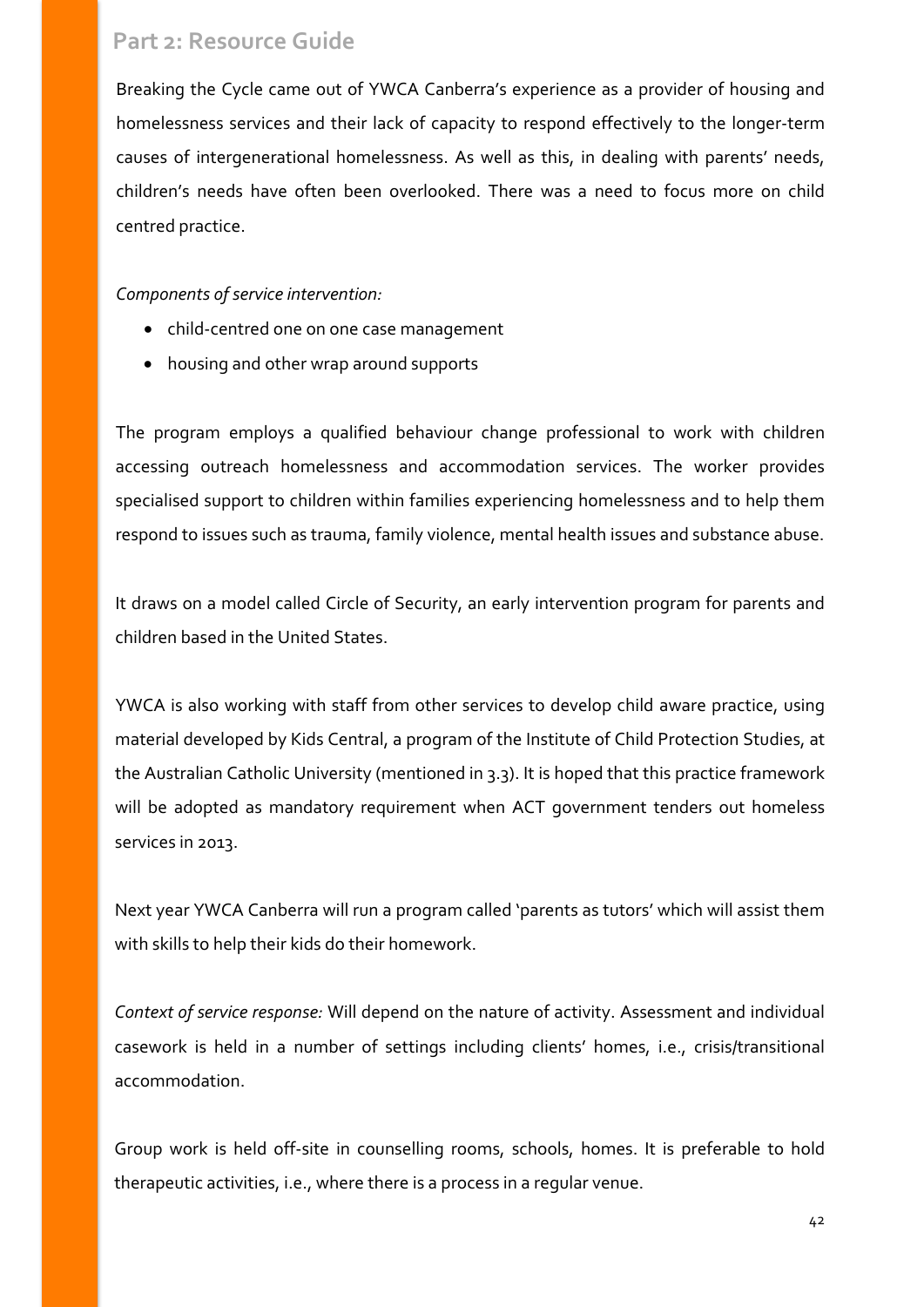*Eligibility and referral pathway:* Children accompanying parents into homelessness and family violence services in the Australian Capital Territory.

*Funding:* Private philanthropic funds.

#### *Resources/links:*

YWCA of Canberra:<http://www.ywca-canberra.org.au/>

Circle of Security is an early intervention program for parents and their children. It is based on the premise that secure children exhibit increased empathy, greater self esteem, better relationships with parents and peers, enhanced school readiness and increased capacity to handle emotions compared with children who are not secure. A full list of materials, including training materials is available at: [http://circleofsecurity.net.](http://circleofsecurity.net/)

### <span id="page-42-0"></span>**4.8 Patricia Giles Children's Counselling Service**

*Provider:* Patricia Giles Centre, a service in Western Australia for women experiencing family/domestic violence.

*Purpose of service intervention:* For the last twelve years it has delivered one on one therapeutic counselling for children accompanying their mothers into ten family violence refuges in the Perth metropolitan area. They also provide counselling in outreach venues, areas where women and their children who have left the refuge but still need help, can access assistance.

As it was originally configured, the service was opened to all children who entered a family violence service with their parent and provided open-ended sessions. Children were referred to the service by the children's workers' in each of the ten refuges. This resulted in incredibly long waiting lists, up to three to four months.

Two years ago the service was evaluated and reconfigured in an attempt to reduce waiting times and place more emphasis on child workers to do some of the work.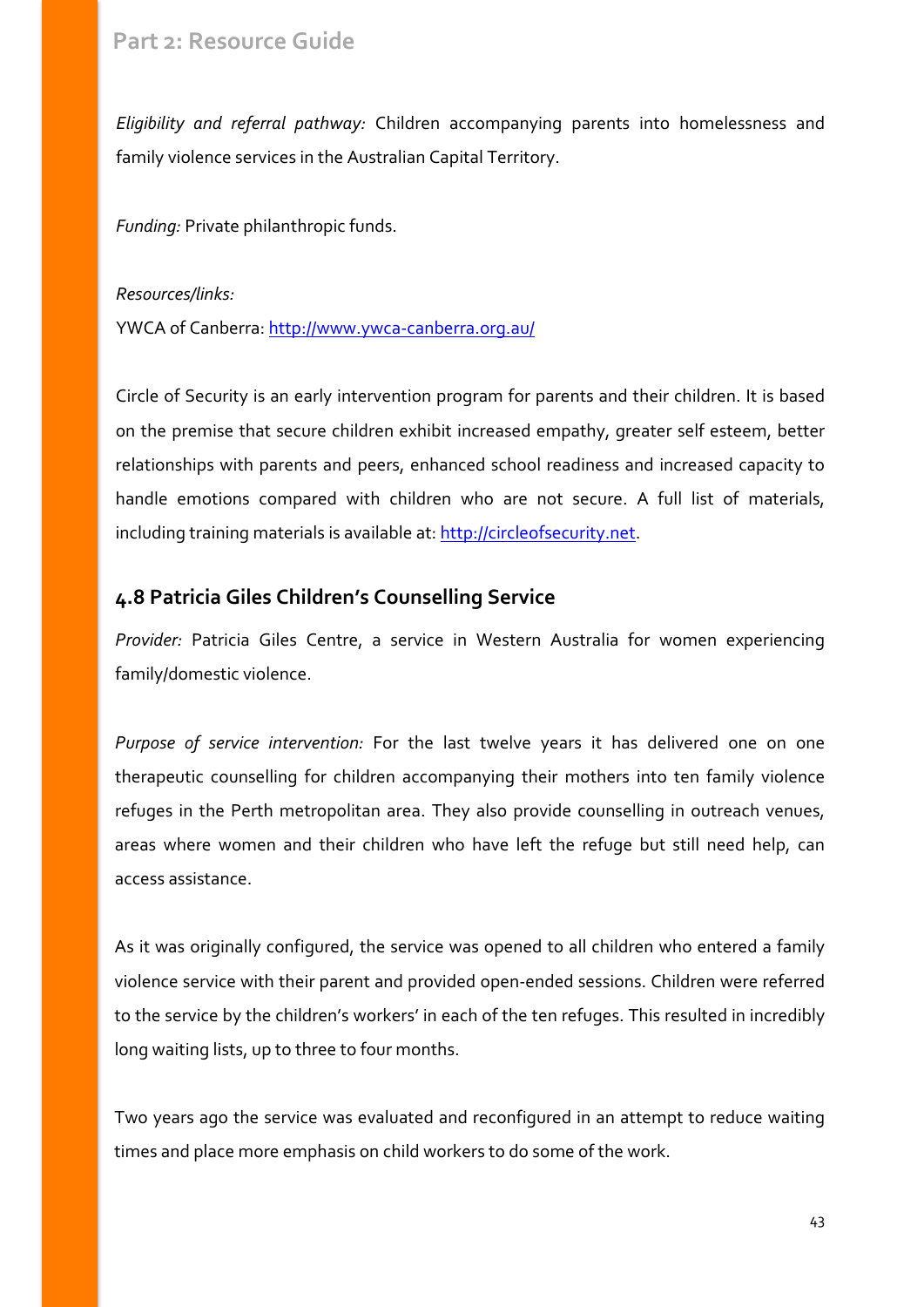*Age cohort targeted:* Children 4 – 18 years of age.

#### *Assumptions underpinning service response:*

- children suffer a number of impacts from homelessness and/or family violence, including interrupted physical, mental, emotional and education development
- children need to give voice to their own concerns and issues regarding the impacts of homelessness and/or family violence
- there is a need to intervene early to ensure children do not suffer from long term impacts of homelessness and/or family violence
- therapeutically informed one on one and group work can assist children to process the experiences and emotions caused by homelessness and/or family violence
- care givers, in this instance young mothers, need assistance to help their children deal with the impacts of homelessness/family violence and to repair the damage caused to their relationship with their children
- there is a lot of work refuge-based children's workers can do to assist children without referring them to therapeutic service.
- collaboration with referral agencies/other service providers enhances capacity to deliver child focused practice

#### *Components:*

- child-centred one on one case management and advocacy, including emergency oneoff sessions to address immediate problems, including a particularly traumatic event
- referral to specialist and mainstream services, with a focus on health services
- training for service workers on child-aware practice
- recreational and social activities including camps and holiday programs to help build self-confidence

Refuge based children's workers undertake in-depth assessments of all children who accompany their mothers into their service.

• those who need it are referred to the central counselling service. These referrals are further triaged so that the most serious cases are dealt with first.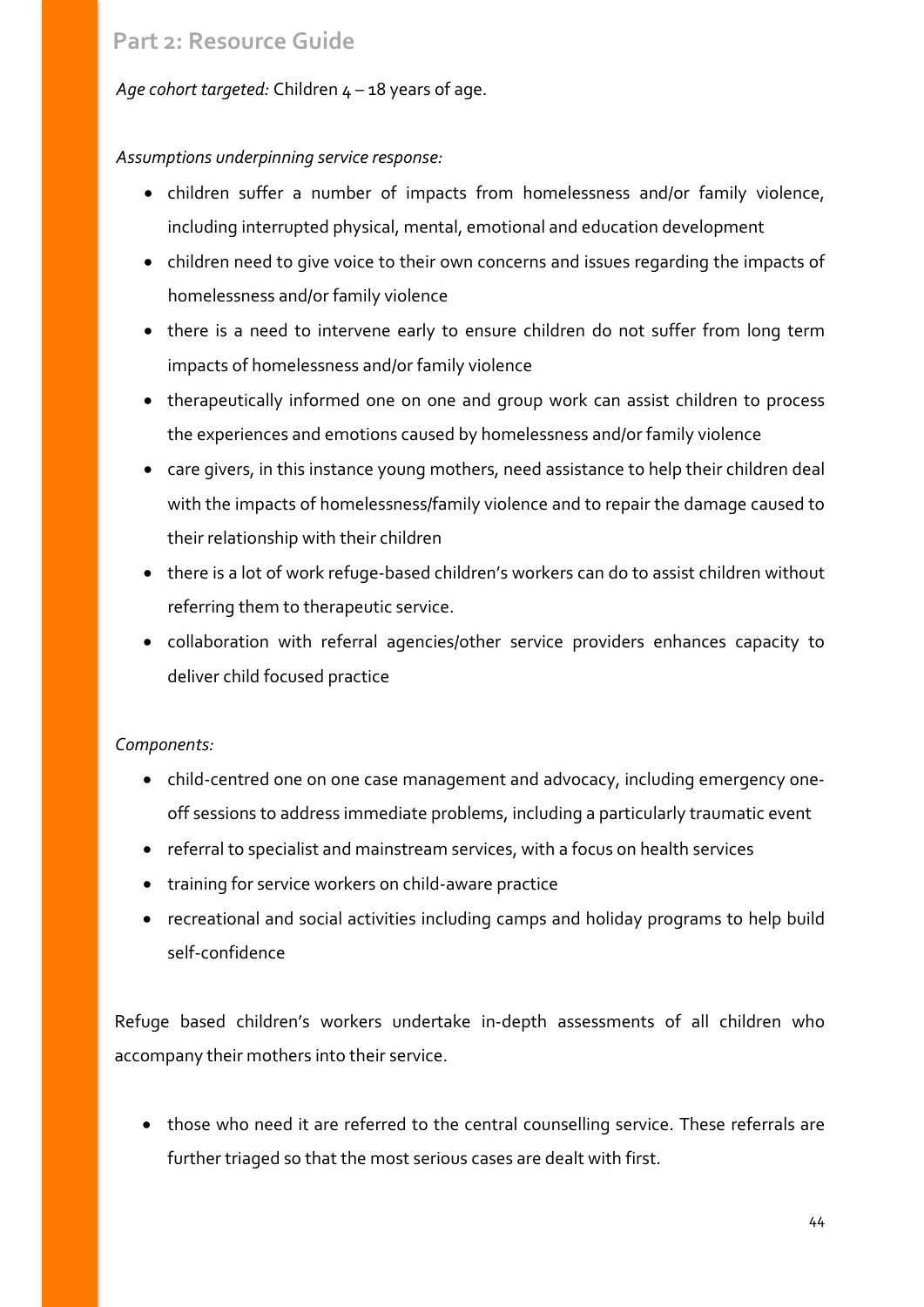- the Centre provides eight one hour sessions per child, one a week tailing off to one a fortnight later on, with the ability to provide an additional four sessions for serious cases.
- there is the capacity to provide emergency counselling if a child requires it.
- the Centre also runs other activities, including two family camps per year.

As part of this realignment, the Centre has spent a considerable amount of resources and time training children's workers in referral refuges on child aware assessment practices and case management.

*Context of service provision:* On site or in referring refuges. The Centre also runs activities in secure community venues for women who have left a refuge but still need assistance.

*Eligibility and referral pathway:* Children accompanying their mothers into one of the ten domestic violence refuges connected to the service in the Perth metropolitan area.

*Funding/service stream:* West Australian Department of Child Protection

*Resources/links:* <http://patgilescentre.org.au/what-we-do/counselling/>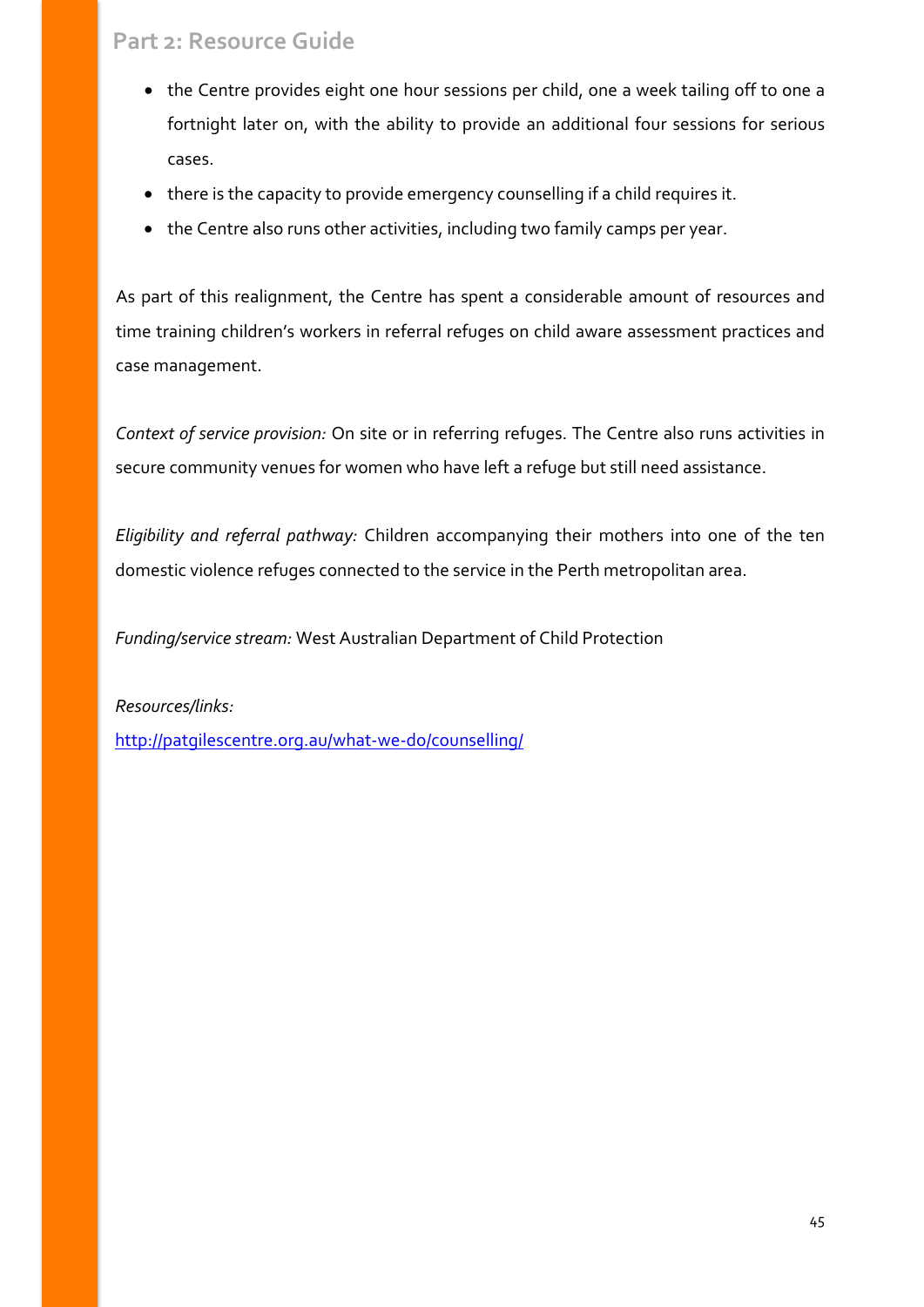# **4.9 Mapping service sector responses to children 12 years of age and under in the homelessness and family violence sectors**

<span id="page-45-0"></span>

| <b>Service Intervention</b>                                          | o - 2 years of age                                                                                                                                | 2 - 5 years of age                                                                                | $5 - 12$ years of age                                                                                                                                                                 |
|----------------------------------------------------------------------|---------------------------------------------------------------------------------------------------------------------------------------------------|---------------------------------------------------------------------------------------------------|---------------------------------------------------------------------------------------------------------------------------------------------------------------------------------------|
|                                                                      |                                                                                                                                                   |                                                                                                   |                                                                                                                                                                                       |
| <b>Homeless Children's Specialist Support Service</b>                |                                                                                                                                                   |                                                                                                   |                                                                                                                                                                                       |
| One on one case management                                           |                                                                                                                                                   | Yes - involvement of care giver/parent<br>encouraged                                              | Yes-involvement of care giver/parent<br>encouraged                                                                                                                                    |
| Secondary consultations                                              | Yes, but focuses on the parents<br>needs as they relate to the child                                                                              | Yes                                                                                               | Yes                                                                                                                                                                                   |
| Therapeutically informed group<br>work                               | Yes - focus is on repairing damage to<br>relations between mother and child<br>caused by homelessness/family<br>violence, and on parenting skills | Yes - group work focuses on issues<br>such as building confidence and<br>esteem, school readiness | Yes - approaches/contexts differ according to<br>the provider<br>Strong focus on building social capital<br>Increasing sensitivity to gender considerations,<br>ie, girls only groups |
| Referral to mainstream/specialist<br>services                        | Yes but much of the focus is on<br>parents needs as they relate to child                                                                          | Yes                                                                                               |                                                                                                                                                                                       |
| Links to social/community<br>supports                                | Yes but much of the focus is on<br>parents needs as they relate to child                                                                          | Yes                                                                                               |                                                                                                                                                                                       |
| Training other<br>workers/organisations in child<br>focused practice | Yes                                                                                                                                               |                                                                                                   |                                                                                                                                                                                       |
|                                                                      |                                                                                                                                                   |                                                                                                   |                                                                                                                                                                                       |
| <b>Resilient Kids</b>                                                |                                                                                                                                                   |                                                                                                   |                                                                                                                                                                                       |
| One on one case management                                           |                                                                                                                                                   | Yes                                                                                               |                                                                                                                                                                                       |
| Secondary consultations                                              | Yes, but focuses on the parents                                                                                                                   | Yes                                                                                               |                                                                                                                                                                                       |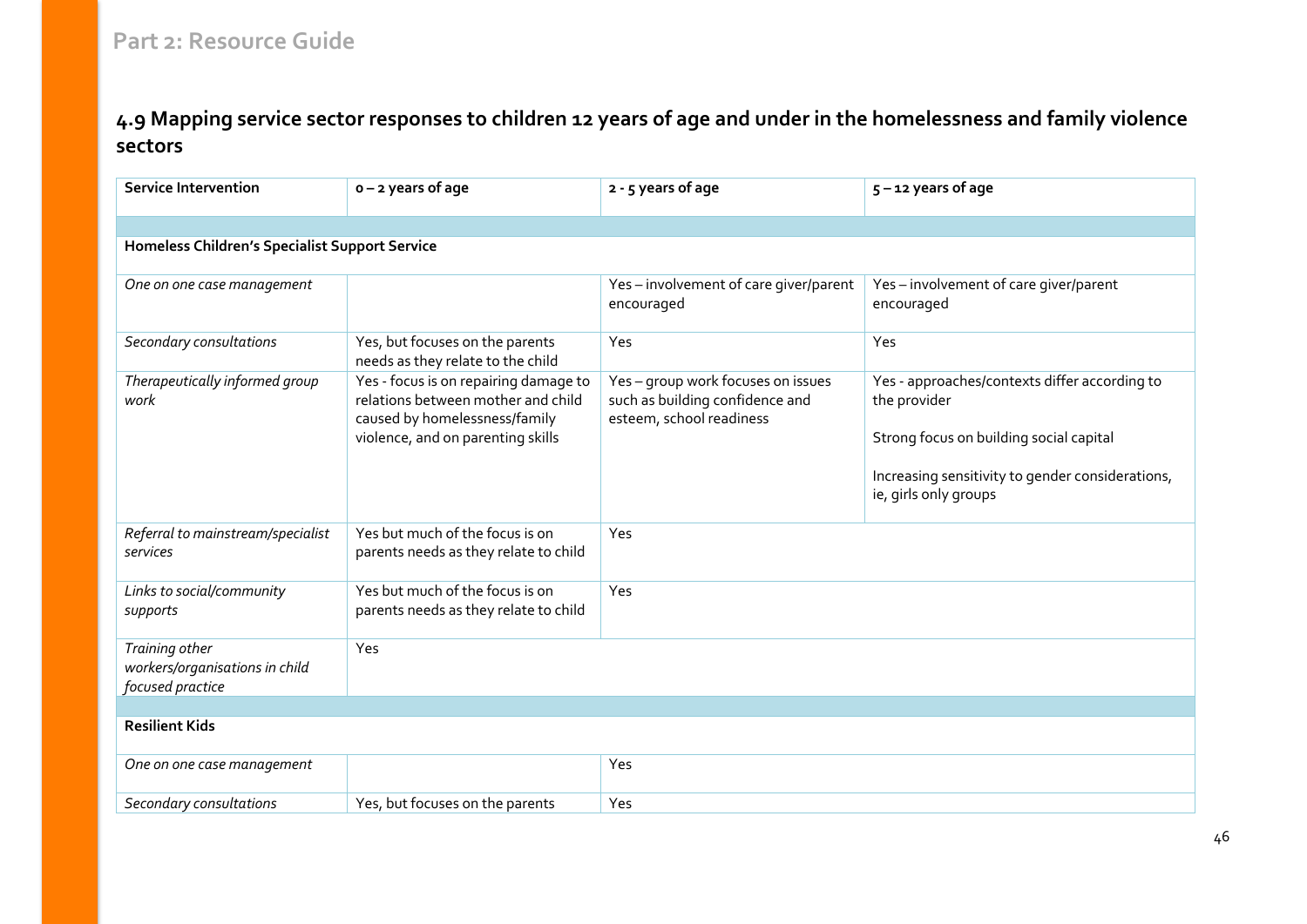|                                                                      | needs as they relate to the child                                                                                                                                                                                                         |                                                                                                                                                        |                                                        |
|----------------------------------------------------------------------|-------------------------------------------------------------------------------------------------------------------------------------------------------------------------------------------------------------------------------------------|--------------------------------------------------------------------------------------------------------------------------------------------------------|--------------------------------------------------------|
| Therapeutically informed group<br>work                               | 'Footsteps' group. Focus is on<br>repairing damage to filial relations<br>between mother and child caused by<br>homelessness/family violence and<br>parenting skills                                                                      | 'Cool Kids'<br>After school group uses arts therapy to help children identify and deal with difficult<br>emotions and learn positive coping strategies |                                                        |
| Referral to mainstream/specialist<br>services                        | Yes but much of the focus is on<br>parents needs as they relate to child                                                                                                                                                                  | Yes                                                                                                                                                    | Yes                                                    |
| Links to social/community<br>supports/recreational activities        |                                                                                                                                                                                                                                           | School holiday programs                                                                                                                                | Camps/excursions to help kids build self<br>confidence |
| Training other<br>workers/organisations in child<br>focused practice | The program trains homelessness/family violence workers throughout Melbourne's eastern metro area in child focused practice<br>and therapeutic group work<br>Also runs tailor made therapeutic groups for other organisations as required |                                                                                                                                                        |                                                        |
|                                                                      |                                                                                                                                                                                                                                           |                                                                                                                                                        |                                                        |
| <b>Play Connect</b>                                                  |                                                                                                                                                                                                                                           |                                                                                                                                                        |                                                        |
| One on one case management                                           | Yes, child centred one on one case management including capacity for<br>a particularly traumatic event. Focus is on repairing damage to relations<br>between mother and child caused by homelessness/family violence                      | emergency ones sessions to address immediate problems or issues relating to                                                                            |                                                        |
| Therapeutically informed group<br>work                               | Creative arts therapy for women and the children who have experienced<br>family violence/homelessness                                                                                                                                     |                                                                                                                                                        |                                                        |
| Referral to mainstream/specialist<br>services                        | Yes                                                                                                                                                                                                                                       |                                                                                                                                                        |                                                        |
|                                                                      |                                                                                                                                                                                                                                           |                                                                                                                                                        |                                                        |
| <b>Safe Futures Foundation</b>                                       |                                                                                                                                                                                                                                           |                                                                                                                                                        |                                                        |
| One on one case management                                           |                                                                                                                                                                                                                                           | Yes - focus in on repairing damage to relations between mother and child caused by homelessness/family violence                                        |                                                        |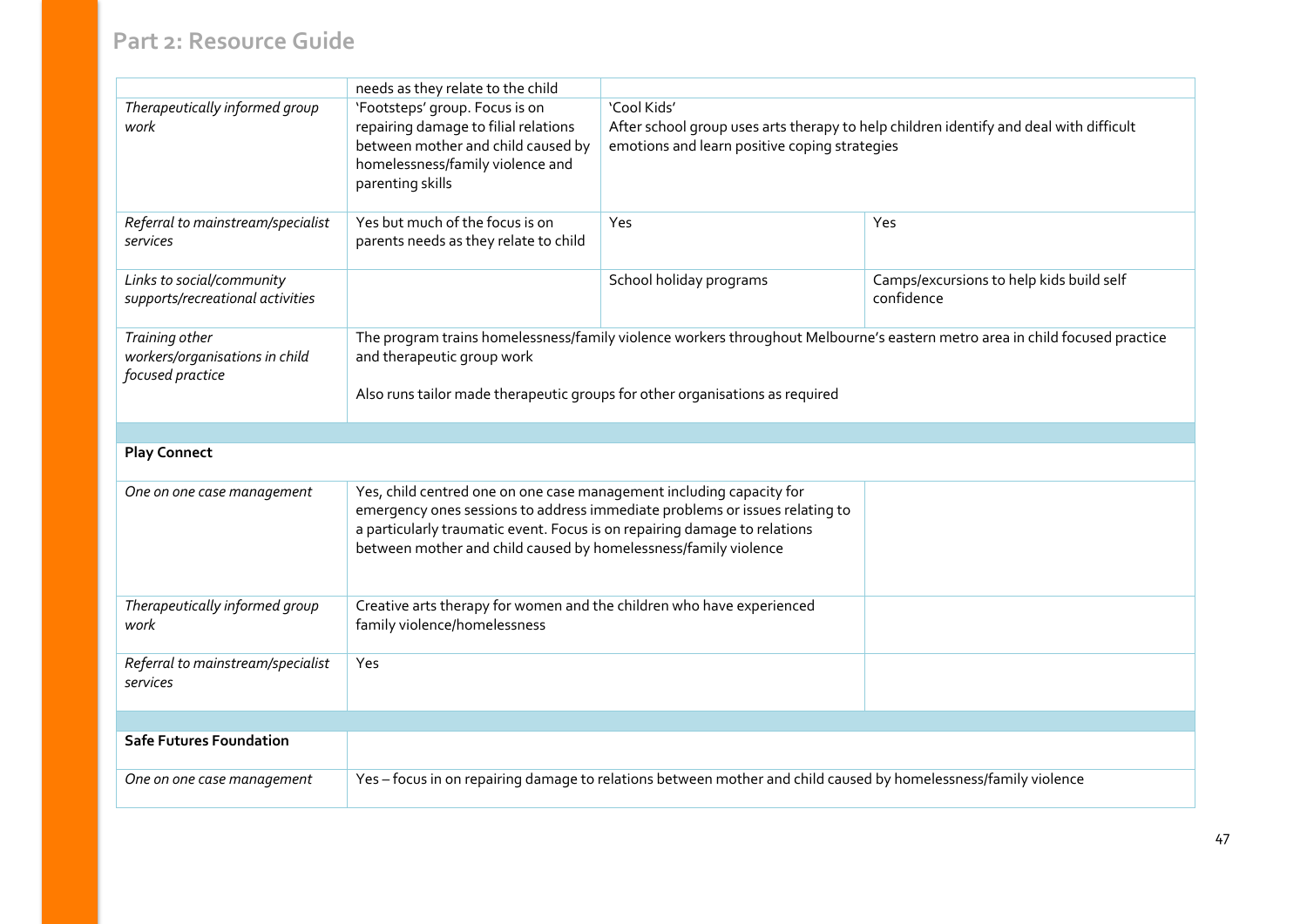|                                                                      | Strong focus in 5 -12 age cohort on education assistance, liaising with schools, etc                                               |  |
|----------------------------------------------------------------------|------------------------------------------------------------------------------------------------------------------------------------|--|
| Therapeutically informed group<br>work                               | Yes - brokers in from other service provider as required                                                                           |  |
| Referral to mainstream/specialist<br>services                        | Yes                                                                                                                                |  |
|                                                                      |                                                                                                                                    |  |
| <b>Together for Kids</b>                                             |                                                                                                                                    |  |
| One on one case management                                           | Yes                                                                                                                                |  |
| Referral to mainstream/specialist<br>services                        | Yes                                                                                                                                |  |
| Training other<br>workers/organisations in child<br>focused practice | Yes, has the capacity to custom design training on child centred practice for homelessness/family violence workers                 |  |
|                                                                      |                                                                                                                                    |  |
| <b>Young Mothers and Young</b><br>Children Program                   |                                                                                                                                    |  |
| One on one case management                                           | Yes, for mothers 25 years of age and under and children 4 and under                                                                |  |
| Therapeutically informed group<br>work                               | Yes but brokered in from external organisations                                                                                    |  |
| Referral to mainstream/specialist<br>services                        | Yes - strong focus on assisting young mothers with referral to<br>mainstream/specialist health/allied services and housing support |  |
|                                                                      |                                                                                                                                    |  |
| <b>Breaking the Cycle</b>                                            |                                                                                                                                    |  |
| One on one case management                                           | Yes, provides therapeutically informed case management                                                                             |  |
| Referral to mainstream/specialist<br>services                        | Yes, strong focus on needs of parents in terms of health/housing                                                                   |  |
| Training other                                                       | Is developing a range of child centred practice tools to assist workers in homelessness and family violence                        |  |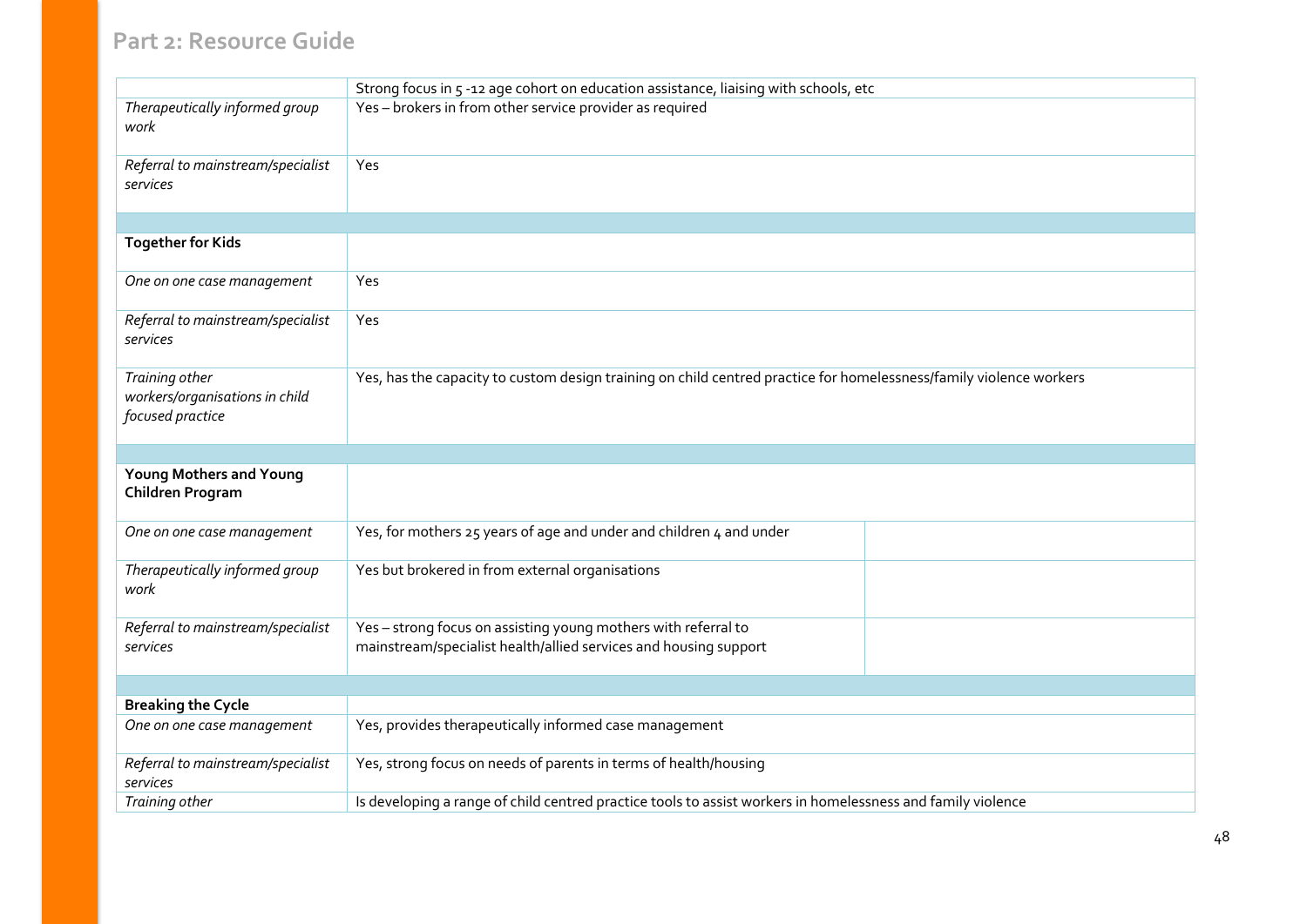| workers/organisations in child<br>focused practice                   |                                                                                                                                                                           |
|----------------------------------------------------------------------|---------------------------------------------------------------------------------------------------------------------------------------------------------------------------|
|                                                                      |                                                                                                                                                                           |
| Patricia Giles Children's Counselling Service                        |                                                                                                                                                                           |
| One on one case management                                           | For children $4 - 18$ years of age, including capacity for emergency ones sessions to address<br>immediate problems or issues relating to a particularly traumatic event. |
| Referral to mainstream/specialist<br>services                        | Yes                                                                                                                                                                       |
| Training other<br>workers/organisations in child<br>focused practice | Provides training on child centred to workers in ten refuges across the Perth metro area                                                                                  |
| Links to social/community<br>supports/recreational activities        | Runs two family camps a year                                                                                                                                              |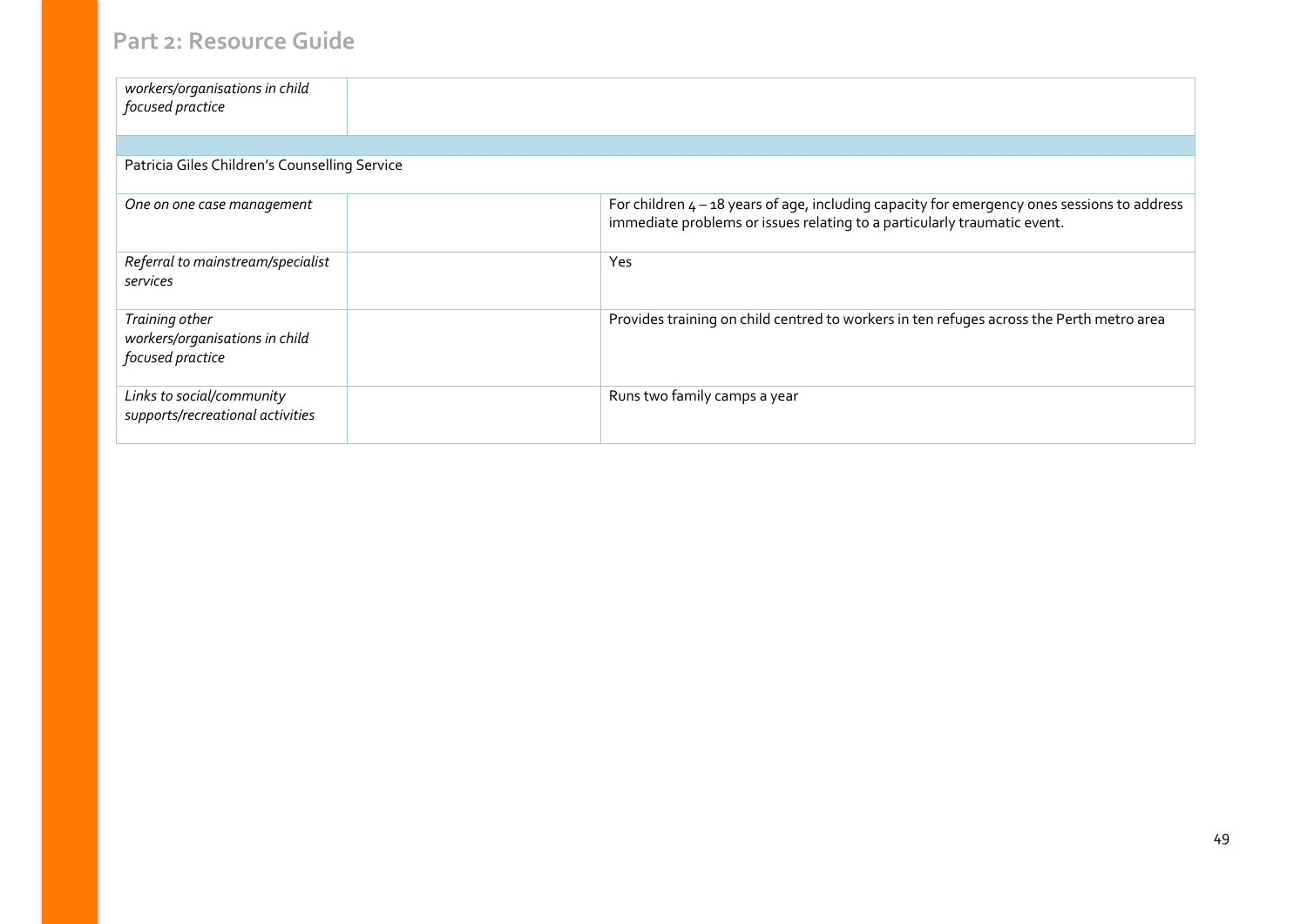### <span id="page-49-0"></span>**4.10 International Resources**

In addition to the Australian and international resources listed previously, the following links are useful.

#### **United States and Canada**

A number of Victorian services in the homelessness and family violence space that have adopted child aware practices cited the influence of Dr Bruce Perry, the Senior Fellow of The Child Trauma Academy (CTA) and an Adjunct Professor of Psychiatry and Behavioral Sciences at the Feinberg School of Medicine of Northwestern University in Chicago.

CTA is a not-for-profit organization based in Houston, Texas working to improve the lives of high-risk children through direct service, research and education. It emphasizes the importance of childhood experience in shaping the health of the individual and offers consultation, education and training services to assist individuals and organizations in their work with high-risk and traumatised children.

CTA's website is:<http://childtrauma.org/>

The Centre for Children and Families in the Justice System, run by Canadian trauma expert Alison Cunningham was cited as an influence by some family violence space. The Centre has produced detailed resources for working with women and children who have experienced trauma and domestic abuse.

The Centre's website: [http://www.lfcc.on.ca/alison\\_cunningham.html](http://www.lfcc.on.ca/alison_cunningham.html)

The US-based National Centre on Family Homelessness has as one of its specific focuses, strengthening at risk and homeless young mothers and children. They are one of the participants in Safe Start Initiative, a federal government effort to prevent and reduce the impact of family and community violence on children and their families.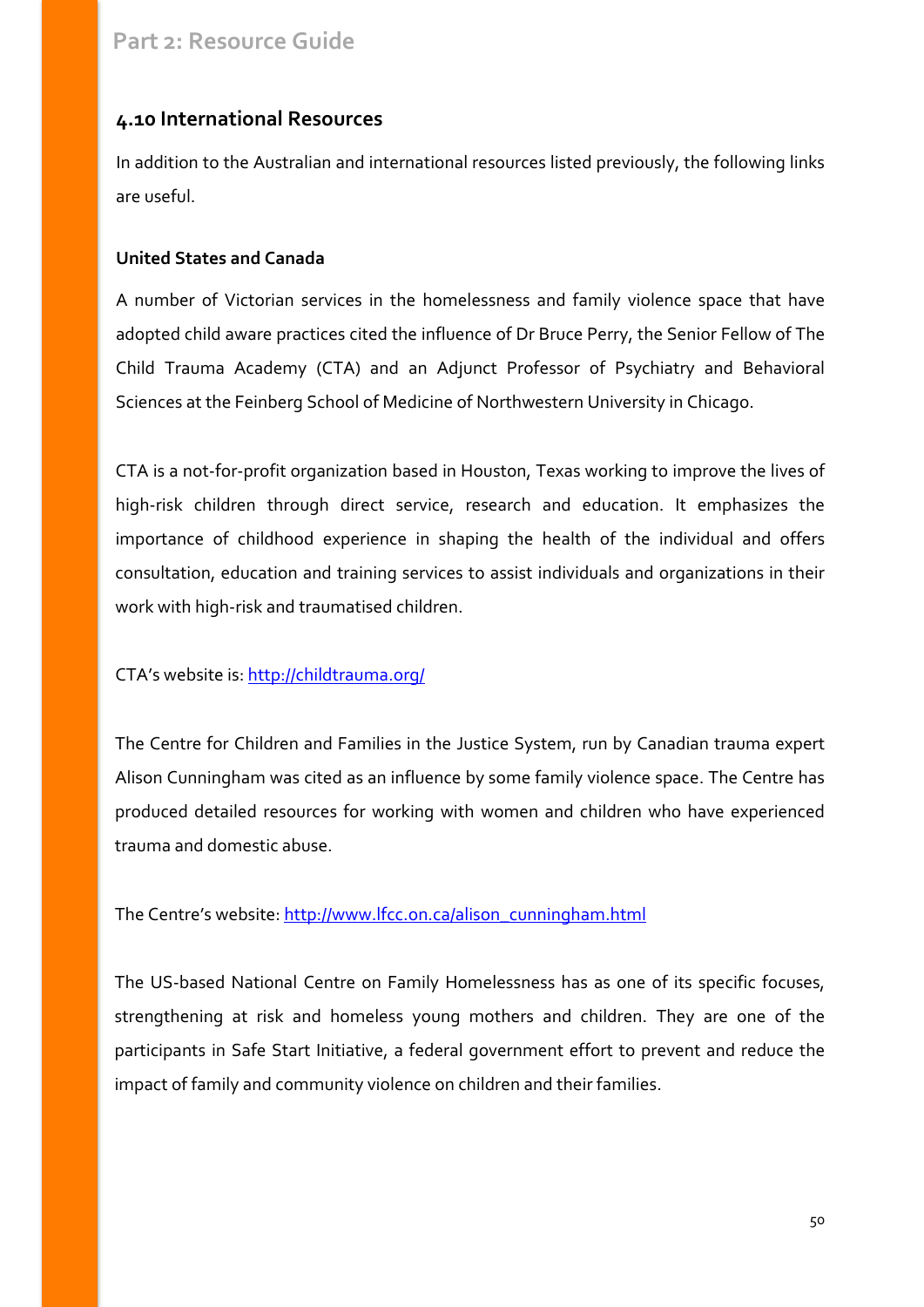The Centre also provides trauma-informed clinical counselling and care for children in homeless shelters in partnership with Central Massachusetts Housing Alliance and the University of Marylands Trauma Treatment Centre.

Details of both these initiatives can be found on the Centre's website. Of particular use is:

- Trauma-Informed Organisational Toolkit, a 96 page guide on child aware practice and polices specifically for homelessness services.
- Material relating to the PEACH Initiative (Promoting Physical and Emotional Awareness for Young Children Who Are Homeless). PEACH is an innovative curriculum that teaches young children about good nutrition, physical activity, and how to deal with the stress of being homeless. Each of the 16 sessions help children identify and feel comfortable with a range of emotions and learn strategies that help them feel safe.

All these materials can be found at: [www.familyhomelessness.org](http://www.familyhomelessness.org/)

The National Alliance to End Homelessness is the leading US organisation on homelessness. It has a large range of resources on children and homelessness.

[www.endhomelessness.org](http://www.endhomelessness.org/)

#### **Europe and The United Kingdom**

Shelter UK is one of England's largest homelessness charities. It runs many services, including a Children's Service, a pilot program focused on the needs of homeless and badly housed children. The program includes:

- a telephone advice hotline for agencies working with homeless families with children.
- policy work to improve the outcomes for homeless families with children and young people 18 years of age and under.
- best practice advice in relation to working with children who are homeless or in poor housing.
- highlighting good practice between housing organisations and children's services.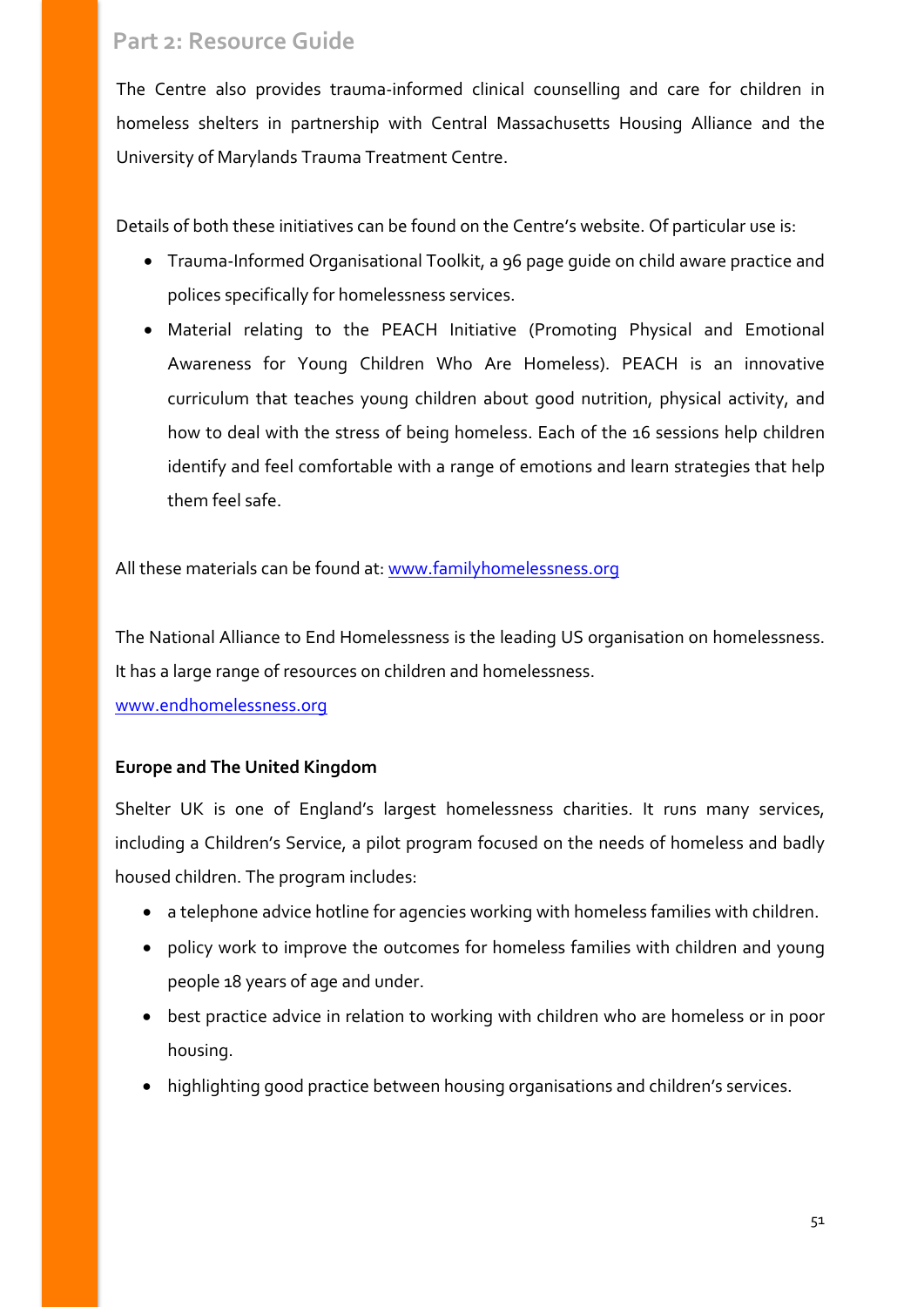Although it was produced in 2001, a particularly relevant document on Shelter UK's site is Improving Outcomes for Children and Young People in Housing Need: A Benchmarking Guide for Joint Work Between Services.

Shelter UK's site is[: www.englandshelter.org.uk](http://www.englandshelter.org.uk/)

The European Federation of National Organisations Working with the Homeless is the umbrella organisation for not-for-profit homelessness organisations based in Europe. The website contains a large amount of useful links, toolkits and information. This includes links to work on children and homelessness across the European Union.

Their website is:<http://www.feantsa.org/code/en/hp.asp>

The section entitled 'Strategies to Combat Homelessness' contains links to national and local strategies across the OECD put in place to combat homelessness.

Of this, the most relevant to this study appears to be Sweden's plan, Homelessness Multiple Faces, Multiple Responsibilities: A Strategy to Combat Homelessness and Exclusion From the Housing Market.

This sets out four strategies, one of which is "The number of evictions has to decrease and no children are to be evicted (Government Offices of Sweden 2007, p5)." The plan also states: "It is important to obtain more knowledge about the situation of homeless children and their parents."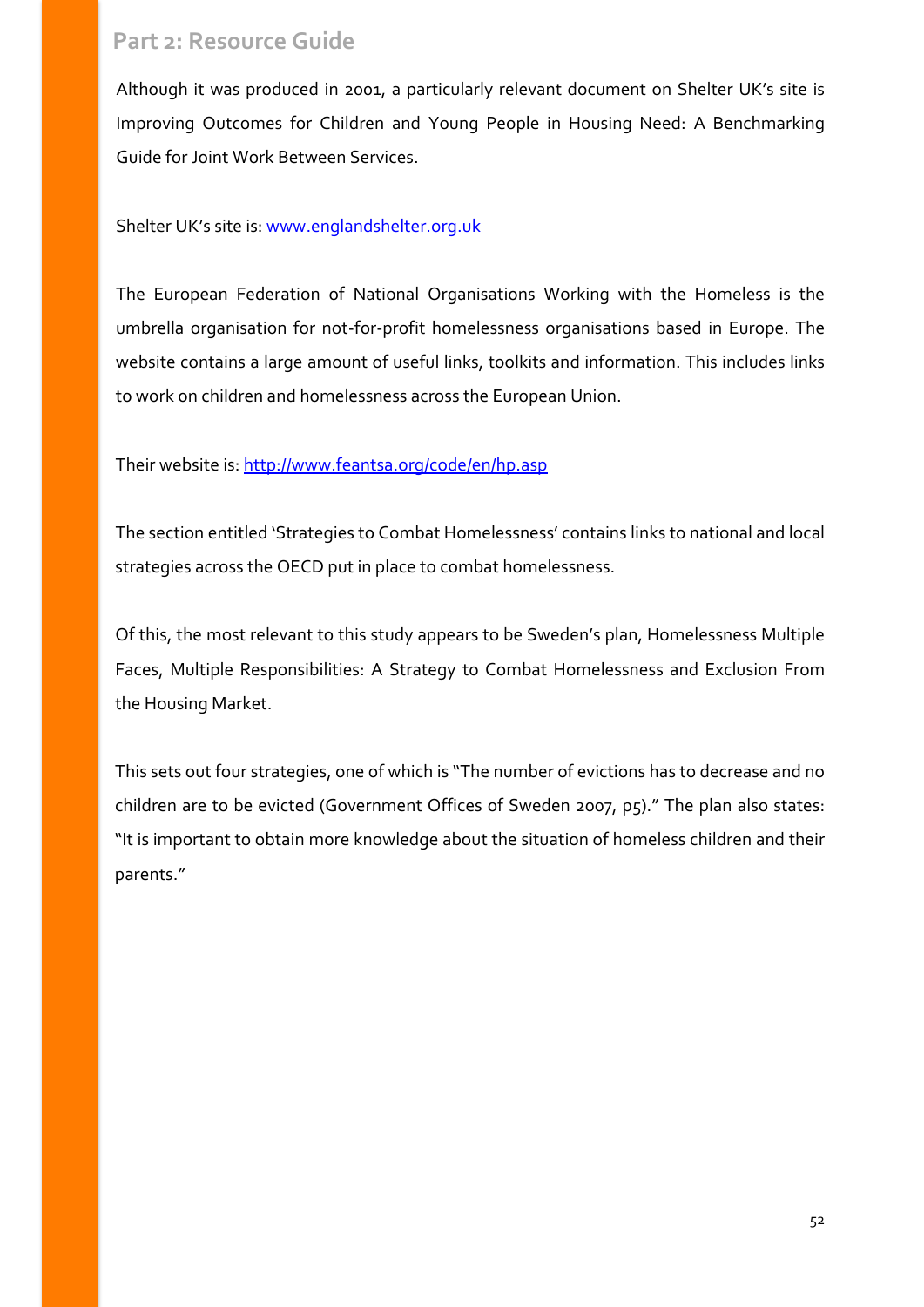# <span id="page-52-0"></span>**Chapter 5. Service Gaps**

Interviews with service workers indicate there are a number of gaps and problems in the service system that prevent a more effective and comprehensive response to children 12 years of age experiencing homelessness and/or family violence. The following identifies key concerns. Many of the following issues are indicative of the lack of a coordinated approach to children at risk across the service system as a whole in all state and territories.

### <span id="page-52-1"></span>**5.1 Homelessness**

All the workers interviewed agreed homelessness services are not resourced at a level necessary to look after the needs of children accompanying their parents into the homelessness system. This is reinforced by a sense of anxiety over the future of NPAH funding; without this money many services, including those targeting children, will not survive.

Other issues identified:

- 1. Lack of services specifically targeted at children. Despite increasing awareness of the needs of children and changes in AIHW data collection to recognise them as clients, the main focus continues to be on the needs of the presenting adult. The child's needs, if they are dealt with at all, still come a distant second.
- 2. Transitional accommodation is not sensitive to children's concerns and can inadvertently re- traumatise children. For example a child may be in transitional accommodation for a lengthy period of time, get settled in school, only to be moved again when the family gets permanent accommodation.
- 3. Workers agreed some children do slip through the cracks of the homelessness service system. These children are transitory and do not have access to a regular caseworker, making them ineligible for referral pathways into the few child focused specialist homelessness services available. In such cases, the only services available are informal supports provided by church or community charities. Youth centres are another option, but these are generally not suitable for young children. Some referrals may be possible if the child is in school and engaged with a counsellor.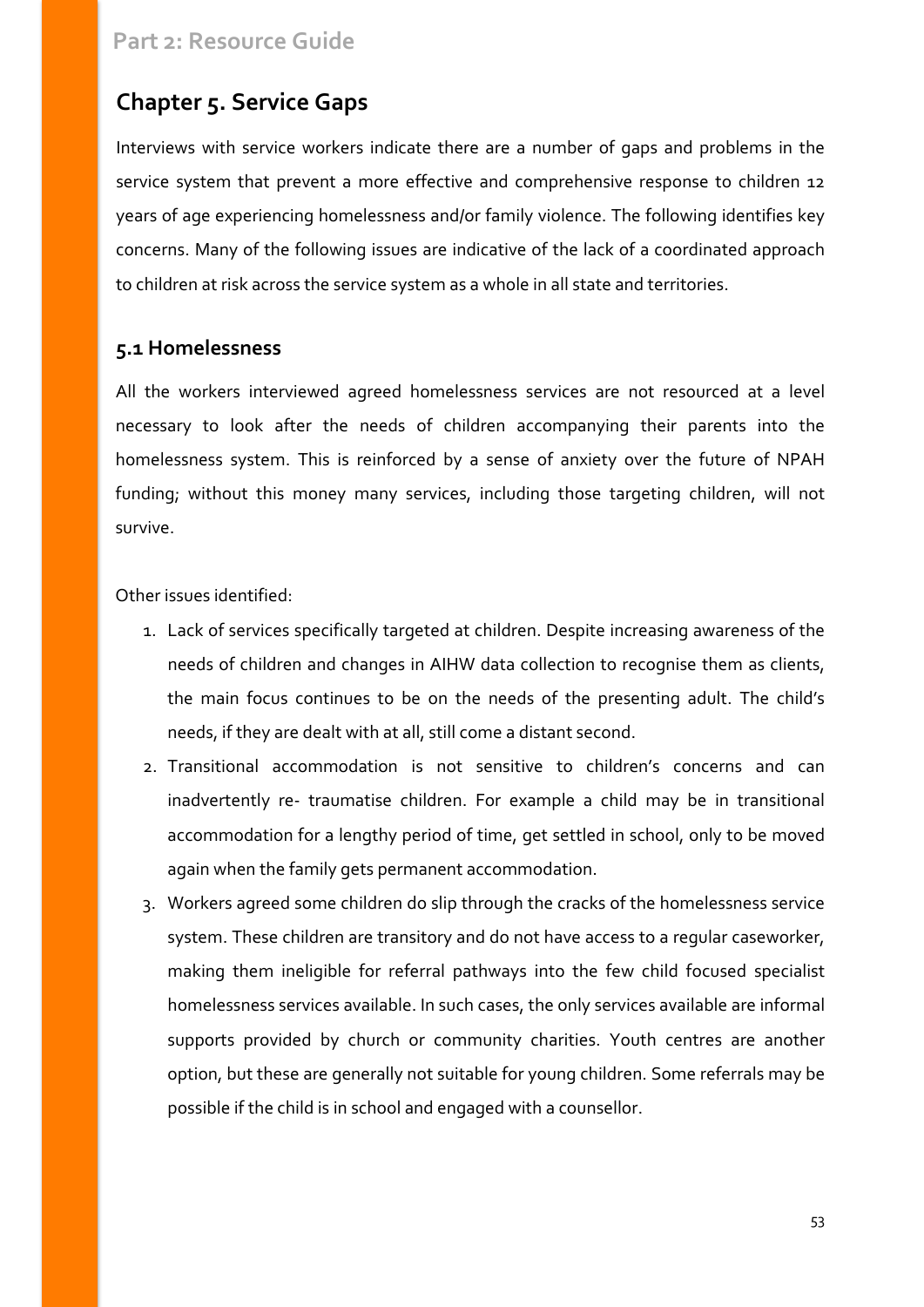- 4. The other cohort identified by workers as not adequately serviced by the homelessness system is children that are 'not demanding', that is children who do not immediately appear to require support.
- 5. In the absence of adequate funding, relationships and networks assume a major importance to homelessness services being able to work effectively with children. This presents particular issues in outer suburban and regional areas with fewer services. Some workers reported difficulties sourcing appropriately qualified individuals to co-case management and facilitation responsibilities.

### <span id="page-53-0"></span>**5.2 Family violence**

Family violence workers expressed similar concerns to those in the homeless service system. Most refuge services are not resourced to look after the needs of children accompanying their parents into the family violence sector. Many services do not have designated workers to focus on the needs of children. Of those that do, concerns were expressed that many of them are not adequately trained.

#### <span id="page-53-1"></span>**5.3 Mental health services**

Homelessness and family violence workers in all states and territories identified the need for improved access to child aware mental health facilities. While it is acknowledged the Commonwealth has made a major investment in youth mental health, most of this had been focused on the older cohort through services such as Headspace.

The main mental health service for children 12 and under is the Child and Adolescent Mental Health Service (CAMHS). It has lengthy waiting lists and often does not provide the type of generalist services necessary for children and young people in emergency situations. The staff are often not trained in child aware practice.

CAMHS will only take clients with moderate to severe mental problems. They argued that what is needed are services that intervene earlier before the child in question develops serious problems.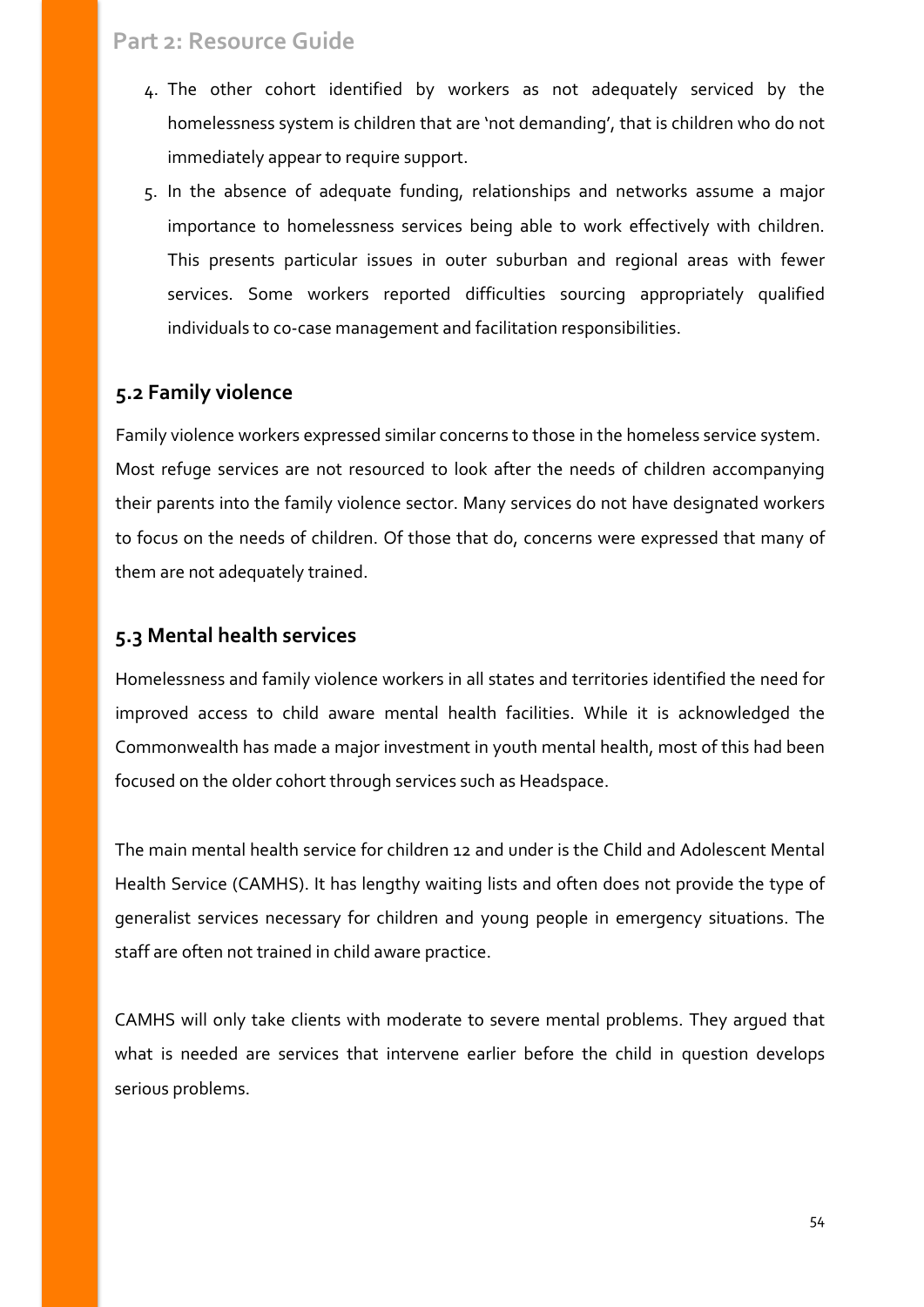Other service options include local area mental health services, council run services, and private psychiatric providers. Some schools also have in-house counselling services that can be used if the appropriate network exists.

### <span id="page-54-0"></span>**5.4 Child Protection**

Homelessness and family violence workers had varying experiences of child protection services.

While some were positive, the majority were critical of how child protection operates. Few homelessness services appear to take referrals from child protection or be able to refer into it. Even basic aspects of collaboration, such as information sharing are problematic. This appears to be the result of:

- 1. Silos in the service system generally which prevent a comprehensive approach to the needs of children.
- 2. High turnover of child protection staff. This results in a lack of institutional memory. Workers report they have to continually rebuild relationships with new child protection staff.
- 3. Different definitions/thresholds of vulnerability. The child must be at immediate risk of serious harm or neglect to involve child protection and they take a 'forensic' or 'legal' approach. Being homeless, as such, is not enough to trigger the intervention of child protection. Homelessness has a much more organic, cumulative vision of vulnerability.
- 4. Homelessness staff are not legally mandated to take action on abuse. Their role, if any, in relation to child protection services is therefore unclearly defined and confused.
- 5. Those homelessness and family violence services that reported positive interactions with child protection had invested heavily in developing and maintaining good relationships across the service system generally or that had some pre-existing child protection interface. This could be in the form of family specific program links that gave them some purchase in the system.

In Victoria the Child FIRST initiative was introduced to overcome some of these problems. It was initially envisaged as a broad overlaying program and a bridge between child protection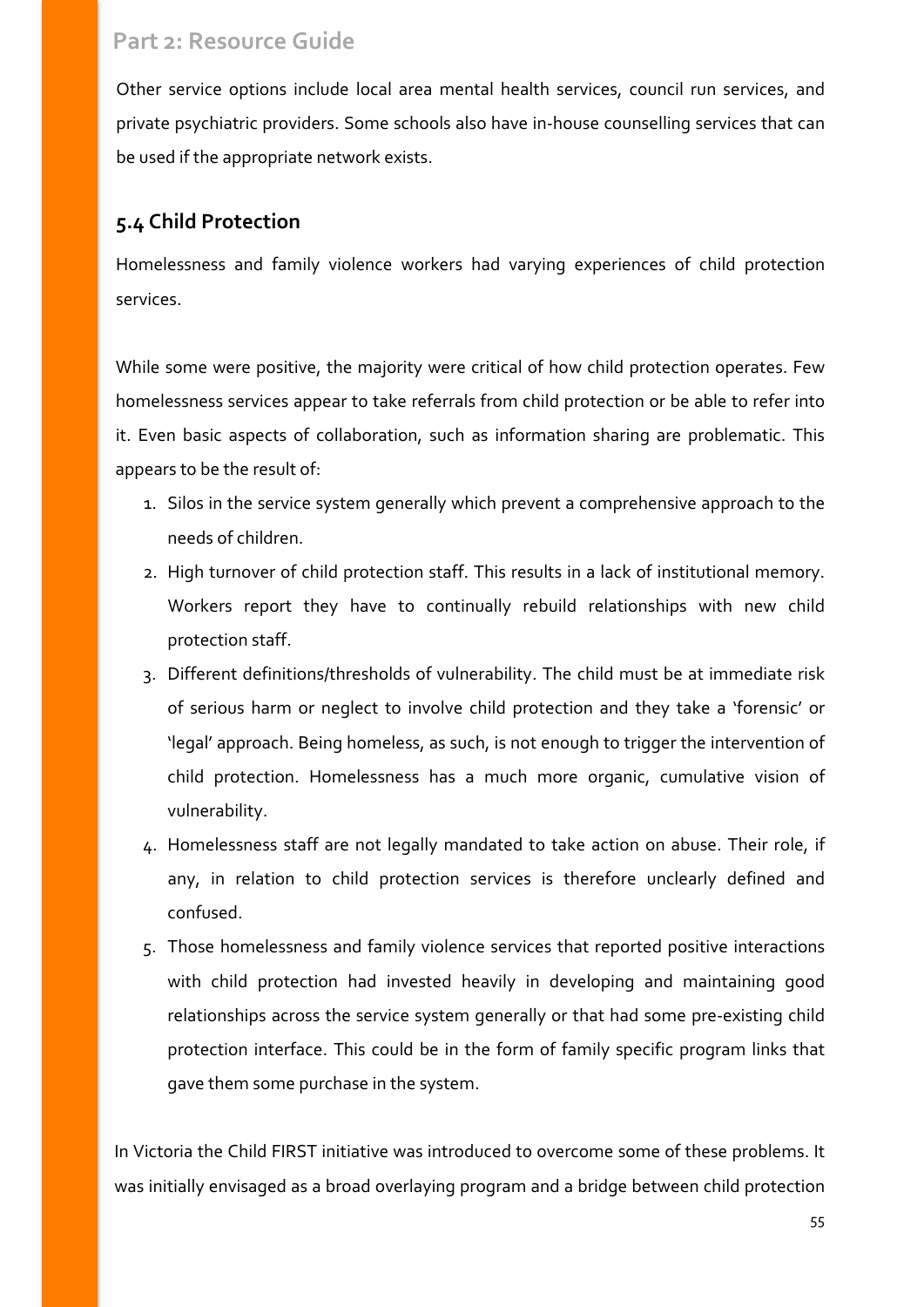and other service systems. But many respondents believe it has developed into a purely child protection focused response. Many reported they were unable to refer into Child FIRST and only being able to access family services if they're working with a child already in the system. This is partly the result of the huge demand for statutory child protection services, a trend that has been further increased by the recent Vulnerable Children Inquiry held in 2011.

The Victorian Office of the Child Safety Commissioner was commissioned by DHS to look into the interaction between child protection and other services systems, including homelessness. This report, which is yet to be made public, recommends an improved definition of the child protection procedures and advice to emphasise their responsibility to collaborate with different agencies.

An inquiry into child protection, similar to that which occurred in Victoria, is currently underway in Queensland. Homelessness services are arguing that not only is the child protection system unresponsive to the concerns of homeless families, it actually disadvantages them. People are not fully disclosing their situations to avoid triggering child safety procedures, which places them lower on social housing list, was one example cited.

"A cause for serious concern and a failing of the system relates to children under the age of 12 who are placed in residential care, despite department policy and the many who run away from out of home, or foster care and who end up homeless, or present to crisis support agencies. Many crisis and homelessness shelters and homelessness agencies are not funded or properly resourced to accommodate young children. There is often a slow response in providing assistance by child safety agencies, or the child protection system (Queensland Shelter 2012)."

# <span id="page-55-0"></span>**5.5 Education**

The National Partnership on Homelessness committed federal and state governments to assist young people and children who are homeless or at risk of homelessness to maintain contact with the education system. It was also identified as key by nearly all those interviewed as part of this service mapping exercise.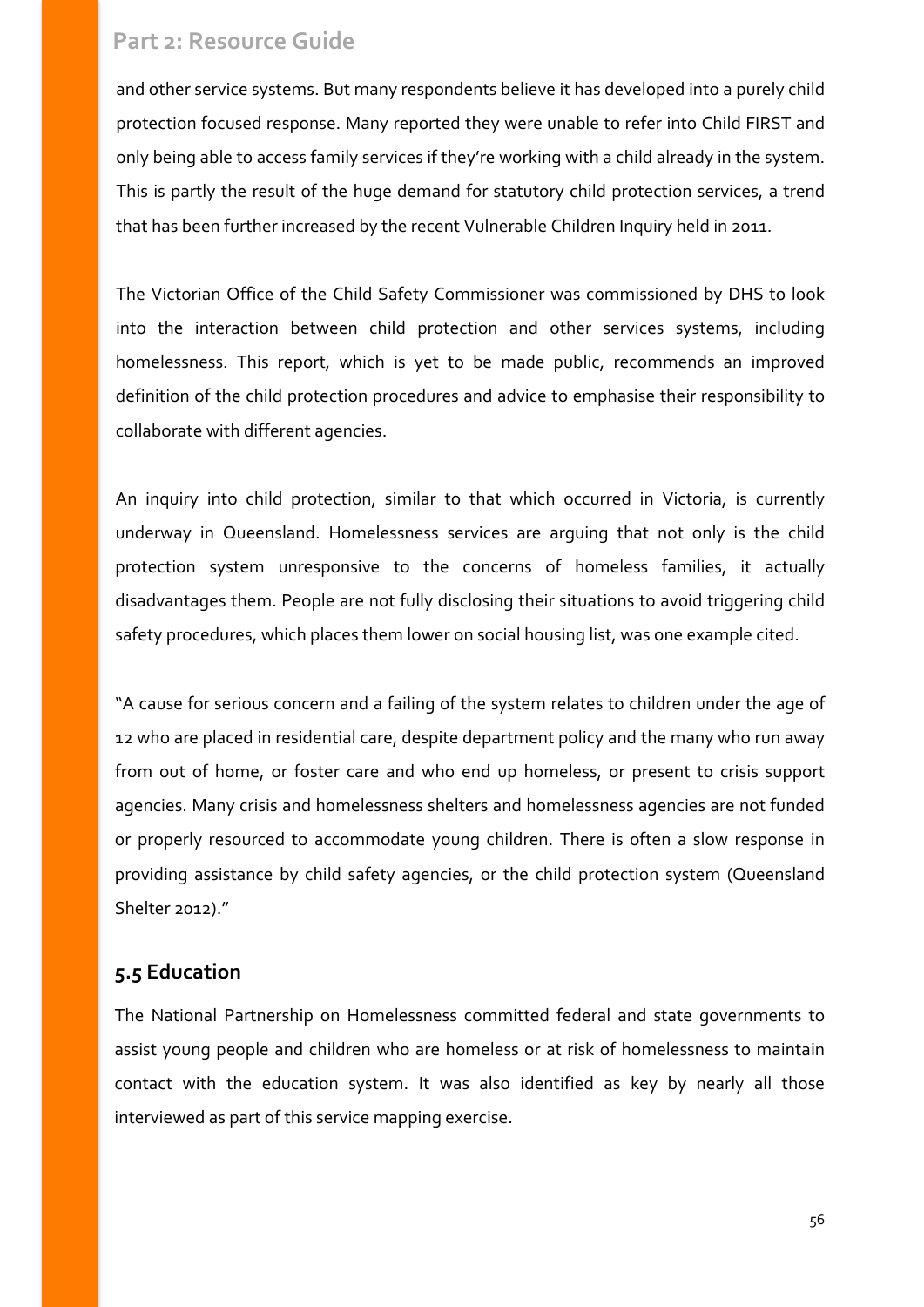The majority of the information on how the education system interacts to homeless children 12 years and under relates to the situation in Victoria. The Department of Education and Early Childhood Development has previously undertaken work in this area. Its main policy document, Supporting children, young people and their families affected by homelessness: Guidelines for Victorian Schools (DEECD, 2009) contains guidelines on how schools can identify, engage and support children and young people and their families who are at risk of homelessness or homeless. This cohort was also given some attention in the state inquiry into child abuse and work done under the previous state government on alternative education settings.

Despite this, workers interviewed as part of this exercise reported patchy and uneven interaction with schools. Obviously, the transient nature of this cohort presents major difficulties for educational and engagement and support. Other issues included:

- 1. Engagement between housing/family violence workers and school welfare officers appears to be largely case-by-case and is often not in-depth or sustained.
- 2. The service delivery system is fragmented and discourages educational considerations. A clear example of this, previously mentioned, is education is not taken into consideration in housing allocation.
- 3. Because they are dealing with their own trauma, parents often lack the capacity to attend school appointments, ensure their children arrive at school on time and have done their homework, etc. Education can present as just another in a long line of burdens.
- 4. It was a common theme of nearly all the key informants interviewed as part of this paper that building relations between homelessness services and schools is a time consuming and fraught process. This is due to the pressures faced by schools and differences between the education and welfare mindsets.

In terms of service responses, Hanover Welfare Services partnered with the Brotherhood of St Laurence on a project to help 9-15 year olds who are homeless complete school. This recommended changes to current practices in homelessness and education sectors (October 2009, Brotherhood of St Laurence, Foundation for Young Australians, Hanover Welfare Services). The report set out several strategies by which homelessness services can strengthen their engagement with the education system. This includes: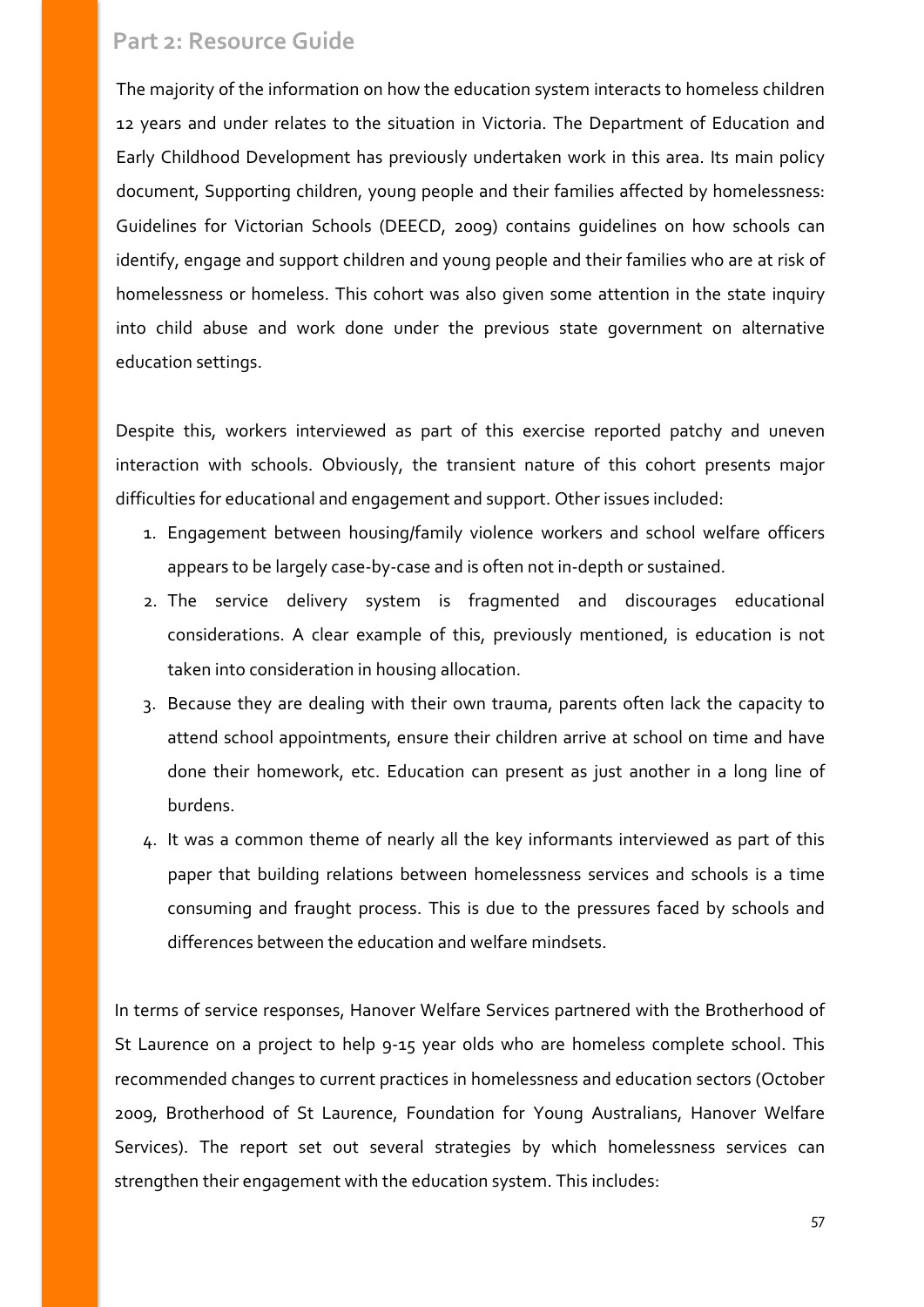- Developing policies and procedures around making better connections and relationships with local schools.
- Including the education needs of school aged children in support plans for families accessing homelessness support services.
- Establishing out of hours educational assistance programs and assisting parents to create a positive homework environment in their accommodation.
- Assistance to meet educational costs.

Research over 14 months into 88 families that were homeless or at risk of homelessness, conducted by the Queensland-based homelessness service MICAH Projects (Healy, 2011) stressed a need for the following interventions:

- The importance of high quality childcare and early learning. This should not just include place-based early childhood services, but programs targeted at vulnerable, mobile populations of children experiencing homelessness.
- Flexible education programs that can be delivered in a range of settings for children who are homeless (such as homelessness services).
- Investing in building relationships with schools and childcare centres to improve access and address barriers to participation for families.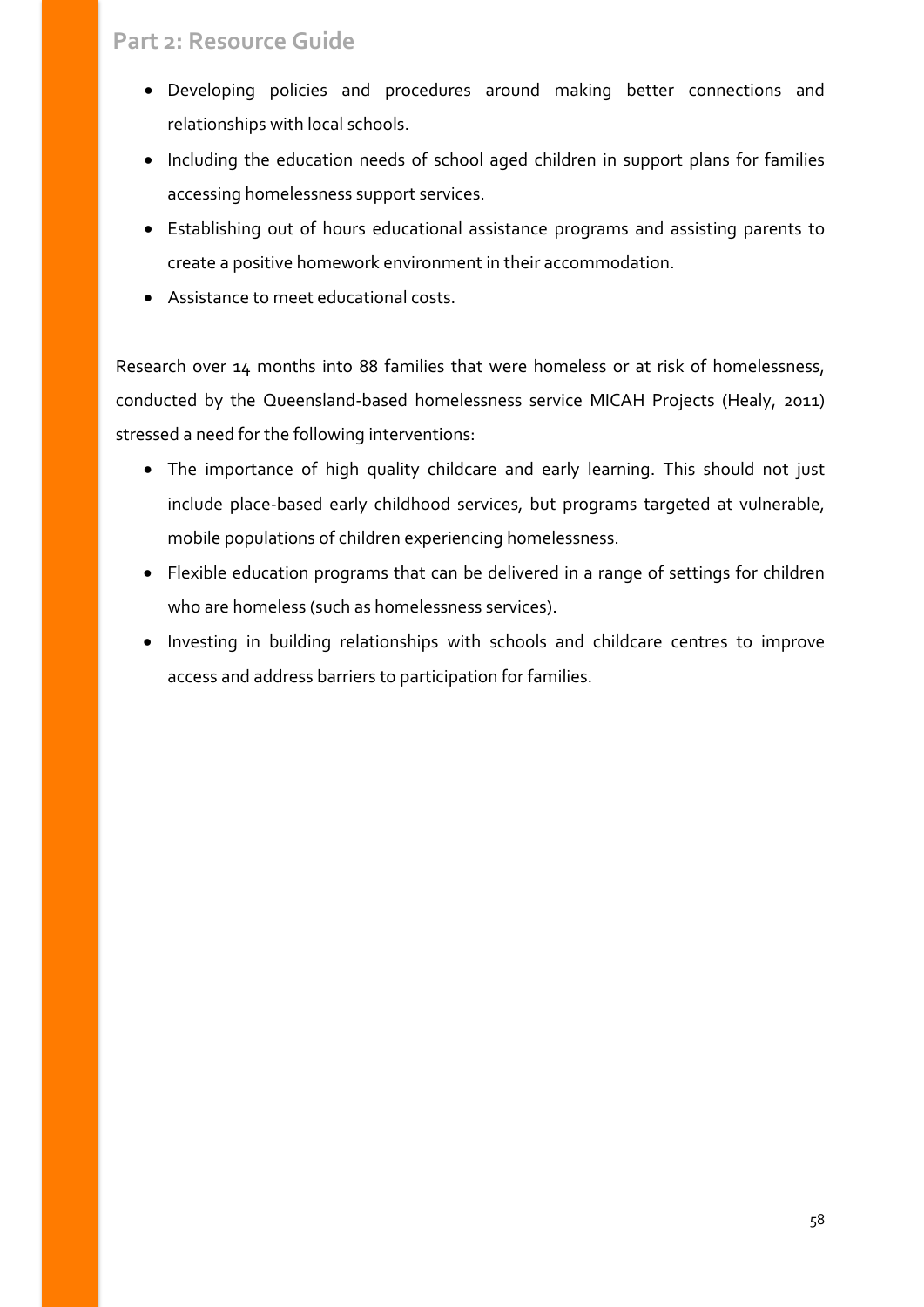# <span id="page-58-0"></span>**Appendix 1. Resources / Links**

| <b>Service Models</b>                                        | Link                                                                                                                                                                                                                                                                                                                                                                         |
|--------------------------------------------------------------|------------------------------------------------------------------------------------------------------------------------------------------------------------------------------------------------------------------------------------------------------------------------------------------------------------------------------------------------------------------------------|
| Victoria                                                     |                                                                                                                                                                                                                                                                                                                                                                              |
| Homeless<br>Children's<br><b>Specialist Service</b>          | <b>Hanover Welfare Services</b><br>http://www.hanover.org.au/homeless-childrens-support/<br>Merri Outreach Support Services<br>http://merri.org.au/site/bright-futures/<br>Bethany<br>http://www.bethany.org.au/<br><b>Junction Support Services</b><br>http://www.junction.org.au/homeless-childrens-specialist-support-service/                                            |
| <b>Resilient Kids</b>                                        | <b>Wesley Mission Victoria</b><br>https://www.wesley.org.au/ourservices/crisishomelessnessandcounselling.html                                                                                                                                                                                                                                                                |
| Play Connect                                                 | Loddon Valley Homelessness Network<br>http://www.loma.net.au/childrens-program<br>Through a Child's Eyes, Children's Experience of Family Violence and Homelessness<br>http://www.loma.net.au/images/lm-through-eyes.pdf<br>A detailed report on the Children's Resource Program in the Loddon Valley region<br>http://www.loma.net.au/images/finaldraftreportcrwproject.pdf |
| <b>South Australia</b>                                       |                                                                                                                                                                                                                                                                                                                                                                              |
| Together 4 Kids                                              | Relationships Australia South Australia<br>http://www.rasa.org.au/en/whatwedo/T4K.aspx                                                                                                                                                                                                                                                                                       |
| <b>Australian Capital Territory</b>                          |                                                                                                                                                                                                                                                                                                                                                                              |
| Breaking the Cycle                                           | YWCA of Canberra<br>http://www.ywca-canberra.org.au/                                                                                                                                                                                                                                                                                                                         |
| Queensland                                                   |                                                                                                                                                                                                                                                                                                                                                                              |
| Young Mothers<br>Young Children                              | <b>MICAH Projects</b><br>http://www.micahprojects.og.au/services/working-with-families-women-children/intro                                                                                                                                                                                                                                                                  |
| <b>Western Australia</b>                                     |                                                                                                                                                                                                                                                                                                                                                                              |
| Patricia Giles<br>Children's<br>Counselling Service          | http://patqilescentre.org.au/what-we-do/counselling/                                                                                                                                                                                                                                                                                                                         |
| <b>United Kingdom</b>                                        |                                                                                                                                                                                                                                                                                                                                                                              |
| Shelter UK<br>Children's Service                             | http://england.shelter.org.uk/professional_resources/working_with_children_and_you<br>ng_people/childrens_service                                                                                                                                                                                                                                                            |
| <b>Resources and Tools</b>                                   |                                                                                                                                                                                                                                                                                                                                                                              |
| Kids Central Toolkit                                         | Institute of Child Protection Studies, Australian Catholic University<br>www.acu.edu.au/icps                                                                                                                                                                                                                                                                                 |
| Circle of Security<br>International                          | US early intervention program for parents and their children<br>http://circleofsecurity.net/                                                                                                                                                                                                                                                                                 |
| Child Trauma<br>Academy                                      | Not for profit US organisation specialising in working with high risk children through<br>direct service, research and education<br>http://www.childtrauma.org/                                                                                                                                                                                                              |
| Centre for Children<br>and Families in the<br>Justice System | http://www.lfcc.on.ca/alison_cunningham.html                                                                                                                                                                                                                                                                                                                                 |
| National Centre on<br>Family<br>Homelessness                 | Trauma Informed Organisational Toolkit, 96 page guide about on child centred<br>practice and policies specifically for homeless services<br>PEACH Initiative, curriculum aimed at teaching young homeless children about how to<br>deal with the physical and mental impacts of homelessness<br>http://www.familyhomelessness.org                                            |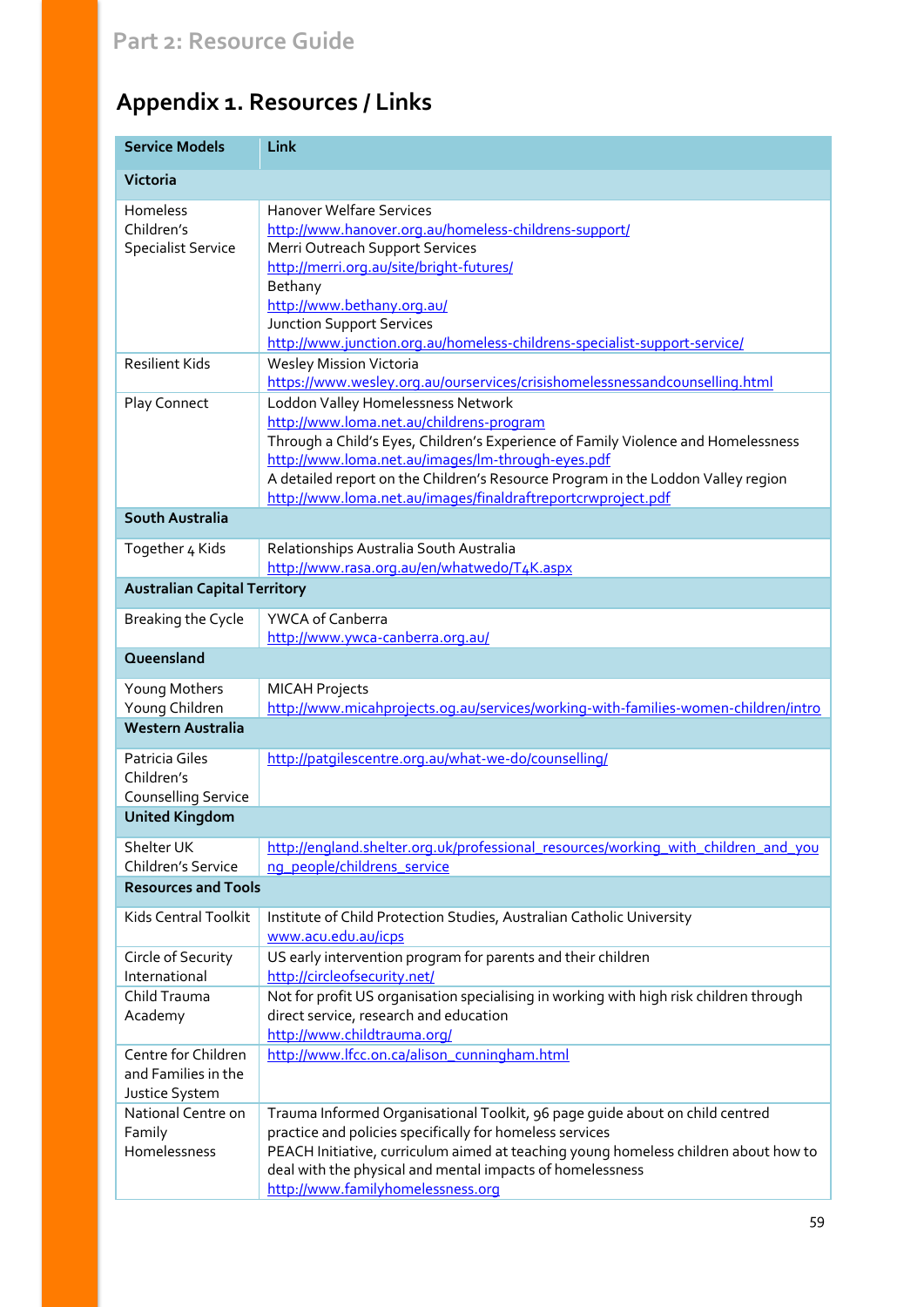# <span id="page-59-0"></span>**Appendix 2. Informants**

#### **Interviews**

Sarah Kahn

Former Manager, Policy and Communications, Centre for Homeless Persons, Melbourne

Ian Gough Manager of Consumer Programs, CHP, Melbourne

Suzanne Sibilin

Senior Policy and Programs Advisor, Family Violence and Sexual Assault Unit, DHS, Melbourne

Gaye Mitchell Researcher, OzChild, Melbourne

Linda Downing Senior Program Coordinator Support Programs Wesley Mission Victoria Crisis and Homeless Services

Susie Richards

Children's Group Therapist and Advocate, Resilient Kids, Wesley Mission Victoria Crisis and Homeless Services

Dianne Godfrey

Former Manager, Family Violence, Family and Children and Homelessness Support, DHS, Victoria

Molly O'Shaughnessy, Manager, Homelessness Tenancy and Youth Services Development, DHS, Melbourne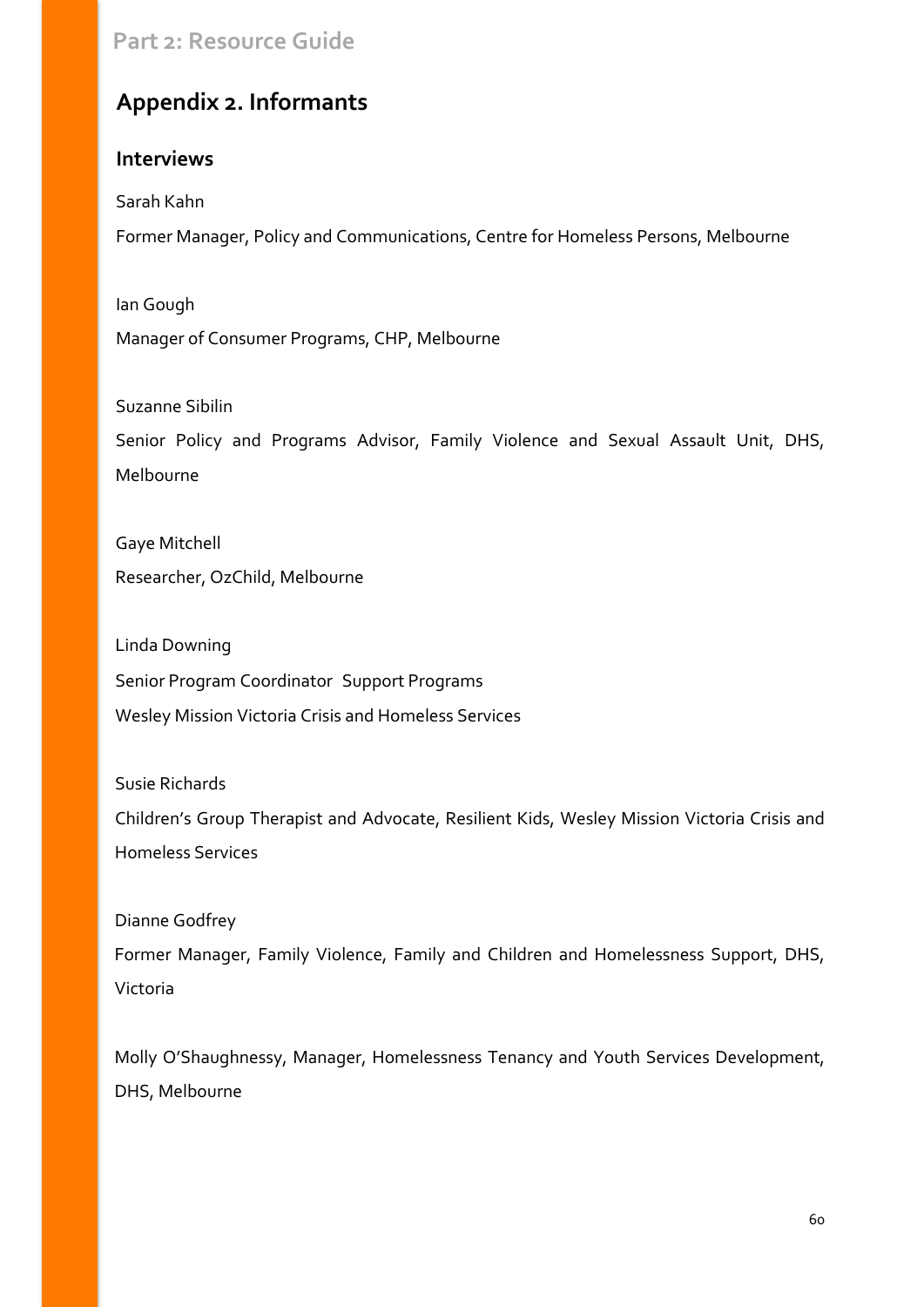Claire Anne Williams, Senior Project Officer Hamile Aldemis Naomi McNamara Homelessness Children's Specialist Support Service, Northwest Region

Luisa Pisano, Northwest Regional Children's Resource Program

Office of Victorian Child Safety Commissioner, Melbourne

Janine Mahoney CEO, Safe Futures Foundation, Melbourne

Rachel Johnston Team Leader, Housing Services, Bethany

Sharon Rooney Team leader, Women, Youth, Families and Children (Homeless Children's Specialist Support Service Southern Region), Hanover Welfare Services, Melbourne

Karyn Walsh Coordinator, MICAH Projects South Brisbane, Brisbane

Debra Lockwood Manager, Child and Youth Services, Relationships Australia (South Australia), Adelaide

Dr Shae Garwood Research Officer, Shelter WA, Perth

Chantel Roberts CEO Shelter WA, Perth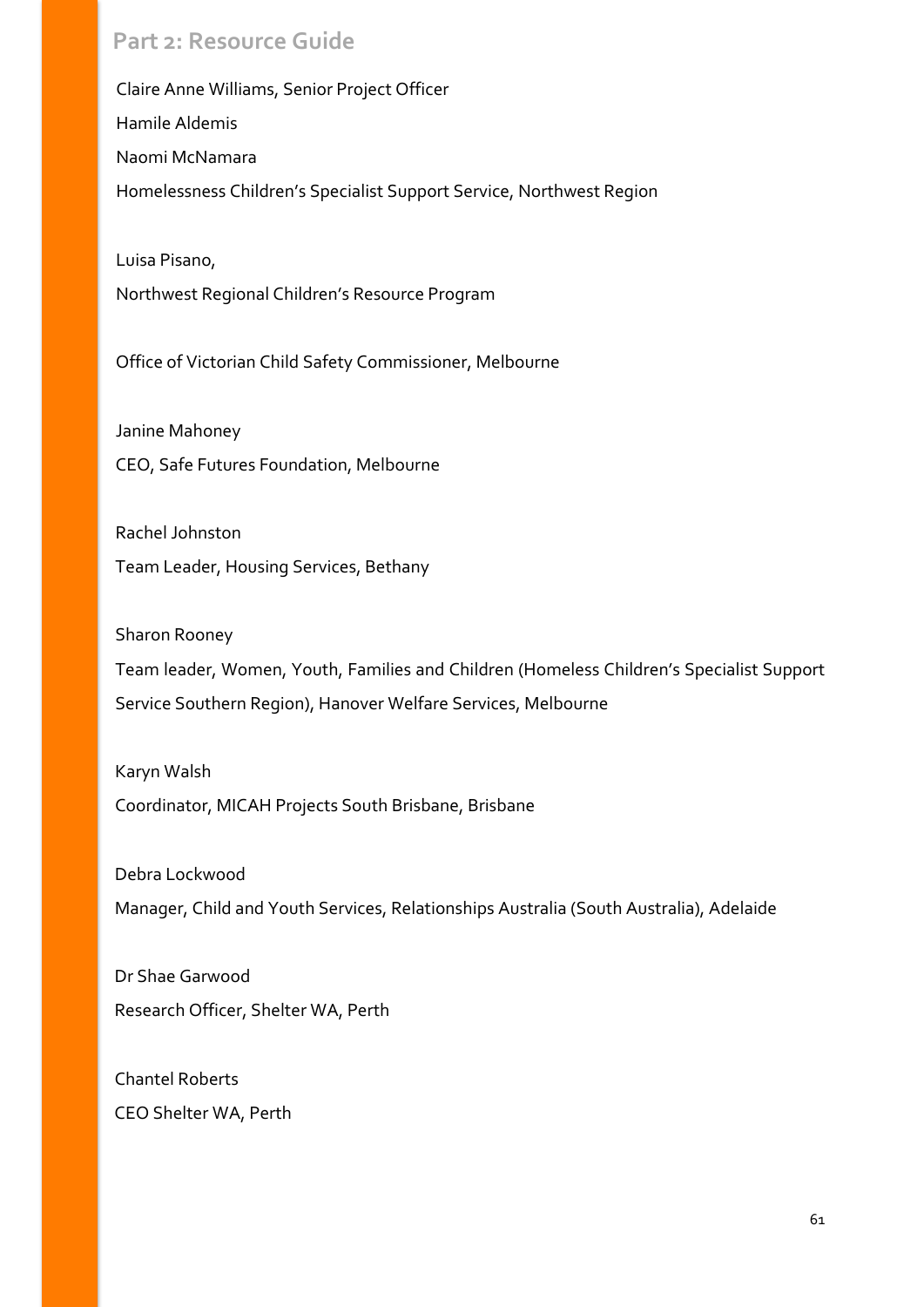Kedy Kristal Chief Executive, The Patricia Giles Centre, Perth

Digby Hughes Policy and Research Officer Homelessness Australia, Canberra

Fiona MacGregor Director, Community Services, YWCA Canberra, Canberra

### **Phone/email contacts**

Lauren Matthews Former policy officer, Victorian Council of Social Services, Melbourne

Kate Allingham Project Officer, Shelter Tasmania, Hobart

Chris Twomey Director of Social Policy at WCOSS

Noelle Hudson Senior Policy Officer, Queensland Shelter, Brisbane

Digby Hughes Policy and Research Officer, Homelessness NSW, Sydney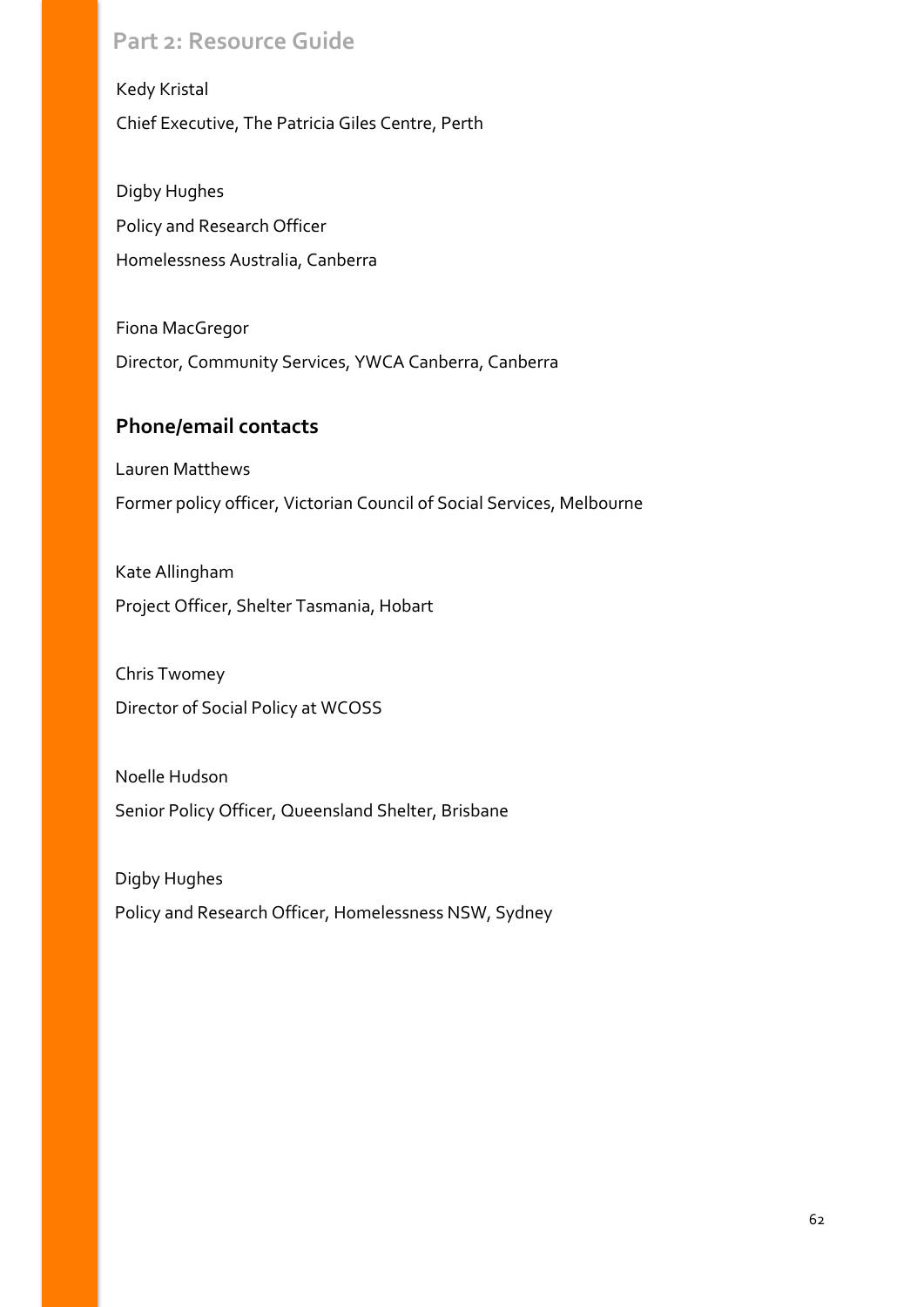# <span id="page-62-0"></span>**References**

- Australian Government White Paper. (2008), *The Road Home: A new approach to homelessness*, FaHCSIA. Canberra.
- Brotherhood of Saint Laurence, Foundation for Young Australians, Hanover Welfare Services. (2009). *Education Development Project: Improving Educational and Housing Outcomes for Children Experiencing Homelessness*, Melbourne.

Council of Australian Governments. (2010). *First Action Plan 2010-2013: Building a Strong Foundation*.

Council of Australian Governments. (2009). *National Affordable Housing Agreement*, Canberra.

- Council of Australian Governments. (2009). *National Partnership Agreement on Homelessness*, Canberra.
- Council of Australian Governments. (2009). National Framework on Protecting Australia's Children, Canberra.

Department for Family and Communities. (2009). *Homeless to Home: South Australia's Homelessness Strategy 2099 – 2013*, Adelaide.

Department of Child Protection. (2010). *Homelessness Implementation Plan,* Perth.

- Department of Child Protection. (2009). *Western Australian Plan for Family and Domestic Violence 2009 - 2013*, Perth.
- Department of Communities. (2009). *For Our Sons and Daughters: A Queensland Government Strategy to Reduce Domestic and Family Violence 2009 – 2014*, Brisbane.
- *Department of Education and Early Childhood Development.* (2009). Supporting children, young people and their families affected by homelessness: Guidelines for Victorian Schools, Melbourne.
- Department of Disability, Housing and Community Services. (2011). *Prevention of Violence Against Women and Children Strategy*, Canberra*.*
- Department of Health and Human Services. (2010). *Tasmanian Homelessness Plan 2010-2013 Coming in From the Cold*, Hobart.

Department of Human Services. (2011). *Victorian Homelessness Action Plan 2011-2015,* Melbourne.

Department of Human Services. (2011). Human Services: The Case for Change, Melbourne.

- Department of Planning and Community Development. (2010). *A Right to Safety and Justice: Strategic Framework to Guide Continuing Family Violence Reform in Victoria 2010-2020*, Melbourne
- Department of Families, Housing, Community Services and Indigenous Affairs. (2009). *Time For Action: The National Council's Plan for Australian to Reduce Violence Against Women and their Children 2009 – 2021,* Canberra.